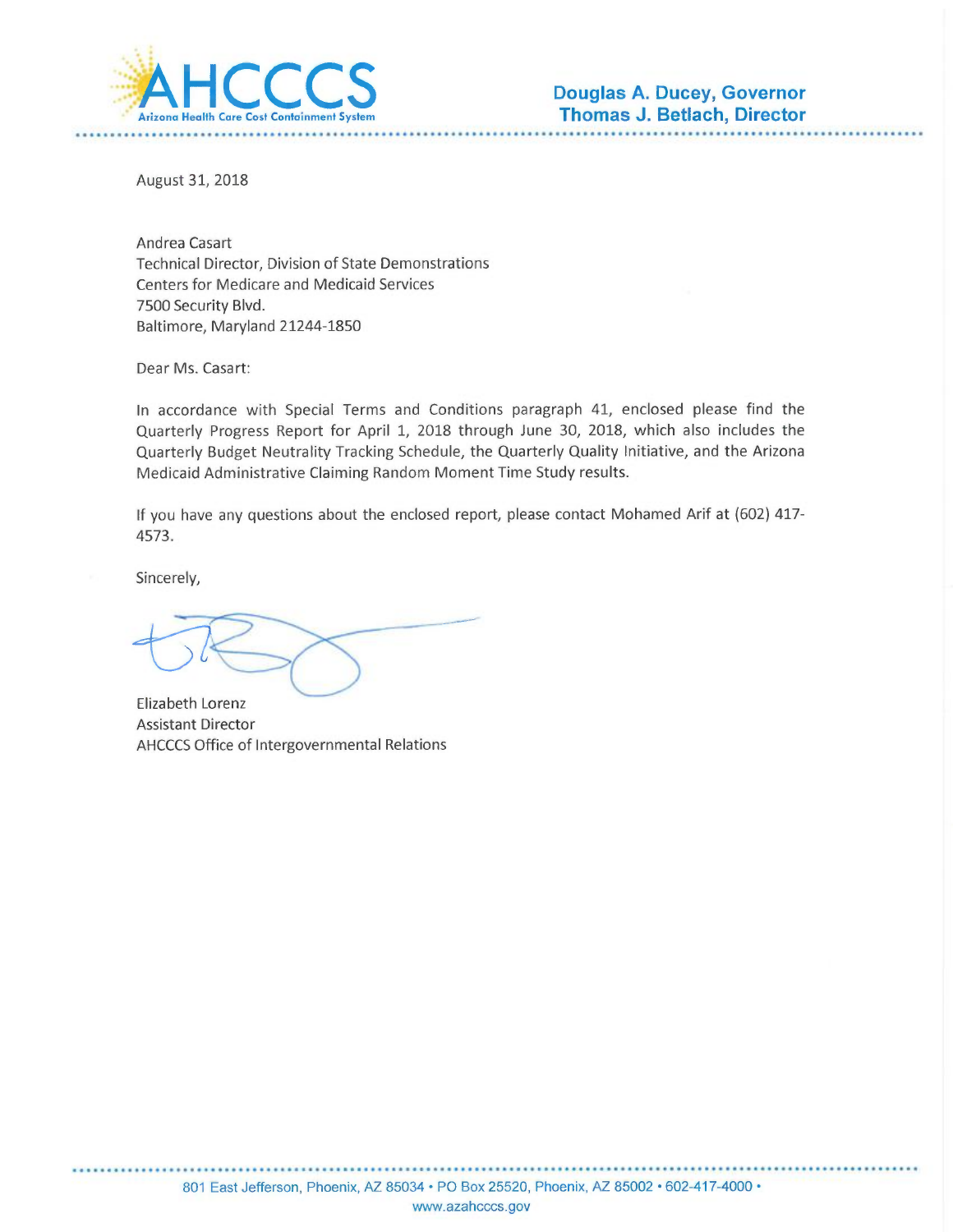### **AHCCCS Quarterly Report April 1, 2018 – June 30, 2018**



#### Arizona Health Care Cost Containment System – AHCCCS A Statewide Approach to Cost Effective Health Care Financing Section 1115 Quarterly Report Demonstration Year: 35 Federal Fiscal Quarter: 3<sup>rd</sup> (April 1, 2018 – June 30, 2018)

#### **INTRODUCTION**

As written in Special Terms and Conditions, paragraph 41, the State submits quarterly progress reports to CMS. Quarterly reports inform CMS of significant demonstration activity from the time of approval through completion of the Demonstration.

#### **ENROLLMENT INFORMATION**

**Table 1** contains a summary of the number of unduplicated enrollees for April 1, 2018 through June 30, 2018, by population categories. The table also includes the number of voluntarily and involuntary disenrolled members during this period.

| <b>Population Groups</b>    | <b>Number Enrollees</b> | <b>Number Voluntarily</b><br><b>Disenrolled-Current Qtr</b> | <b>Number Involuntarily</b><br><b>Disenrolled-Current Qtr</b> |
|-----------------------------|-------------------------|-------------------------------------------------------------|---------------------------------------------------------------|
| <b>Acute AFDC/SOBRA</b>     | 1,169,497               | 2,423                                                       | 272,981                                                       |
| <b>Acute SSI</b>            | 193,995                 | 159                                                         | 24,467                                                        |
| <b>Prop 204 Restoration</b> | 527,595                 | 739                                                         | 72,823                                                        |
| <b>Adult Expansion</b>      | 122,487                 | 224                                                         | 32,453                                                        |
| <b>LTC DD</b>               | 32,669                  | 41                                                          | 2,621                                                         |
| <b>LTC EPD</b>              | 32,590                  | 42                                                          | 4,497                                                         |
| <b>Non-Waiver</b>           | 37,564                  | 144                                                         | 13,785                                                        |
| <b>Total</b>                | 2,116,397               | 3,772                                                       | 423,627                                                       |

#### **Table 1**

**Table 2** is a snapshot of the number of current enrollees (as of July 1, 2018) by funding categories as requested by CMS.

#### **Table 2**

| <b>State Reported Enrollment in the</b><br>Demonstration (as requested) | Current Enrollees |
|-------------------------------------------------------------------------|-------------------|
| Title XIX funded State Plan <sup>1</sup>                                | 1.330.399         |
| Title XXI funded State Plan <sup>2</sup>                                | 29,740            |

 $^1$  SSI Cash and Related, 1931 Families and Children, 1931 Related, TMA, SOBRA child and pregnant, ALTCS, FTW, QMB, BCCP, SLMB, QI-1

 $\overline{a}$ 

<span id="page-1-1"></span><span id="page-1-0"></span><sup>2</sup> KidsCare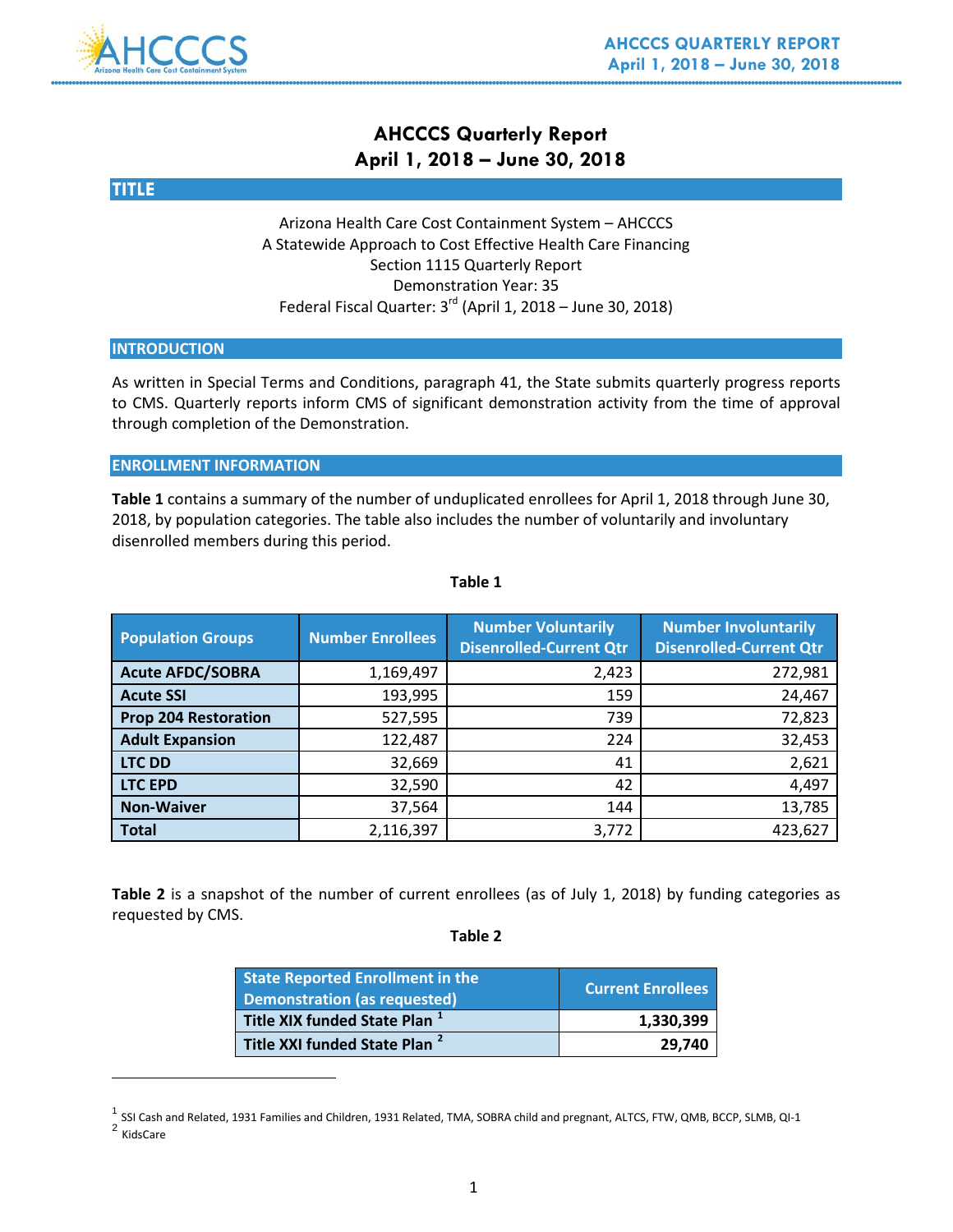

| Title XIX funded Expansion <sup>3</sup> | 383,615 |
|-----------------------------------------|---------|
| Prop 204 Restoration (0-100% FPL)       | 76.547  |
| Adult Expansion (100% - 133% FPL)       | 307,068 |
| <b>Enrollment Current as of</b>         | 7/1/18  |

#### **OPERATIONAL/POLICY DEVELOPMENTS/ISSUES**

#### *Waiver Update*

The Arizona Health Care Cost Containment System (AHCCCS) submitted a waiver amendment request on April 6, 2018, to CMS seeking to limit retroactive coverage to the month of application, consistent with Arizona's historical waiver authority prior to January 2014. AHCCCS sought stakeholder feedback regarding the Proposal to Waive Prior Quarter Coverage in accordance with 42 C.F.R 431.408. The Agency conducted public forum meetings on January 18<sup>th</sup> in Flagstaff, on January 26<sup>th</sup> in Phoenix, and on January 29<sup>th</sup> in Tucson. In addition, the waiver amendment was presented at the State Medicaid Advisory Committee (SMAC) meeting on February 7, 2018, and in a tribal consultation meeting on January 11, 2018.

#### *Targeted Investment Program Update*

Below is a summary of the Targeted Investments (TI) program implementation activities conducted by AHCCCS or AHCCCS Managed Care Organizations (MCOs) from April 1, 2018 through June 30, 2018:

- Collaborated with the Arizona Council of Human Services to train behavioral health providers across the state in the Early Childhood Service Intensity Instrument (ECSII). The ECSII is a tool for providers and others involved in the care of young children with emotional, behavioral, and/or developmental needs, and their families, including those children who are experiencing environmental stressors that may put them at risk for such problems. As part of Core Component #5 for Pediatric Behavioral Health Providers<sup>[4](#page-2-1)</sup>, TI participants are required to routinely screen children using ECSII.
- Established the reporting system for TI program participants to submit attestations of milestone completion, and to upload documents for validation.<sup>[5](#page-2-2)</sup>
- Engaged with TI participants through electronic and in person forums, surveys, and webinars including (1) six in person forums for TI participants offered in Phoenix, Tucson, and Cottonwood; (2) six webinars to review the attestation process and the document validation criteria with TI providers with an average of 40 attendees per session<sup>[6](#page-2-3)</sup>; (3) monthly newsletters sent to all the participants which includes pertinent information, tips and reminders, program updates and upcoming due dates; (4) administered a survey to gather feedback from all TI participants that generated over 100 responses<sup>[7](#page-2-4)</sup>; and (5) continued to update the robust TI webpage with resources and communications.
- Developed a Peer/Family training curriculum to meet a TI milestone for co-located Justice Clinics that requires training of peer/family support staff. The TI Program Partnered with Maricopa Integrated Health System to develop the first phase of the Peer/Family training curriculum

 $\overline{a}$ 

<span id="page-2-0"></span><sup>&</sup>lt;sup>3</sup> Prop 204 Restoration & Adult Expansion

<sup>4</sup> Core Component #5 for Pediatric Behavioral Health Providers:

<span id="page-2-1"></span>[https://www.azahcccs.gov/PlansProviders/Downloads/TI/CoreComponents/The%20Early%20Childhood%20Service%20Intensity%20Instrument](https://www.azahcccs.gov/PlansProviders/Downloads/TI/CoreComponents/The%20Early%20Childhood%20Service%20Intensity%20Instrument%20(ESCII)%20.pdf) [%20\(ESCII\)%20.pdf](https://www.azahcccs.gov/PlansProviders/Downloads/TI/CoreComponents/The%20Early%20Childhood%20Service%20Intensity%20Instrument%20(ESCII)%20.pdf)

<span id="page-2-2"></span><sup>5</sup> TI program attestation portal[: https://azweb.statemedicaid.us/Account/Login.aspx?ReturnUrl=%2f](https://azweb.statemedicaid.us/Account/Login.aspx?ReturnUrl=%252)

<span id="page-2-3"></span><sup>&</sup>lt;sup>6</sup> TI program attestation webinar [: https://player.vimeo.com/video/284767394](https://player.vimeo.com/video/284767394)

<span id="page-2-4"></span><sup>&</sup>lt;sup>7</sup> TI program participants survey[: https://www.surveymonkey.com/r/L5S57B5](https://www.surveymonkey.com/r/L5S57B5)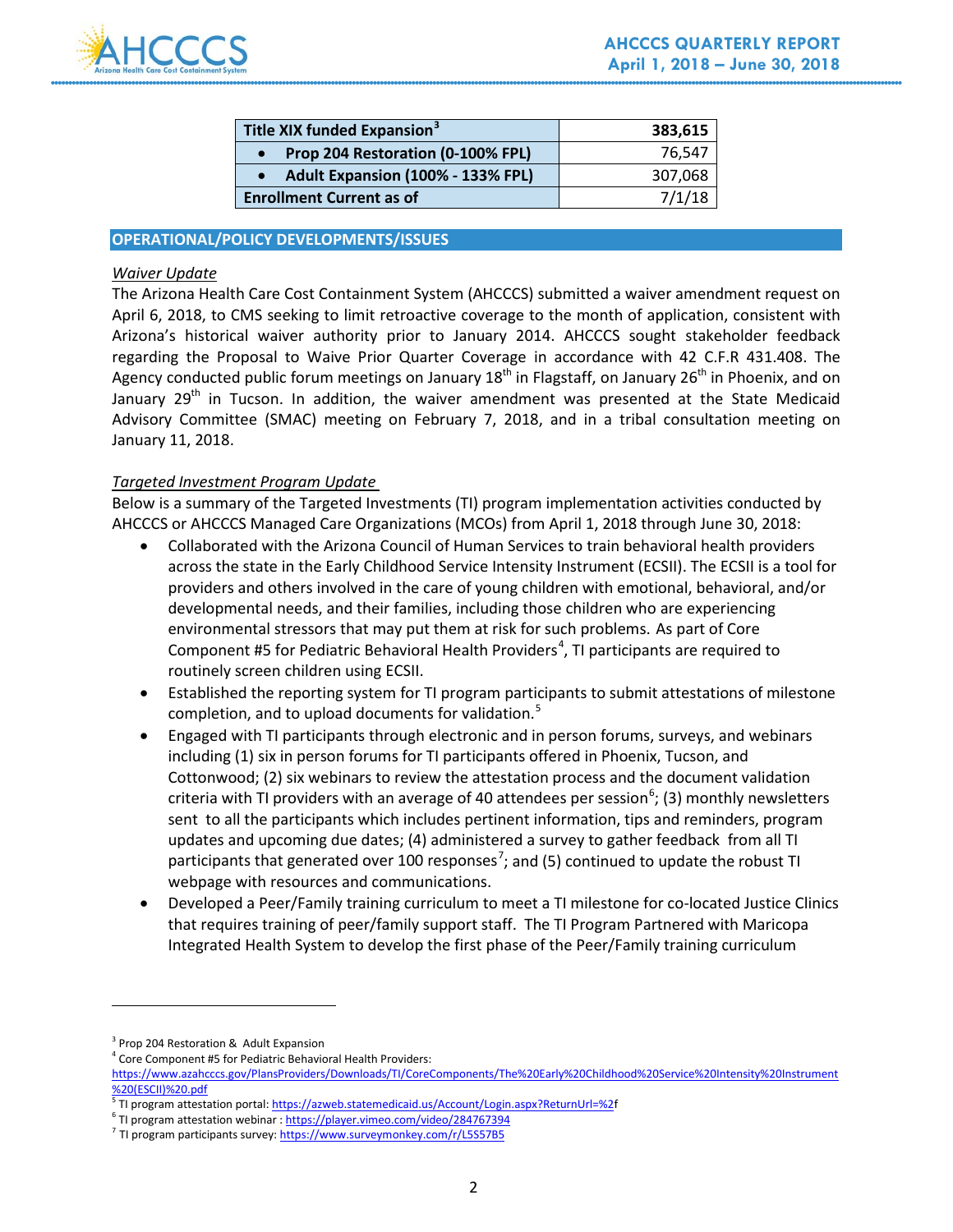

which is being used to train individuals providing Peer/Family services to the justice involved individuals who are served by the 12 TI co-located justice sites.

• Conducted meetings between AHCCCS and MCO medical directors to discuss alignment of TI participant requirements, with the MCO's provider network initiatives.

#### *State Plan Update*

During the reporting period, the following State Plan Amendments (SPA) were filed and/or approved:

| SPA#                                                                      | <b>Description</b>                                                                                                                                                                            | <b>Filed</b> | <b>Approved</b> | <b>Eff. Date</b> |
|---------------------------------------------------------------------------|-----------------------------------------------------------------------------------------------------------------------------------------------------------------------------------------------|--------------|-----------------|------------------|
| <b>Title XIX</b>                                                          |                                                                                                                                                                                               |              |                 |                  |
| SPA 17-008<br>Adult<br>Emergency<br>Dental and<br>Occupational<br>Therapy | Updates the State Plan to<br>establish emergency dental<br>services and occupational<br>therapy benefits for adults.                                                                          | 12/04/2017   | 06/18/2018      | 10/01/2017       |
| SPA 18-001<br><b>Nursing</b><br><b>Facilities Rates</b>                   | Updates the State Plan to<br>update nursing facility<br>payments.                                                                                                                             | 02/26/2018   | 04/03/2018      | 01/01/2018       |
| SPA 18-002<br>APR-DRG<br>Rebase                                           | Updates the State Plan to<br>update All Patient Refined<br><b>Diagnosis Related Group</b><br>(APR-DRG) reimbursement<br>for inpatient hospital<br>services.                                   | 02/26/2018   | 04/03/2018      | 01/01/2018       |
| SPA 18-003<br>IHS/638<br>Specialty<br><b>Drugs</b>                        | Updates the State Plan to<br>update the reimbursement<br>rates for specialty drugs<br>dispensed by IHS/638<br>facilities.                                                                     | 03/08/2018   | 06/06/2018      | 10/01/2018       |
| SPA 18-004<br>Tribal 638<br>facilities<br><b>FQHCs</b>                    | Updates the State Plan to<br>establish an Alternative<br>Payment Methodology<br>(APM) for Tribal 638<br>facilities that elect to be<br>paid as Federally Qualified<br>Health Centers (FQHCs). | 03/12/2018   | 05/22/2018      | 04/01/2018       |
| SPA 18-005<br>Personal<br><b>Needs</b><br>Allowance                       | Updates the State Plan to<br>provide personal needs<br>allowances for income<br>garnished for child support<br>or spousal maintenance.                                                        | 03/26/2018   | 04/27/2018      | 04/01/2018       |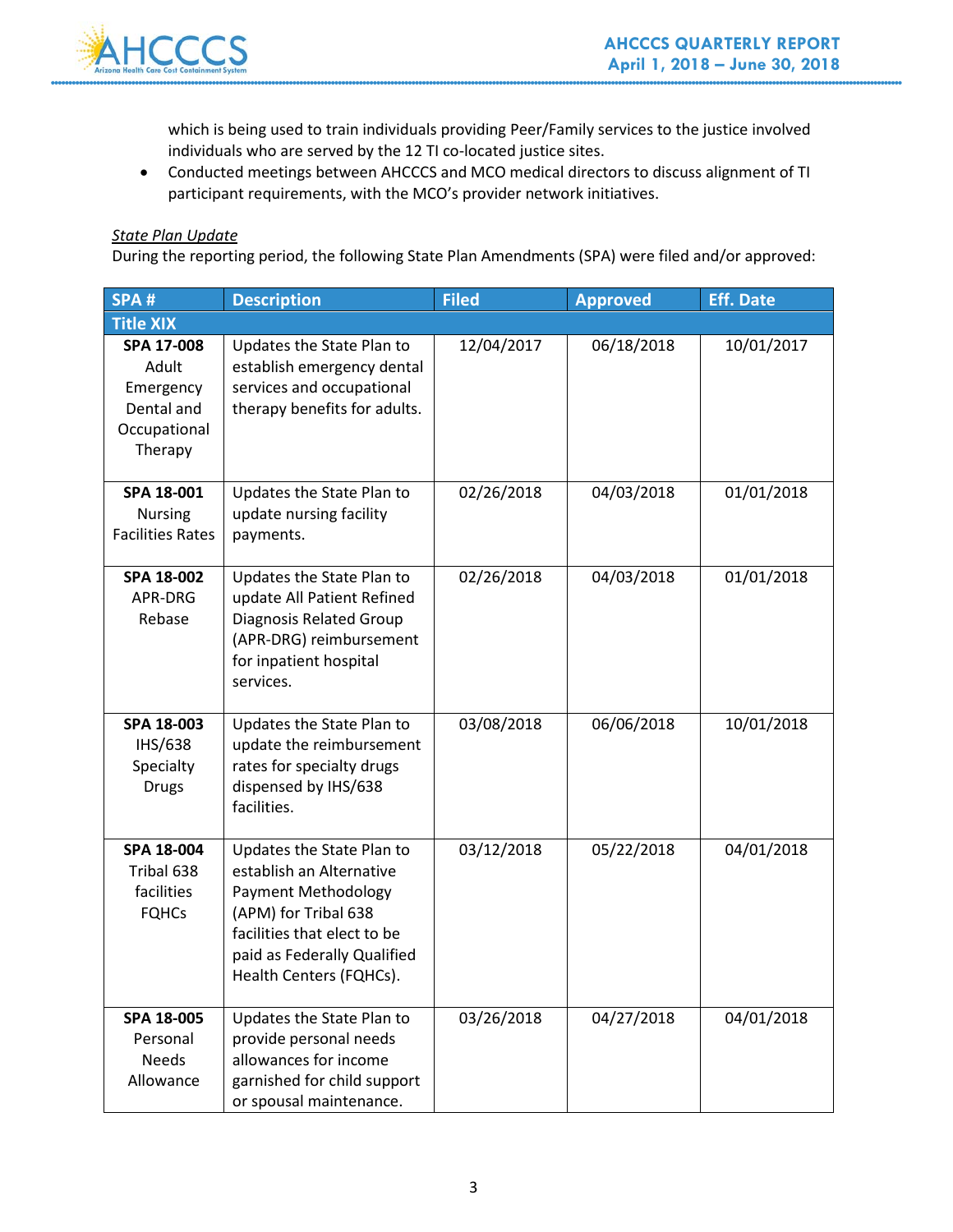

 $\overline{a}$ 

### **CONSUMER ISSUES**

In support of the quarterly report to CMS, presented below is a summary of advocacy issues received in the Office of Client Advocacy (OCA) for the quarter April 1, 2018 – June 30, 2018.

| <b>Advocacy Issues<sup>8</sup></b>            | <b>April</b>   | <b>May</b> | June | <b>Total</b> |
|-----------------------------------------------|----------------|------------|------|--------------|
| 9+Billing Issues                              | 3              | 13         | 9    | 25           |
| Member reimbursements<br>$\bullet$            |                |            |      |              |
| <b>Unpaid bills</b>                           |                |            |      |              |
| <b>Cost Sharing</b>                           | 0              | 3          | 0    | 3            |
| Co-pays                                       |                |            |      |              |
| Share of Cost (ALTCS)                         |                |            |      |              |
| Premiums (Kids Care,                          |                |            |      |              |
| Medicare)                                     |                |            |      |              |
| <b>Covered Services</b>                       | $\overline{7}$ | 18         | 36   | 61           |
|                                               |                |            |      |              |
| <b>ALTCS</b>                                  | $\overline{2}$ | 5          | 3    | 10           |
| Resources<br>٠                                |                |            |      |              |
| Income                                        |                |            |      |              |
| Medical                                       |                |            |      |              |
| <b>DES</b>                                    | 28             | 18         | 17   | 63           |
| Income                                        |                |            |      |              |
| Incorrect determination<br>$\bullet$          |                |            |      |              |
| Improper referrals<br>٠                       |                |            |      |              |
| <b>KidsCare</b>                               | 0              | 1          | 0    | $\mathbf{1}$ |
| Income                                        |                |            |      |              |
| Incorrect determination<br>٠                  |                |            |      |              |
| <b>SSI/Medical Assistance Only</b>            | 9              | 11         | 4    | 24           |
| Income<br>$\bullet$                           |                |            |      |              |
| Not categorically linked                      |                |            |      |              |
| <b>Information</b>                            | 15             | 24         | 35   | 74           |
| Status of application<br>٠                    |                |            |      |              |
| <b>Eligibility Criteria</b><br>٠              |                |            |      |              |
| <b>Community Resources</b><br>٠               |                |            |      |              |
| Notification (Did not receive or<br>$\bullet$ |                |            |      |              |
| didn't understand)                            |                |            |      |              |
| <b>Medicare</b>                               | 0              | 9          | 1    | 10           |
| <b>Medicare Coverage</b>                      |                |            |      |              |
| <b>Medicare Savings Program</b>               |                |            |      |              |
| Medicare Part D                               |                |            |      |              |
| <b>Prescriptions</b>                          | 9              | 9          | 4    | 22           |
| Prescription coverage                         |                |            |      |              |
| Prescription denial                           |                |            |      |              |

<span id="page-4-0"></span> $8$  Categories of good customer services, bad customer service, documentation, policy, and process are captured under the category it may relate to.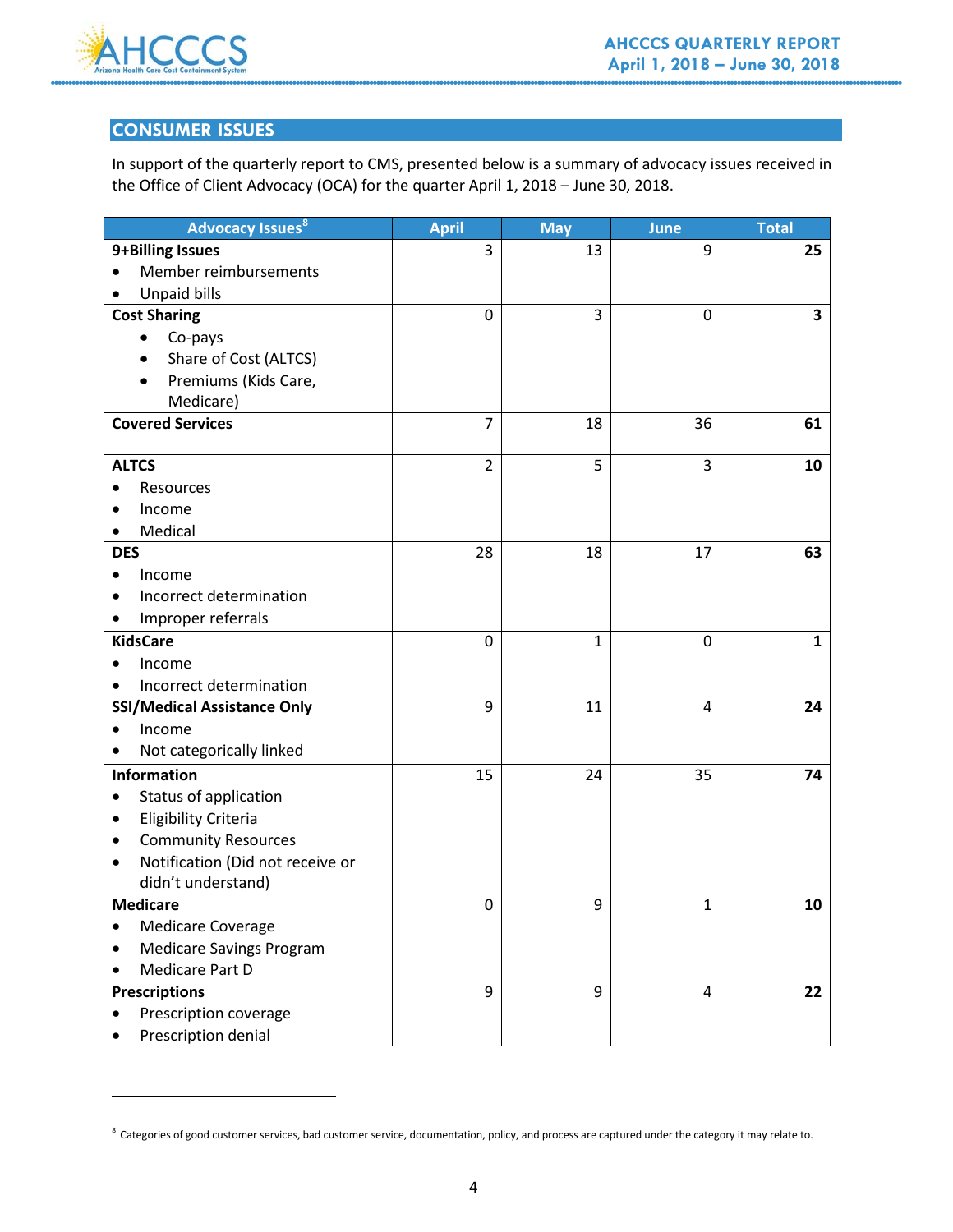

| <b>Fraud-Referred to Office of Inspector</b> |    |     |     |     |
|----------------------------------------------|----|-----|-----|-----|
| General (OIG)                                |    |     |     |     |
| <b>Quality of Care-Referred to Division</b>  |    |     | 4   |     |
| of Health Care Management (DHCM)             |    |     |     |     |
| Total                                        | 76 | 115 | 113 | 304 |

| Table 2 Issue Originator <sup>9</sup> | Apr | <b>May</b> | Jun | <b>Total</b> |
|---------------------------------------|-----|------------|-----|--------------|
| <b>Applicant, Member or</b>           | 69  | 100        | 100 | 269          |
| Representative                        |     |            |     |              |
| <b>CMS</b>                            |     |            |     |              |
| <b>Governor's Office</b>              |     | 13         |     | 22           |
| Ombudsmen/Advocates/Other             |     |            |     | q            |
| Agencies                              |     |            |     |              |
| <b>Senate &amp; House</b>             |     |            |     |              |
| <b>Total</b>                          | 76  | 115        | 113 | 304          |

#### **COMPLAINTS AND GRIEVANCES**

Presented below is a summary of the number of complaints and grievances filed on behalf of beneficiaries participating in the SMI and CRS integration projects, broken down by access to care, health plan and provider satisfaction.

| <b>SMI Member Grievances and Complaints</b> | Apr- $18$ | $May-18$ | $Jun-18$ | <b>Total</b> |
|---------------------------------------------|-----------|----------|----------|--------------|
| <b>Access to Care</b>                       | 48        | 48       | 41       | 137          |
| <b>Health Plan</b>                          | 143       | 155      | 138      | 436          |
| <b>Provider Satisfaction</b>                | 680       | 543      | 497      | 1720         |
| Total                                       | 871       | 746      | 676      | <b>2293</b>  |

| <b>CRS Member Grievances and Complaints</b> | Apr- $18$ | $Mav-18$ | $Jun-18$ | Total |
|---------------------------------------------|-----------|----------|----------|-------|
| <b>Access to Care</b>                       |           |          |          |       |
| <b>Health Plan</b>                          |           |          |          |       |
| <b>Provider Satisfaction</b>                | 14        |          |          | 261   |
| 'otal                                       | 16        |          |          | 29    |

#### **OPT-OUT FOR CAUSE**

 $\overline{a}$ 

Attached is a summary of the opt-out requests filed by individuals with SMI in Maricopa County and Greater Arizona, broken down by months, health plans, counties, reasons for opt-out requests, opt-out outcome, and post-appeal opt-out outcomes.

<span id="page-5-0"></span> $9$  This data was compiled from the OCA logs from the OCA Client Advocate and the Member Liaison.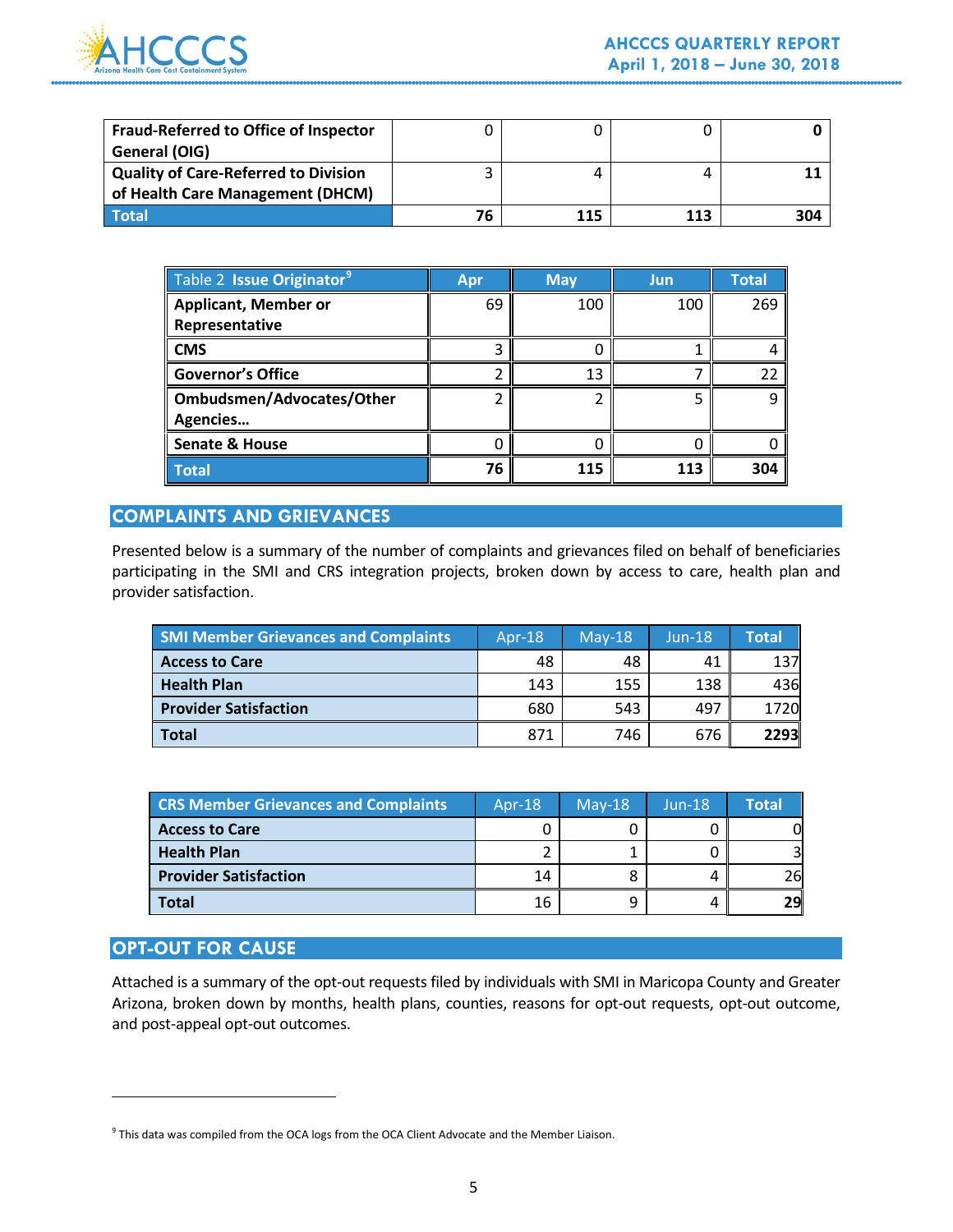

#### **QUALITY ASSURANCE/MONITORING ACTIVITY**

Attached is a description of AHCCCS' Quality Assurance/Monitoring Activities during the quarter. The attachment also includes updates on implementation of the AHCCCS Quality Assessment and Performance Improvement Strategy, in accordance with Balanced Budget Act (BBA) requirements.

### **ENCLOSURES/ATTACHMENTS**

Attachment 1: SMI Opt-Out for Cause Report

Attachment 2: Quality Assurance/Monitoring Activities

Attachment 3: Arizona Medicaid Administrative Claiming Random Moment Time Study Report

Attachment 4: Budget Neutrality Tracking Schedule

#### **STATE CONTACT(S)**

Elizabeth Lorenz Assistant Director AHCCCS Office of Intergovernmental Relations 801 E. Jefferson St., MD- 4200 Phoenix, AZ 85034 (602) 417-4019

#### **DATE SUBMITTED TO CMS**

August 31, 2018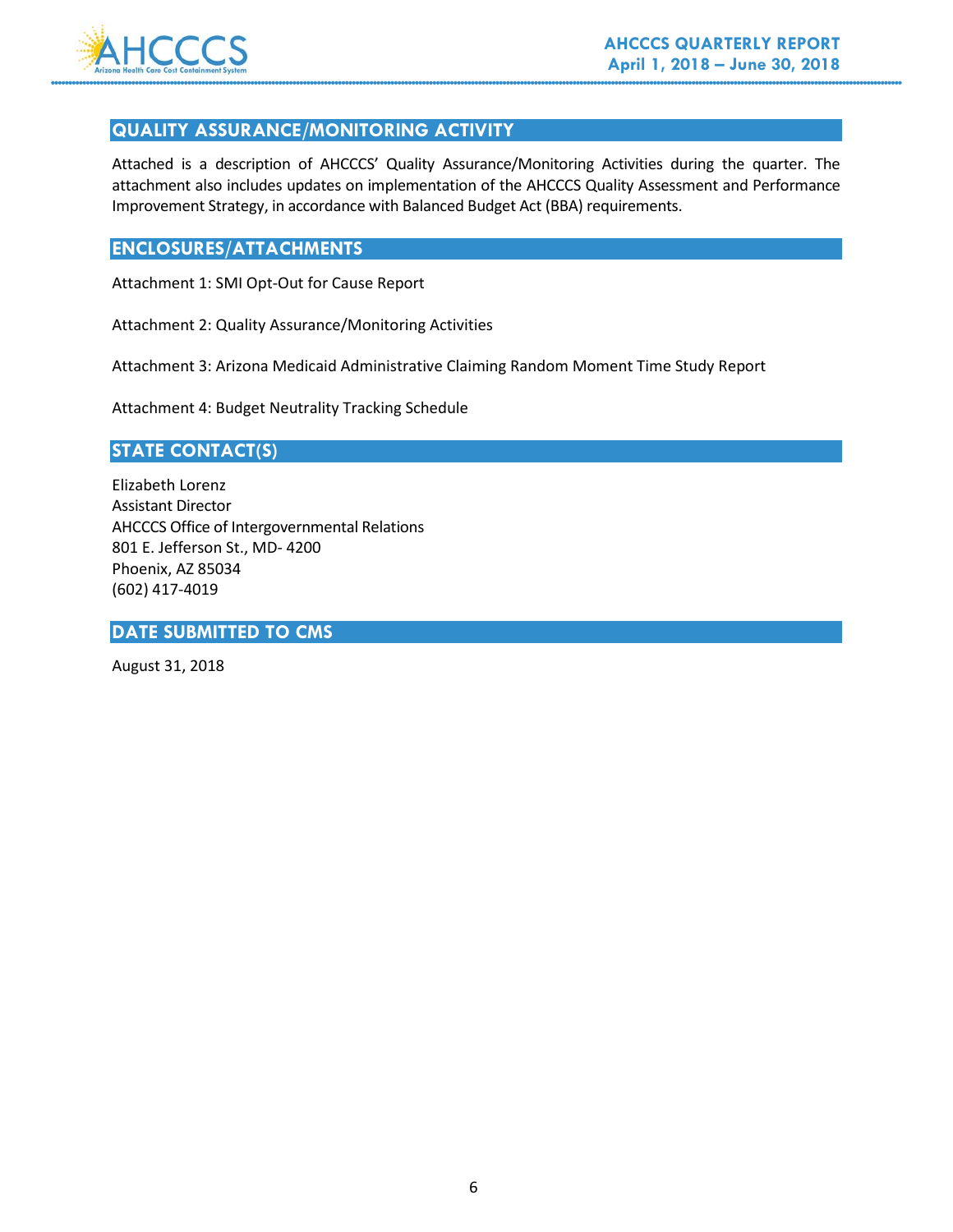

## Attachment 1: SMI Opt-Out for Cause Report



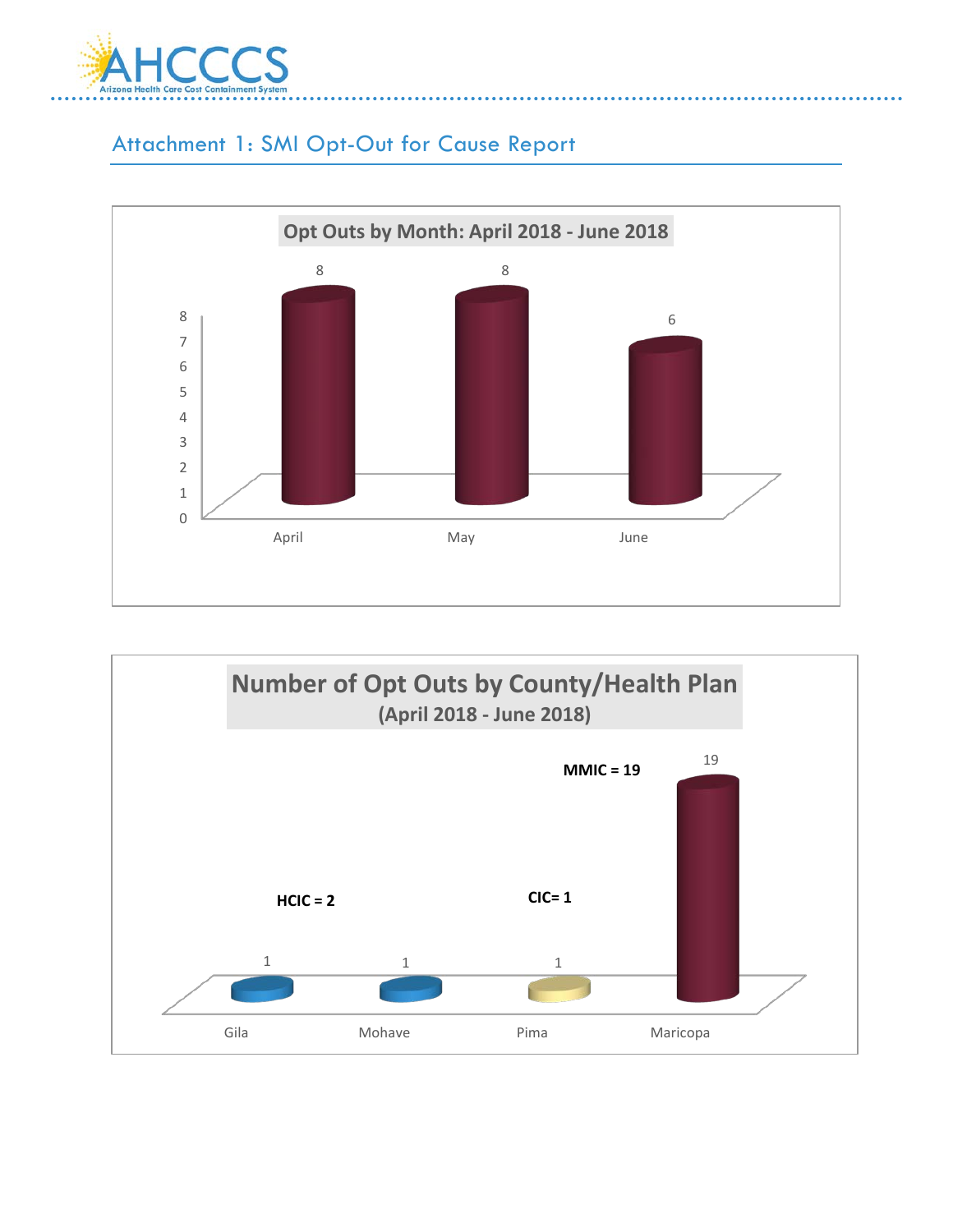



| Appeal Outcomes (Apr 2018 - June 2018) |           |               |         |
|----------------------------------------|-----------|---------------|---------|
| Approved                               | Withdrawn | <b>Denied</b> | Pending |
|                                        |           |               |         |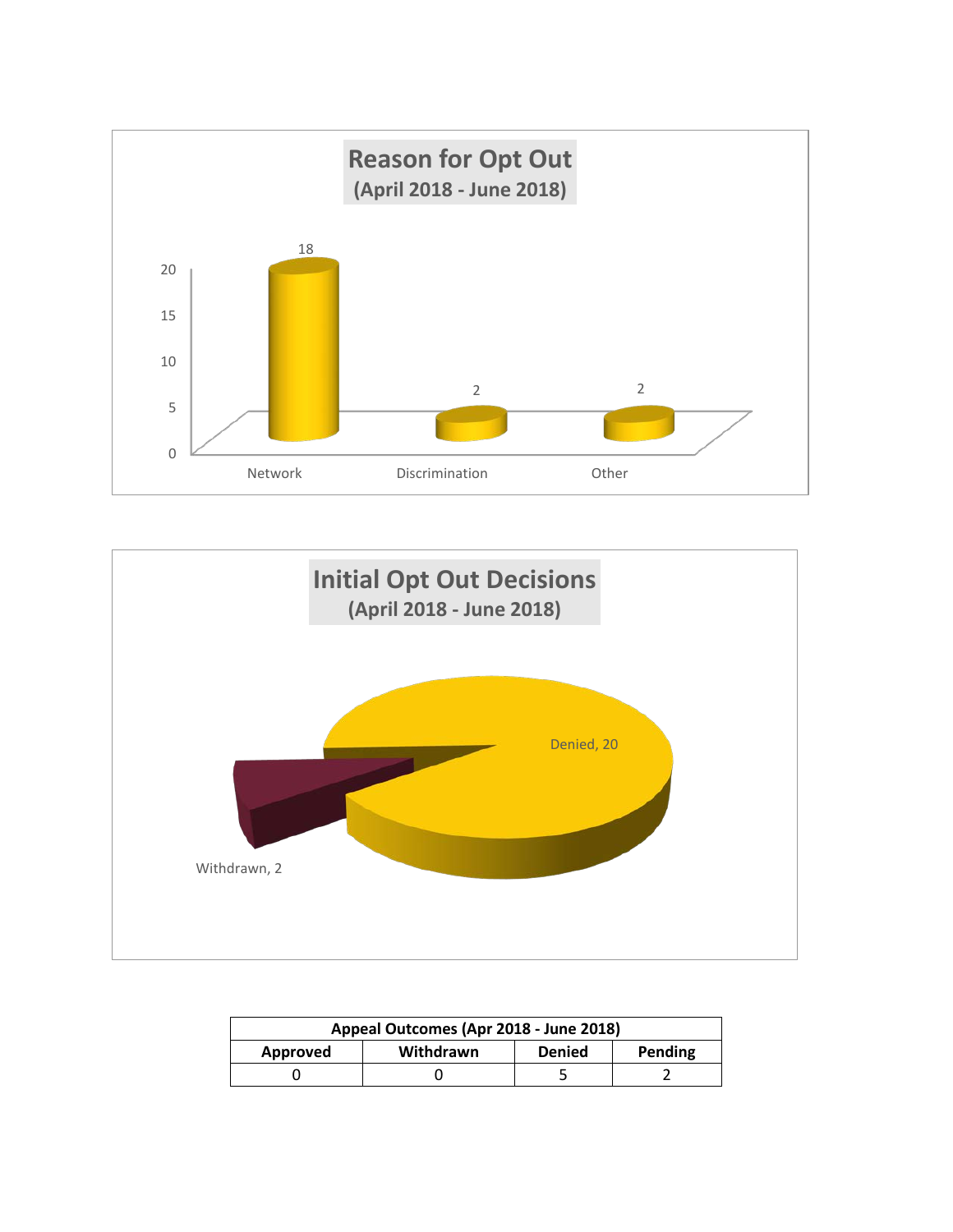

#### Note:

There are two established mechanisms for changing an individual's designation and service eligibility as Seriously Mentally Ill (SMI) as follows:

- Administrative decertification. This process is an administrative option that allows for an individual to elect to change their behavioral health category from SMI to GMH. This process is available to individuals who have a designation of SMI in the system but have not received behavioral health services for two or more years. This process is facilitated by AHCCCS.
- Clinical decertification. Eligibility for SMI services is based upon a clinical determination involving whether a person meets a designated set of qualifying diagnostic and functional criteria. Clinical decertification involves a review of the criteria to establish whether or not an individual continues to meet SMI criteria. If a clinical review finds that a person no longer meets the established criteria, the person's SMI eligibility is removed. In this case the person will be eligible for behavioral health services under the general mental health (GMH) program category. These determinations are made by CRN.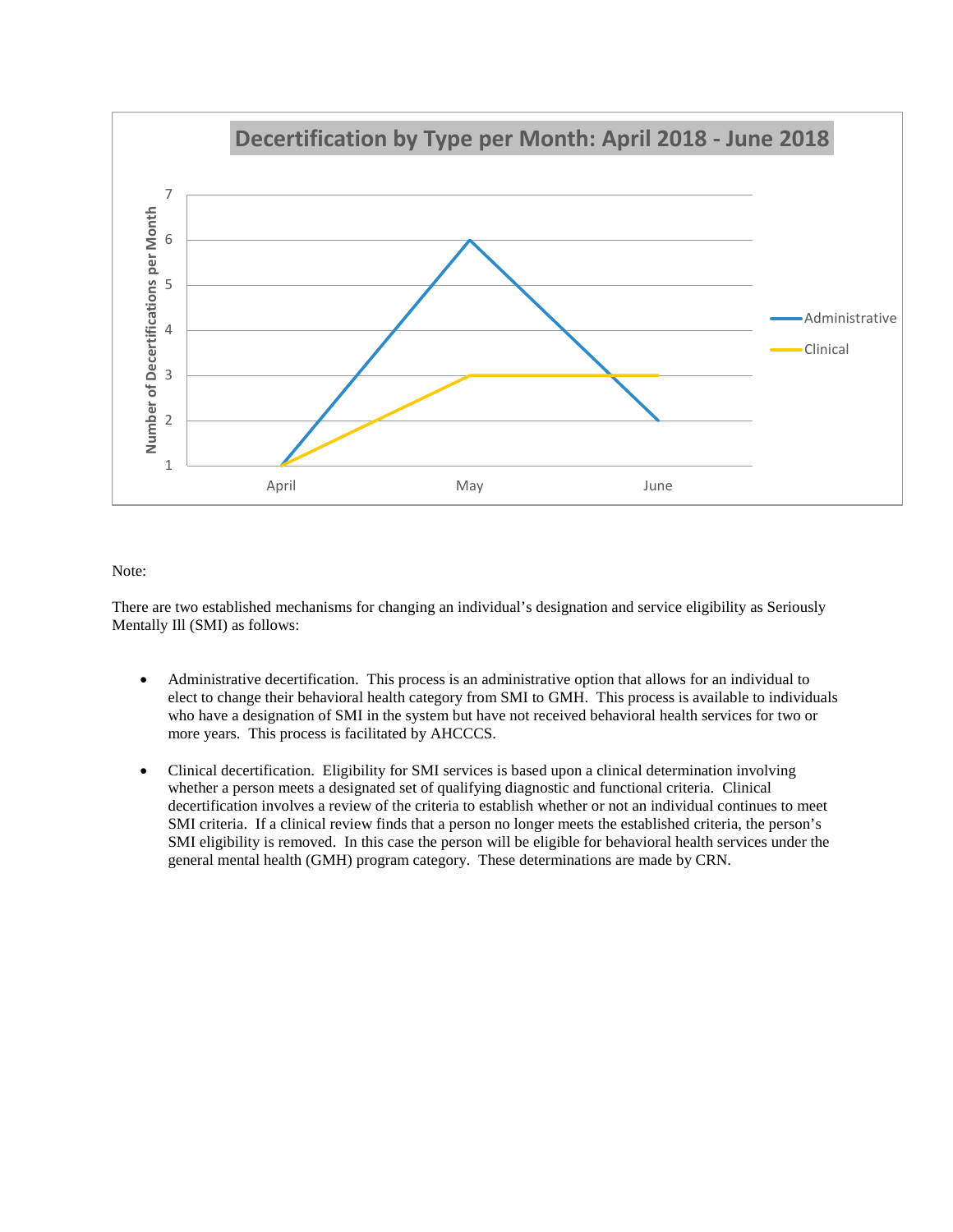**ARIZONA HEALTH CARE COST CONTAINMENT SYSTEM**

## *Attachment II to the Section 1115 Quarterly Report*

## *Quality Assurance/Monitoring Activity*

### **Demonstration/Quarter Reporting Period**

Demonstration Year: 35

Federal Fiscal Quarter 3/2018 (4/1/18 – 06/30/18)

Prepared by the Division of Health Care Management July, 2018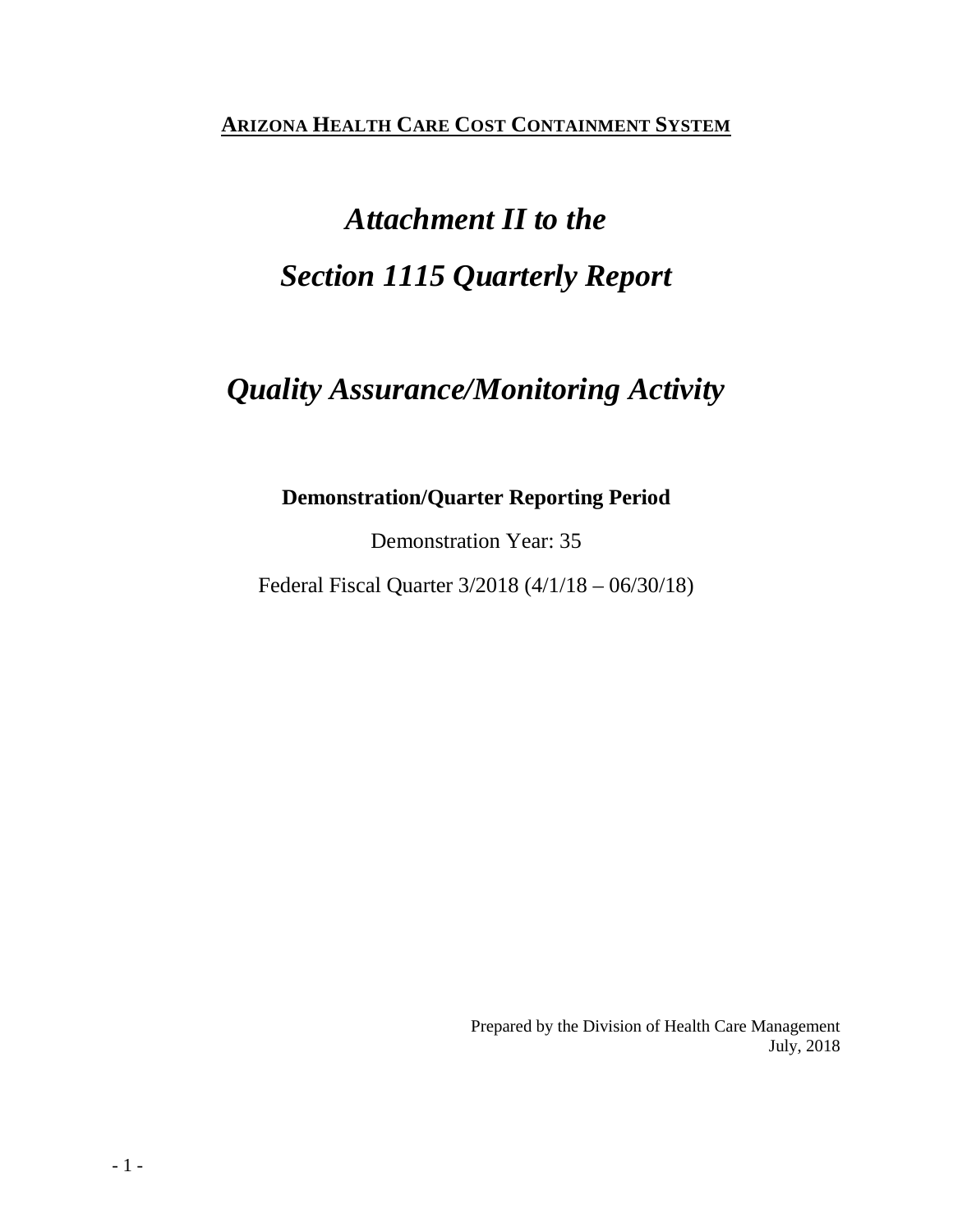### Introduction

This report describes the Arizona Health Care Cost Containment System (AHCCCS) quality assurance and monitoring activities that occured during the second quarter of federal fiscal year 2018, as required in STC 41 of the State's Section 1115 Wavier. This report also includes updates related to AHCCCS' Quality Assessment and Performance Improvement Strategy, in accordance with the Balanced Budget Act requirements.

The AHCCCS Division of Health Care Management (DHCM) is responsible for directly overseeing the quality of health care services provided to its members enrolled with managed care organizations. DHCM is also responsible for the administrative and financial functions of the contracted health plans (Contractors). DHCM, in conjunction with other AHCCCS Divisions, sister agencies and community partners, continually focuses on the provision of "comprehensive, quality health care for those in need", as delineated in the Agency mission.

DHCM is the division that houses Units for Quality Management (QM), Quality Improvement (QI), and Maternal, Child Health /Early and Periodic Screening, Diagnostic and Treatment (MCH/EPSDT) and Medical Management/ALTCS Case Management. These units are the primary driver of efforts outlined in the Quality Strategy and the teams closely collaborate to ensure thoughtful processes for members, stakeholders, policies, and improvement activities.

The following sections provide an update on the State's progress and activities under each of the components of the 1115 Wavier and AHCCCS Quality Strategy.

### Stakeholder Involvement

The success of AHCCCS can be attributed, in part, to concentrated efforts by the agency to foster partnerships with its sister agencies, contracted Managed Care Organizations (MCOs – also referred to as "Contractors"), providers, and the community. During the first and second quarters of CYE 2018, AHCCCS continued these ongoing collaborations to improve the delivery of health care and related services to Medicaid recipients and KidsCare members, including those with special health care needs. AHCCCS also continued to address common issues and solve problems through ongoing networking activities. Feedback from sister agencies, providers and community organizations are included in the Agency's process for identifying priority areas for quality improvement and the development of new initiatives. AHCCCS has also made a concentrated effort to include member and stakeholder feedback in most facets of Agency operations, including Policy Committee, quarterly meetings for Quality Management related to adult systems of care, and separate quarterly meetings for Maternal Child Health/EPSDT, new advisory councils, and specialty workgroups (e.g. Autism and Foster Care).

As a specific and current example, the AHCCCS MCH/EPSDT team has participated as a major system contributor to the Early Childhood Initiative within Arizona by working with First Things First, an Arizona organization committee to supporting the healthy development and learning of Arizona's children fro birth to age five. BeThis project focuses on increasing statewide capacity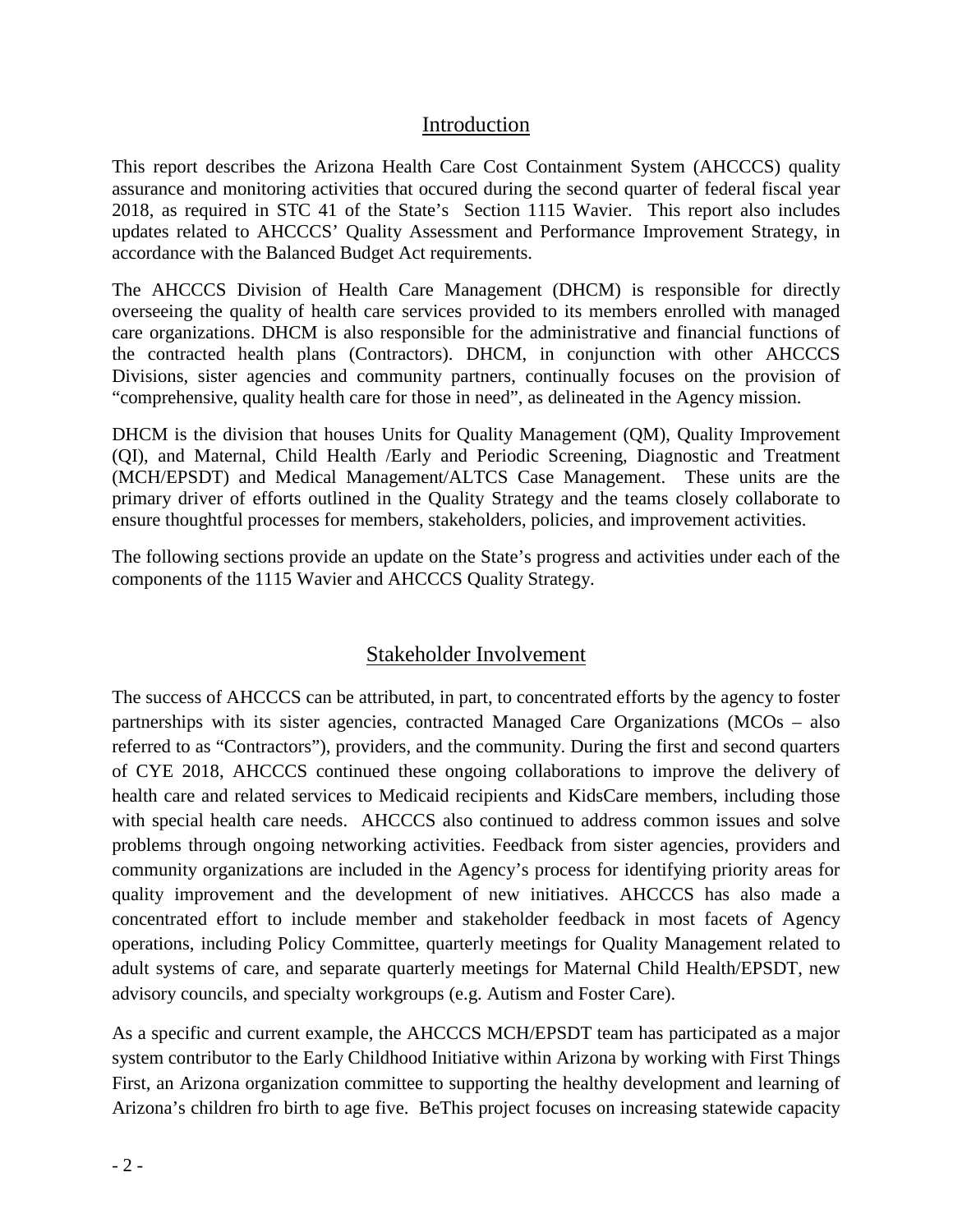for screening, referral and access to early intervention services for children birth through five years. Additionally, AHCCCS collaborated with multiple stakeholders such as AzEIP, First Things First and the Arizona Chapter of the American Academy of Pediatrics to identify potential revisions within EPSDT tracking forms.

#### *Collaborative Stakeholders*

The AHCCCS QM and MCH/EPSDT teams partner with a number of stakeholders, including but not limited to:

| Arizona Department of Health Services (ADHS)     | Attorney General's Health Care Committee           |
|--------------------------------------------------|----------------------------------------------------|
| <b>Bureau of Tobacco and Chronic Disease</b>     |                                                    |
| ADHS Bureau of USDA Nutrition Programs           | <b>Healthy Mothers/Healthy Babies</b>              |
| ADHS Immunization Program and Vaccines for       | Arizona Health-E Connection/Health Information     |
| Children Program                                 | Network of Arizona                                 |
| ADHS Office of Environmental Health - Targeted   | Arizona Diabetes Steering Committee                |
| <b>Lead Screening</b>                            |                                                    |
| Arizona Early Intervention Program (AzEIP)       | <b>Injury Prevention Advisory Council</b>          |
| Arizona Head Start Association                   | Arizona Newborn Screening Advisory Committee       |
| Task Force on Prevention of Prenatal Exposure to | <b>First Things First</b>                          |
| Alcohol and other Drugs                          |                                                    |
| Arizona Medical Association                      | Arizona Women, Infants, And Children Program       |
| Arizona Chapter of the American Academy of       | <b>Strong Families</b>                             |
| Pediatrics                                       |                                                    |
| The Arizona Partnership for Immunization (TAPI)  | <b>ADHS Emergency Preparedness Office</b>          |
| Arizona Perinatal Trust                          | National Alliance on Mental Illness (NAMI) Arizona |
| ADHS/HSAG Statewide Workgroup on Psychiatric     | ADHS Cancer Prevention and Control Office          |
| <b>Inpatient Readmissions</b>                    |                                                    |

The AHCCCS ALTCS Case Management Unit also partners with a large number of community stakeholders:

| Statewide Independent Living Council          | <b>DES/DDD Employment Specialists</b>            |
|-----------------------------------------------|--------------------------------------------------|
| Long Term Care Ombudsman                      | Governor's Advisory Council on Aging             |
| Regional Center for Border Health             | AARP                                             |
| <b>ARC of Arizona</b>                         | <b>Easter Seals Blake Foundation</b>             |
| <b>Rehabilitation Services Administration</b> | Arizona Health Care Association                  |
| <b>Raising Special Kids</b>                   | Governor's Office on Aging                       |
| <b>UCP of Southern Arizona</b>                | Center on Excellence in<br>University<br>Sonoran |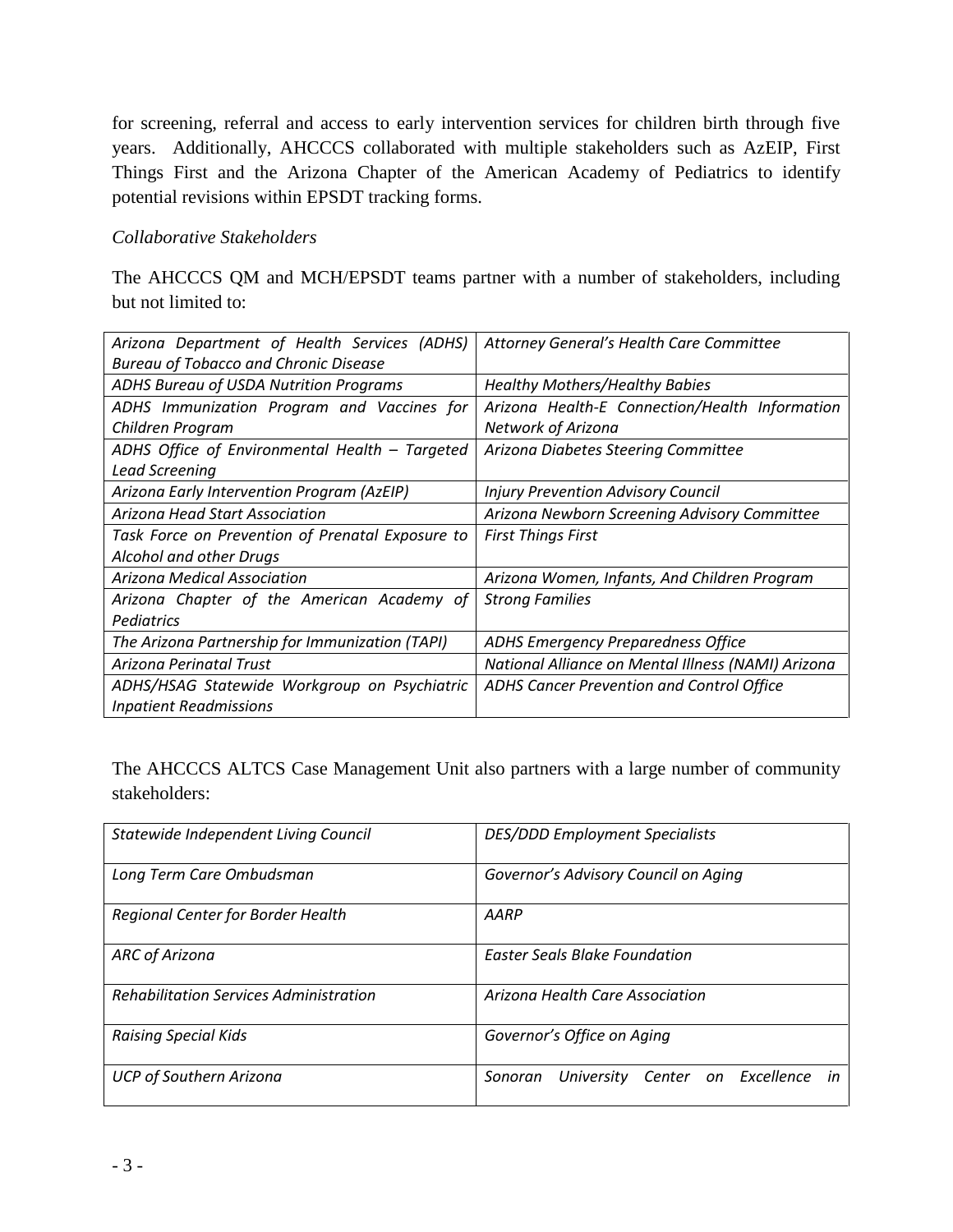|                                                                                                     | <b>Developmental Disabilities</b>                 |
|-----------------------------------------------------------------------------------------------------|---------------------------------------------------|
| Arizona Association for Providers for People with   Arizona Autism Coalition<br><b>Disabilities</b> |                                                   |
| Aging and Disability Resource Center                                                                | Office of Children with Special Health Care Needs |

### Innovative Practices

AHCCCS is continually reviewing opportunities to improve the effectiveness of Arizona's health care delivery system as well as methods to promote optimized health for members, transparency, and efficiency. There are teams throughout the Agency that promote innovation for both internal and external processes. Below are some of the efforts in which the QM, QI, and MCH/EPSDT teams are involved.

### Developing and Implementing Projects to Improve the Delivery System

### *Administrative Simplification*

Following successful efforts around Administrative Simplification, the Clinical team initiated several new initiatives to enhance the knowledge and understanding of behavioral health care. The Medical Management (MM) Unit, which regularly partners with the QM and MCH/EPSDT units, has added a second Behavioral Health Coordinator to support efforts for the Clinical team as a whole. The addition of Behavioral Health Coordinators enhances the ability for clinical considerations, service delivery, program and contract development to encompass a holistic approach in all aspects of care. AHCCCS continues to hire additional behavioral health expertise within its workforce.

Within the QM, QI, and MCH/EPSDT units, other activities designed to enhance integration have involved utilization of performance and quality measurement activities that provide a greater focus on specific aspects of integrated care. Highlights include:

- Required tracking of performance on frequency of diabetic screening for individuals with schizophrenia or bipolar disorder;
- Tracking performance on prenatal and postnatal timeliness of care with supplemental training to contracted health plan staff, relative to physical and behavioral health aspects of perinatal mood disorders; and
- Implementation of regular community-based meetings open to AHCCCS membership with a focus on enhancing member/stakeholder involvement and investment in performance and quality improvement activities for physical and behavioral health care.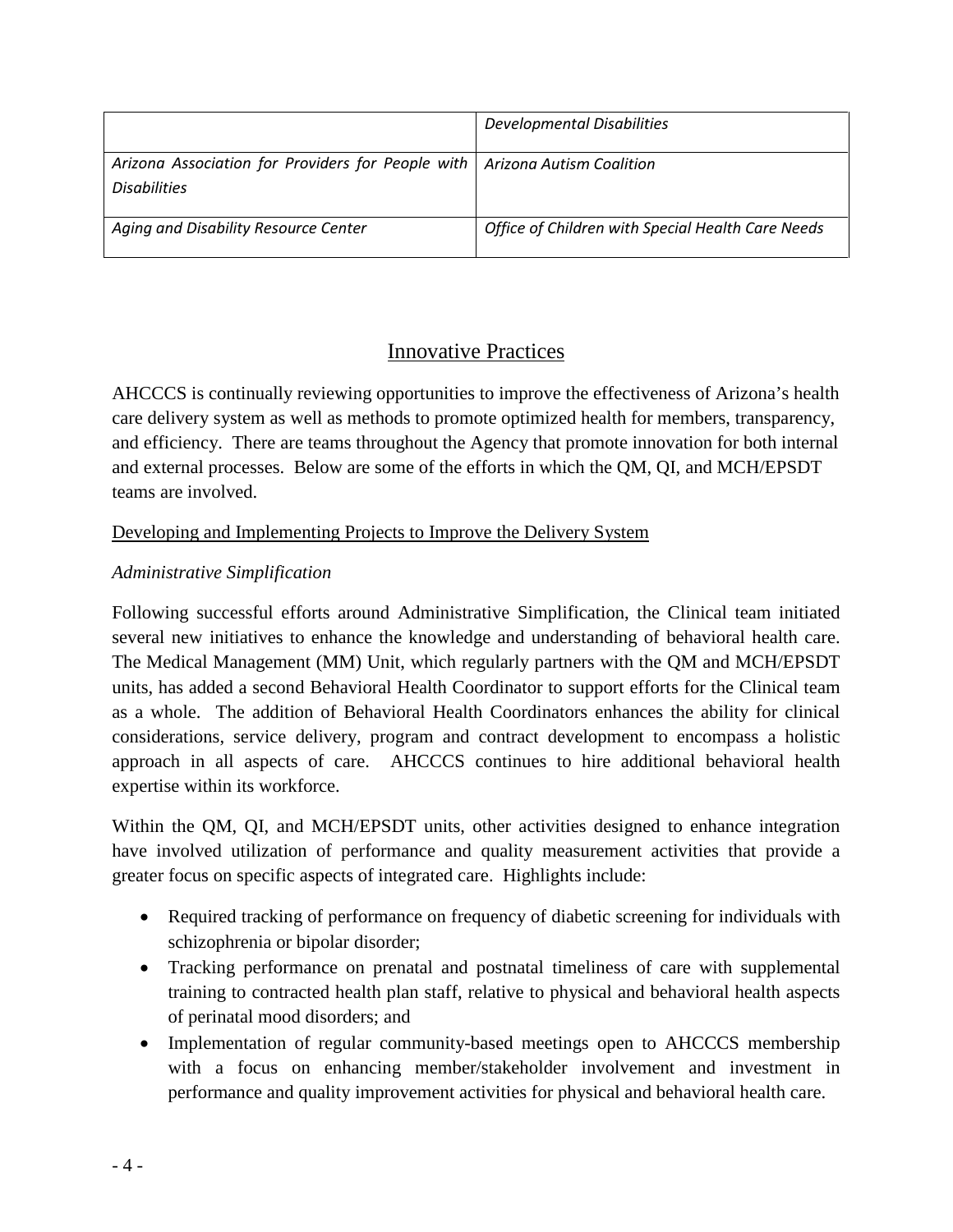### *Integration Efforts*

AHCCCS awarded contracts to three MCOs throughout Arizona based on the bidder's proposed approaches for integrated care and treatment of individuals enrolled in the ALTCS/EPD program. The Contracts executed on October 1, 2017, were designed to utilize a fully integrated care perspective at both the systemic and direct care levels (e.g. use of community-based health homes, electronic health records, coordinated case management, and holistic treatment of behavioral and physical health). An additional expectation centered on their ability to demonstrate a more thorough understanding and use of Arizona's long-standing model of behavioral health service delivery, in conjunction with traditional ALTCS physical health care activities. Although Arizona's ALTCS model has historically provided integrated care that included behavioral health treatment, emphasis was added to promote greater use of Arizona's behavioral health model, particularly with regard to individuals who have been determined to have a serious mental illness (SMI).

Additional integration efforts during the first quarter of 2018 were focused on a statewide integrated contract, known as AHCCCS Complete Care (ACC). The AHCCCS Complete Care Request for Proposals was issued on November 2, 2017, with proposal responses due by January 25, 2018. As of March 5, 2018, seven contracts were awarded throughout Arizona. The implementation date for the AHCCCS Complete Care contract is October 1, 2018. Contractors under ACC will be responsible for provision of integrated physical and behavioral health care for the following populations:

- Adults who are not determined to have a Serious Mental Illness (excluding members enrolled with Department of Economic Security/Division of Developmental Disabilities – DES/DDD);
- Children, including those with special health care needs, (excluding Department of Economic Security/Division of Developmental Disabilities – DES/DDD and Department of Child Safety/Comprehensive Medical Dental Plan – DCS/CMDP); and
- Members determined to have SMI who opt out to transfer to the Contractor for the provision of physical health services.

AHCCCS, as part of its preparation efforts for the October 1, 2018 implementation, began providing technical assistance to Contractors during quarterly meetings that focus on Maternal Child Health and adult aspects of coordinating and integrating care. Examples of technical assistance include:

• Behavioral Health Resources including: AHCCCS Behavioral Health Services Guide and Billing Guides, Clinical Guidance tools for working with very young children and adolescents, Adult and Children's Behavioral Health Systems of Care within Arizona;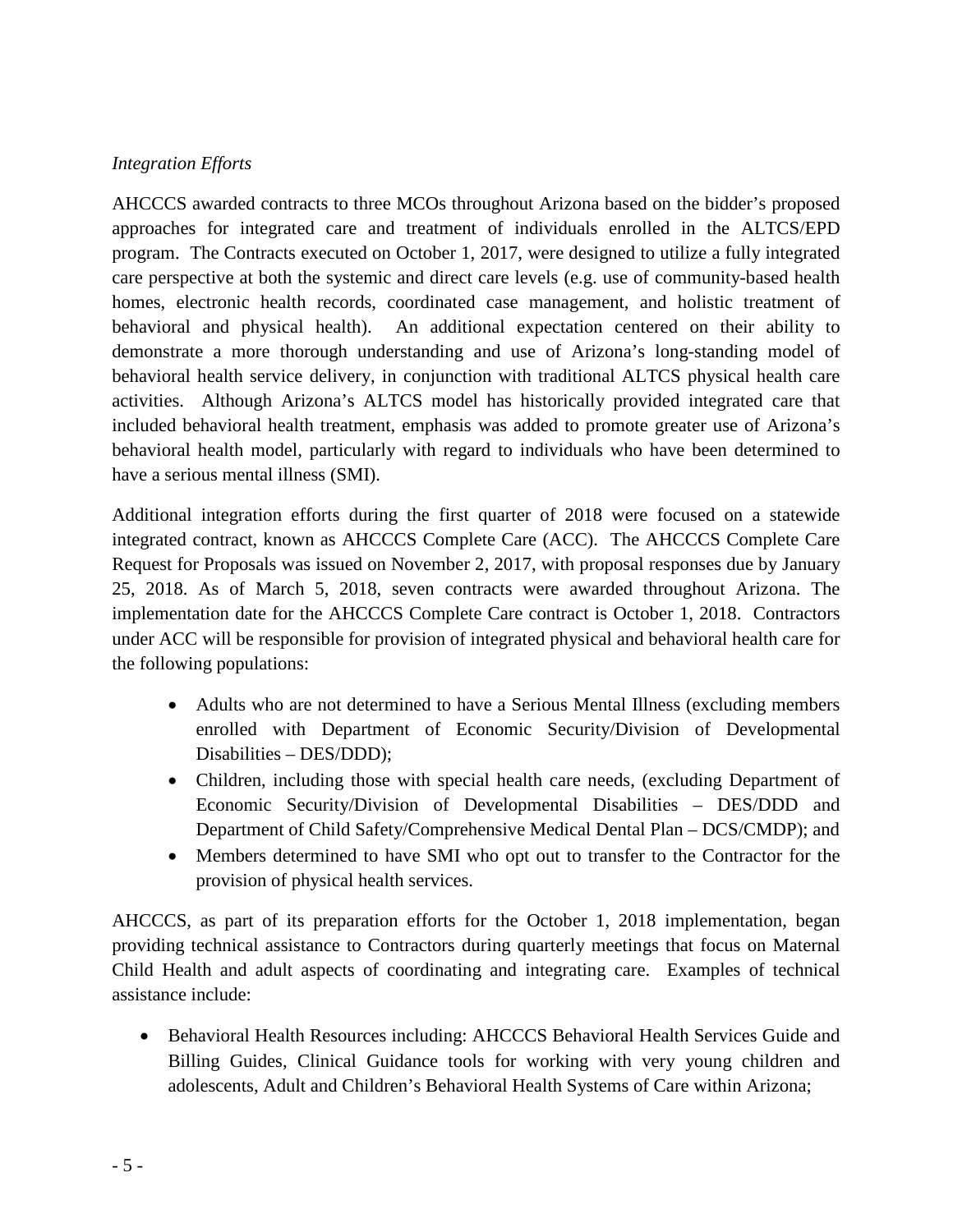- Techniques for operationalizing and integrating behavioral health services into the physical health services world;
- CMS Performance Measures that combine physical and behavioral health indicators; and
- Guidance regarding the relationship between quality measurements and clinical intervention to ensure a coordinated approach;
- Twenty-six week brown bag series of trainings that focus on improving and increasing children's well-care and preventive services; and
- Web-Ex to address techniques for integration of children designated with a qualifying diagnosis under the Children's Rehabilitation Services (CRS) program

Other preparation activities for AHCCCS currently revolve around conducting readiness reviews for each of the ACC plans. Each plan is reviewed for progress of activities toward meeting implementation goals in the following areas:

| <b>Administration &amp; Management</b> | <b>Delivery System</b>               |
|----------------------------------------|--------------------------------------|
| <b>Medical Management</b>              | <b>Behavioral Health System</b>      |
| <b>Quality Management/Improvement</b>  | <b>Maternal Child Health/EPSDT</b>   |
| <b>Financial Reporting</b>             | Claims/Provider Support              |
| <b>Encounter System</b>                | <b>Information Management System</b> |
| <b>Member Services</b>                 |                                      |

#### *Behavioral Health Learning Opportunities*

With the advent of Administrative Simplification, AHCCCS recognized the need to provide further learning opportunities for staff in order to increase behavioral health knowledge and expertise. As such, on July 1, 2016, AHCCCS began offering formal meetings and informal workshops/lunch-hour trainings to ensure staff had opportunities to increase behavioral health system knowledge. Internal behavioral health subject matter experts, licensed behavioral health practitioners and community professionals were procured to offer training on topics such as infant/toddler mental health, trauma informed care, perinatal mood disorders and adult system of care processes for individuals with general mental health needs and serious mental illnesses.

To further enhance integration efforts, and facilitate quality of care reviews utilizing a behavioral health perspective, QM has scheduled additional Behavioral Health "Lunch and Learn" trainings for QM and QOC staff in particular, with attendance open to other departments based on department need. Topics include: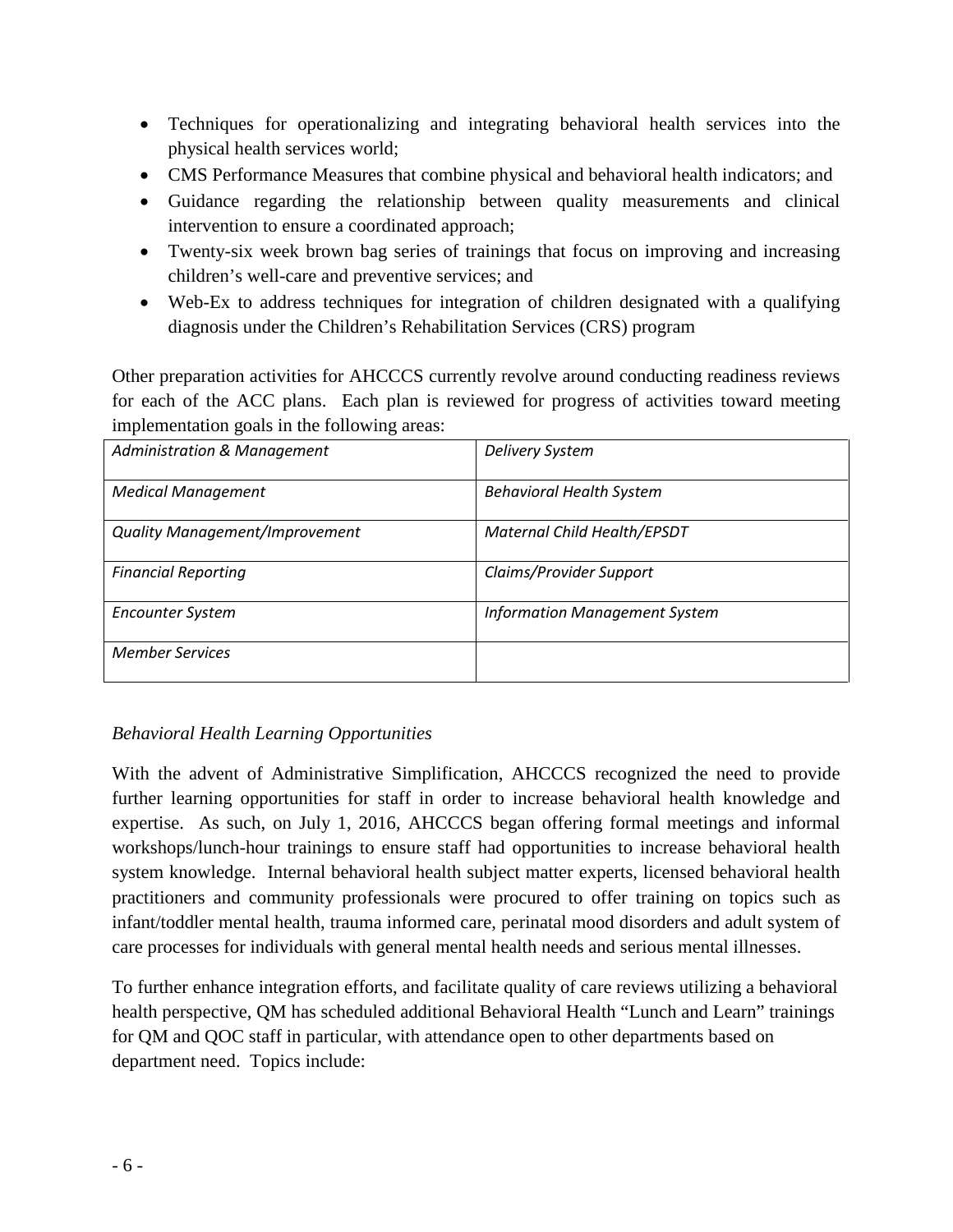- Regulatory requirements for individuals determined to have a serious mental illness (SMI) versus general mental health and/or substance abuse needs (GMHSA);
- Grant-based housing for individuals with SMI;
- Short term behavioral health residential services:
- Crisis process and requirements;
- Diagnostic categories/symptoms;
- Best and Evidence-based clinical approaches for adults and children
- Mental Health Awareness.
- AHCCCS Waiver process
- Meeting the needs of members with developmental disabilities and behavioral health challenges
- Coordination of Benefits (e.g. AHCCCS, Medicare, Commercial Coverage)

#### *Community Initiatives*

**AHCCCS Opioid Initiative:** The overarching goal of this initiative is to reduce the prevalence of Opioid Use Disorders and opioid-related overdose deaths. The initiative approach includes developing and supporting state, regional, and local level collaborations and service enhancements to develop and implement best practices to comprehensively address the full continuum of care related to opioid misuse, abuse and dependency. Strategies include:

- 1. Increasing access to Naloxone through community-based education and distribution, as well as a co-prescribing campaign for individuals receiving opioid prescriptions in excess of 90 morphine equivalent daily doses and combinations of opioids and benzodiazepines;
- 2. Increasing access to and participation and retention in Medication Assisted Treatment;
- 3. Reducing the number of opioid-naïve members unnecessarily started on opioid treatment; and
- 4. Promoting best practices and improving care process models for chronic pain and high-risk members.

AHCCCS' Medication Assisted Treatment – Prescription Drug Opioid Addiction Program (MAT-PDOA) grant focuses on the need for medication assisted treatment to treat opioid use disorder for adults involved with the criminal justice system. This program has three primary goals:

- Create a bridge to connect those incarcerated to treatment services when re-reentering into the community;
- Reduce stigma associated with MAT for individuals in the criminal justice system; and
- Support individuals participating in drug courts, probation and parole.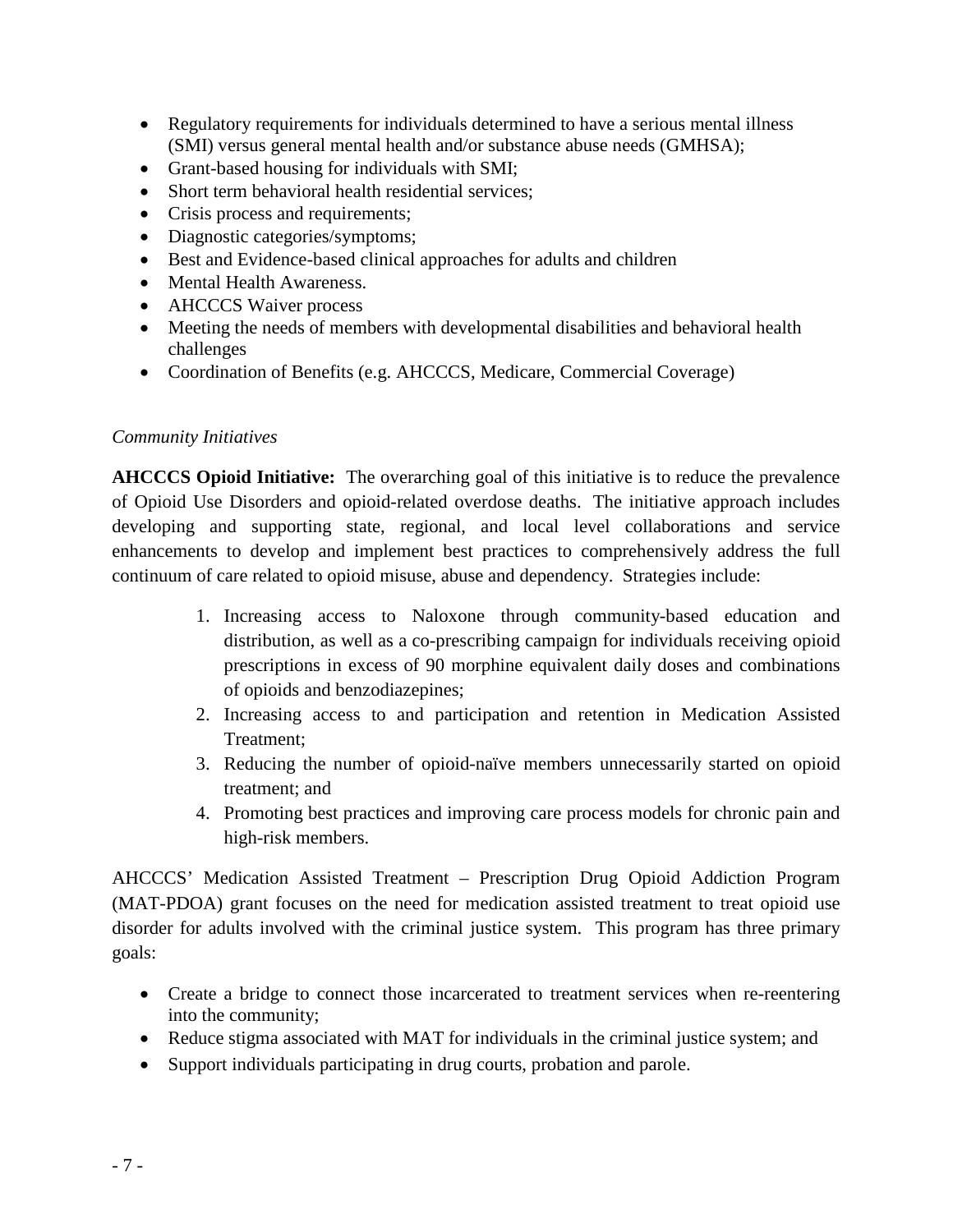To date the MAT PDOA program has enrolled 168 participants into the program to receive services. Among those enrolled, program outcomes include reductions in crimes committed, nights spent in jail, and drug-related arrests. The program has also produced an increase in gainful employment, housing and retention in treatment.

MAT PDOA providers have expanded collaboration and engagement efforts with Correctional facilities, Re-entry Centers, Department of Parole, Department of Probation and Drug Courts. The program has also expanded services to Graham County correctional facilities and drug court to assist an area that has been heavily impacted by the opioid epidemic and among the other counties has one of the highest overdose rates.

To expand training and education, AHCCCS will host two free MAT Symposiums in Mohave and Graham County in an effort to display clinically effective prevention and treatment strategies to best serve those impacted by the opioid epidemic. Topics will also include current state initiatives being implemented to combat this rapidly emerging crisis. The content of the symposiums is designed for MAT providers, substance use disorder treatment providers, physical health providers, harm reduction organizations, justice system partners and interested community members.

The Opioid State Targeted Response (STR) grant, awarded to AHCCCS in May 2017, was designed to enhance community-based prevention activities and treatment activities that will include 24/7 access to care points in "hotspot" areas throughout the state, increasing the availability of peer supports, providing additional care coordination efforts among high risk and priority populations, and adding recovery supports.

- Arizona opened five 24/7 Centers of Excellence for Opioid Treatment on Demand during year one. The COE is an Opioid Treatment Program in a designated "hotspot" that expanded its hours to be open for intakes around the clock and warm handoff navigation care post intake. Arizona has also opened two Medication Units in rural Arizona to make medication assisted treatment more accessible among those communities.
- AHCCCS launched a concentrated effort through the Opioid State Targeted Response grant to increase peer support utilization for individuals with Opioid Use Disorder. Through the STR grant, 34 additional peer support navigators have been hired in identified hot spots in Arizona, and efforts to include peer support navigation in the Centers of Excellence, jails, and emergency departments and at first responder scenes in the hotspot areas have been increased.
- Through STR funding, Arizona has launched a real-time auto-dispatch model with Phoenix Fire Department; when PFD receives an opioid-related call, a peer support from the Phoenix 24/7 OTP is also dispatched to arrive on scene to help navigate individuals to resources. Arizona has also launched its first law enforcement "pre-booking" model in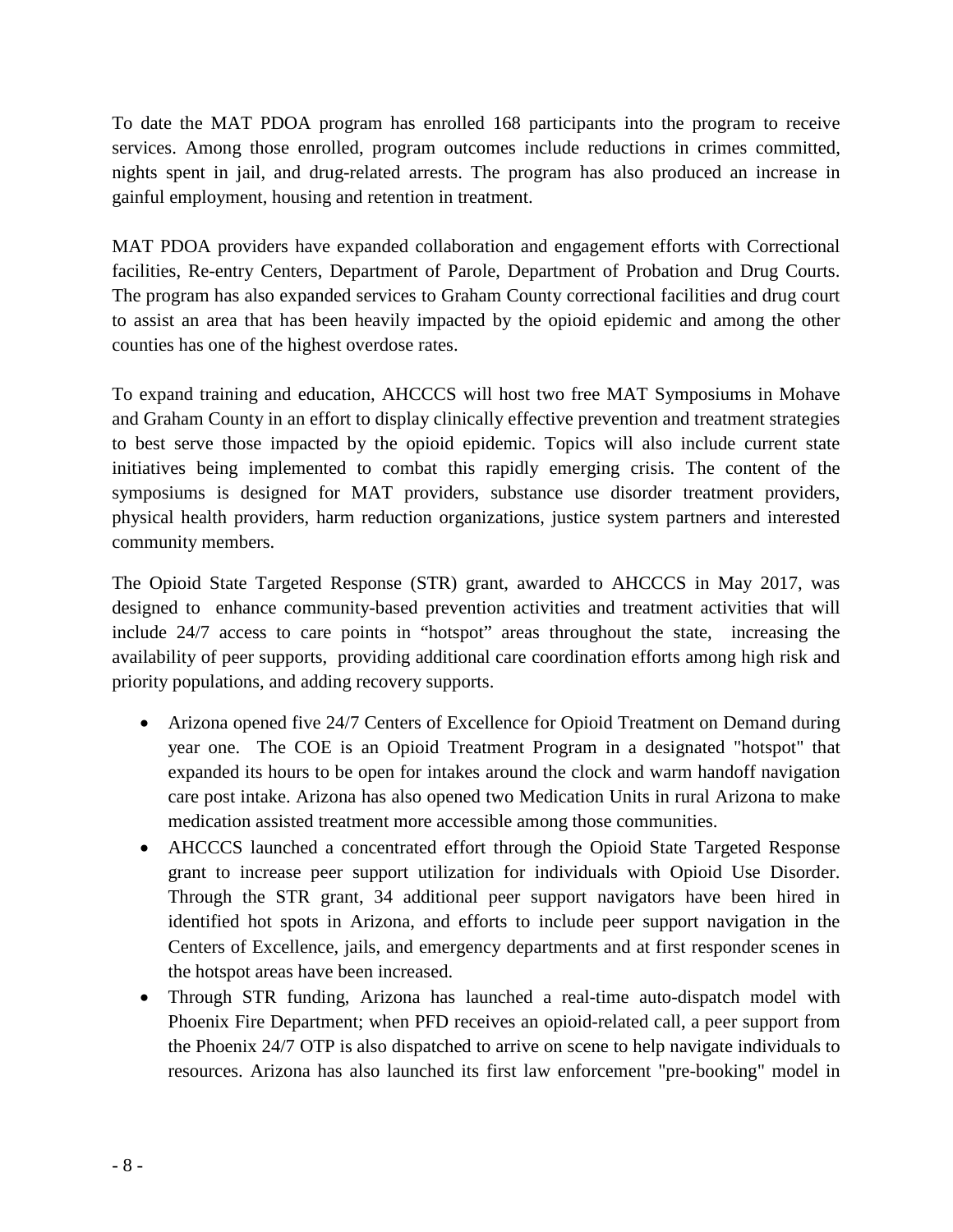Tucson. Peers are called on scene to provide navigation to the 24/7 OTP as a mechanism for an incarceration alternative.

A total of 8,798 Naloxone kits were purchased through year one of the STR grant for distribution to law enforcement agencies in year one.

**The Quality Caregiver Initiative (QCI):** The objective of the QCI is to improve relationshipbased, trauma-informed service supports for foster, kinship and adoptive parents by identifying a matrix of evidence-based intervention programs that are developmentally appropriate and span the continuum of service intensity needs from basic trauma trainings to brief intervention to intensive in-home services. In doing so, the goal is provide the right services and the right time to the family unit as a mechanism to decrease disruptions, increase permanency and ultimately, the social and emotional outcomes of the children in the child welfare system. The collaborative consists of several state agencies, behavioral health providers and experts in infant-toddler mental health, child development, family systems and trauma-informed care. The group is currently reviewing the matrix of options and identifying training needs, provider capacity and ways to integrate with developmental screening and referral processes from pediatrics and other acute care settings.

### *Arizona Association of Health Plans (AzAHP)*

The Arizona Association of Health Plans (AzAHP) is an Association comprised of all AHCCCS Contractors for Medicaid business except CMDP and DES/DDD. The Association is a welcome partner for AHCCCS because it offers a singe point of contact for the Contractors and promotes consistency across the system. The Association works closely with AHCCCS to discuss Contractor concerns, barriers, and challenges to the efforts they are asked to undertake. It also provides valuable feedback for consideration as the direct link to the care and services being provided. AHCCCS utilizes the Association to provide stakeholder insight and to collaborate and promote new initiatives.

AHCCCS has continued to collaborate with AzAHP to provide consistent monitoring of physical health providers. This collaboration has historically allowed for uniform statewide review of Primary Care Practitioners including Internists, Family Practice and Obstetricians. During the first quarter of 2018, AHCCCS began discussions with AzAHP regarding their capacity to also monitor behavioral health providers throughout Arizona. Utilizing AzAHP as a monitoring agent facilitates consistency in quality monitoring and it reduces burden on practitioners because AzAHP serves as the single reviewing entity for multiple MCOs. AHCCCS is currently combining this effort with development of a consistent tool via meetings conducted with the RBHAs during 2017 and early 2018.

#### Identifying Priority Areas for Improvement

AHCCCS has established an objective, systematic process for identifying priority areas for improvement. This process involves a review of data from both internal and external sources,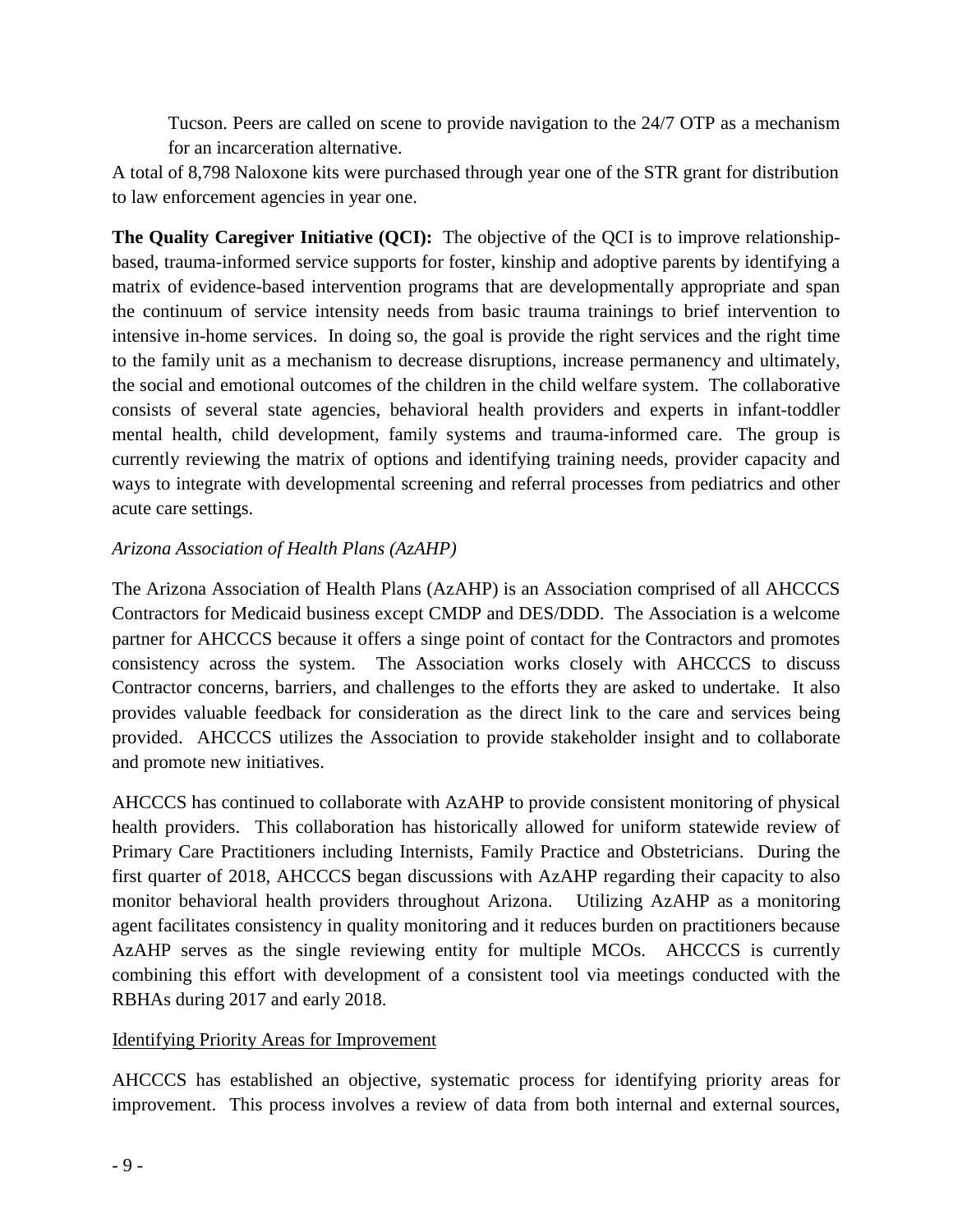while also taking into account such factors as: (1) the prevalence of a particular condition and population affected, (2) the resources required by both AHCCCS and its Contractors to conduct studies and shape improvement, (3) whether the areas currently are priorities of CMS or state leadership and/or can be combined with existing initiatives, and (4) whether CMS priorities can be combined with current initiatives. Of importance is whether initiatives focused on the topic area are actionable and have the potential to result in enhanced quality improvement, member satisfaction and system efficiencies. Contractor input is also sought in prioritizing areas for improvement. Some of the ongoing efforts include:

- 1. The first is an initiative on behavioral health care for children in the foster care system. Development of these metrics focused on children served under Comprehensive Medical and Dental Plan (CMDP), Arizona's health plan for children in Arizona's Foster Care system. AHCCCS' goal for these measures is to identify whether access and timeliness standards are met, and assess overall utilization trends for CMDP children needing behavioral health care.
- 2. AHCCCS updated two guidance tools that provide best practice strategies for infants and toddlers, including psychotropic prescribing, and early childhood mental health intervention and trauma informed care. The focus of the documents is on the most current prescribing practices and psychotherapeutic approaches during early childhood, with the recommendation that psychotherapeutic approaches be the preferred method of treatment prior to implementation of psychopharmacologic intervention. To further ensure realization of the treatment recommendations within these tools, AHCCCS has begun a statewide Birth to Five Initiative to address the unique needs of infants and toddlers. Additionally, AHCCCS is collaborating with CMDP for their Birth to Five Learning Collaborative.
- 3. AHCCCS has embarked on an initiative to develop a consistent, statewide tool for monitoring behavioral health service delivery. Contracted Regional Behavioral Health Authority (RBHA) staff were brought together to evaluate relevancy of current requirements. Feedback from these meetings was used to build a draft tool, which is under review and finalization by an internal AHCCCS committee of subject matter experts. The finalized tool will be shared with AzAHP as discussions ensue regarding their capacity to add behavioral health providers to their existing monitoring activities for AHCCCS MCOs.

### Establishing Realistic Outcome-Based Performance Measures

AHCCCS has long been a leader in developing, implementing and holding Contractors accountable to performance measure goals. AHCCCS developed and implemented HEDIS-*like* measures before HEDIS existed. AHCCCS' consistency in performance expectations has resulted in many performance measures performing at a rate close to the NCQA HEDIS national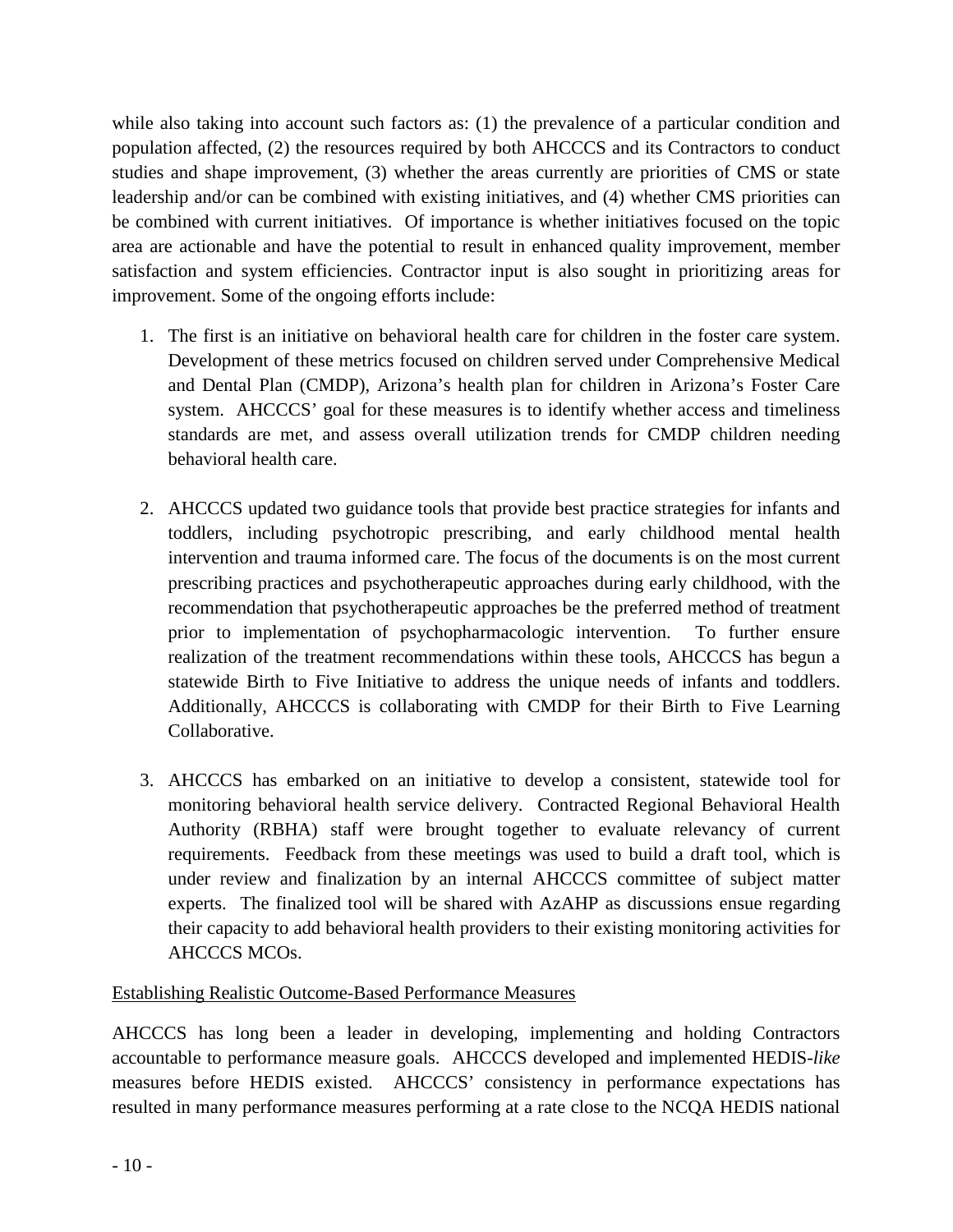Medicaid mean. For AHCCCS, the HEDIS-*like* measures have been a reasonable indicator of health care accessibility, availability and quality.

AHCCCS has transitioned to measures found in the CMS Core measure sets that provide a better opportunity to shift the system toward indicators of standardized health care outcomes, access to care, and patient satisfaction. The AHCCCS decision to transition to a new measure set was partially driven by a desire to align with measures sets, such as the Children's Core Measure Set, the Adult Core Measure Set, Meaningful Use, and other measure sets being implemented by CMS. AHCCCS has also aligned the measure sets with contracts to reflect changes on measures implemented by CMS for the current contract year. This transition will also result in the ability to compare AHCCCS' rates with those of other states as the measure sets are implemented.

AHCCCS regularly develops new performance measure sets for all lines of business, based on system changes and/or any changes within CMS Core measure sets. Typically, these changes are implemented on October  $1<sup>st</sup>$  and based on new contracts or renewal of existing contracts. For 2017, behavioral health measures were added for adults, such as: "Follow-up After Hospitalization for Mental Illness", "Mental Health Utilization" and "Use of Opioids at High Dosage". With the advent of AHCCCS Complete Care, measures will be added to capture "Follow-Up After Emergency Department Visit for Mental Illness or Alcohol and Other Drug Dependence", "Metabolic Monitoring for Children and Adolescents on Antipsychotics", "Use of First-Line Psychosocial Care for Children and Adolescents on Antipsychotics" and "Concurrent Use of Opioids and Benzodiazepines". These new measures and related Minimum Performance Standards/Goals will become effective October 1, 2018. A new table is under development for CYE 2019 and will be finalized upon completion of CYE 2019 Contracts.

It is AHCCCS' goal to continue development and implementation of additional Core measures as the data sources become valid and reliable. Initial measures were chosen based on a number of criteria that included member needs, system ability to impact/improve results, alignment with national measure sets, and comparability across lines of business.

The health care system is evolving in relation to measuring quality. It is in a transitional phase in that the previously existing data sources and methodologies will no longer be sufficient. The systems, data sources and processes to fully achieve the next level in clinical outcomes and satisfaction measures are not yet fully developed or implemented. Informatics, such as electronic health records, health information exchanges plus data and information available through public health connectivity, are yet to become fully available. Transitioning the AHCCCS measure sets is anticipated to support the adoption of electronic health records and use of the health information exchanges. This will in turn, result in efficiencies and data/information designed to achieve the following:

- 1. transform care practices;
- 2. continue evolution to fully integrated care across all statewide systems;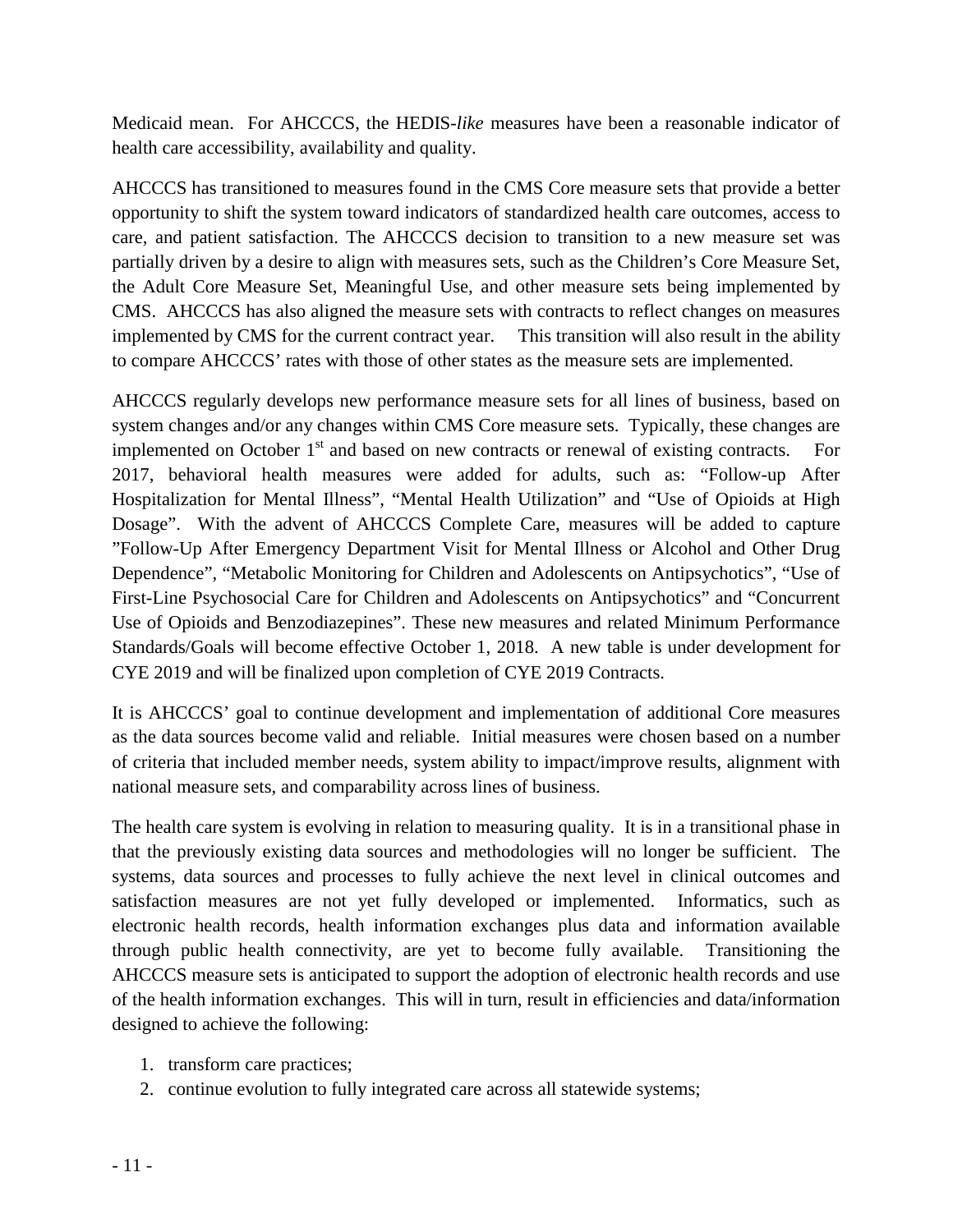- 3. improve individual patient outcomes;
- 4. guide population health management;
- 5. improve patient satisfaction with the care experience;
- 6. increase efficiencies; and
- 7. reduce health care costs.

### **CYE2018 Performance Measures are provided below:**

| <b>MEASURES</b><br>"R" denotes "Reserve" Status                                         | Acute    | ALTCS/<br><b>EPD</b> | <b>CMDP</b>      | <b>CRS</b> | <b>DDD</b> | <b>GMH/SA</b> | <b>SMI</b> | <b>HEDIS</b> | <b>CMS</b><br><b>Adult</b><br>Core<br><b>Measures</b> | <b>CHIPRA</b><br>Core<br><b>Measures</b> |
|-----------------------------------------------------------------------------------------|----------|----------------------|------------------|------------|------------|---------------|------------|--------------|-------------------------------------------------------|------------------------------------------|
| Inpatient Utilization - General Hospital/Acute<br>Care (IPU)                            | ×        | ×                    | $\boldsymbol{B}$ | ×          | ×          |               | ×          | $\times$     |                                                       |                                          |
| Ambulatory Care - ED Utilization (AMB)                                                  | x        | ×                    | $\overline{B}$   | x          | x          |               | x          | x            |                                                       |                                          |
| Mental Health Utilization (MPT)                                                         | x        | x                    |                  | ×          |            | x             | ×          | ×            |                                                       |                                          |
| <b>Adult Measures</b>                                                                   |          |                      |                  |            |            |               |            |              |                                                       |                                          |
| Plan All-Cause Readmissions (PCR-AD)                                                    | ×        | ×                    |                  | ×          | x          |               | ×          |              | x                                                     |                                          |
| Breast Cancer Screening (BCS-AD)                                                        | x        |                      |                  |            | x          |               | x          |              | x                                                     |                                          |
| Cervical Cancer Screening (CCS-AD)                                                      | ×        |                      |                  |            | x          |               | x          |              | ×                                                     |                                          |
| Chlamydia Screening in Women Ages 21-24<br>(CHL-AD)                                     | ×        |                      |                  |            | ×          |               | ×          |              | ×                                                     |                                          |
| Colorectal Cancer Screening (COL)                                                       | ×        | R.                   |                  |            |            |               | ×          | ×            |                                                       |                                          |
| Comprehensive Diabetes Care: Hemoglobin<br>A1c (HbA1c) Testing<br>IHA1C-ADI             | ×        | x                    |                  |            | x          |               | ×          |              | x                                                     |                                          |
| Comprehensive Diabetes Care: Hemoglobin<br>A1c (HbA1c)<br>Poor Control (>9.0%) (HPC-AD) | $\times$ | ×                    |                  |            | ×          |               | x          |              | ×                                                     |                                          |
| Comprehensive Diabetes Care - Eye Exam<br>[CDC]                                         | ×        | $\times$             |                  |            | ×          |               | ×          | $\times$     |                                                       |                                          |
| Prenatal and Postpartum Care: Timeliness<br>of Prenatal Care (PPC-CH)                   | x        |                      |                  |            |            |               | $\times$   |              |                                                       | ×                                        |
| Prenatal and Postpartum Care: Postpartum<br>Care (PPC-AD)                               | x        |                      |                  |            |            |               | ×          |              | ×                                                     |                                          |
| Use of Opioids at High Dosage in Persons<br>Without Cancer (OHD-AD)                     | ×        | ×                    | $\times$         | ×          | ×          | ×             | ×          |              | ×                                                     |                                          |
| Use of Opioids from Multiple Providers<br>(UOP)                                         | ×        | ×                    | ×                | ×          | x          | x             | ×          | ×            |                                                       |                                          |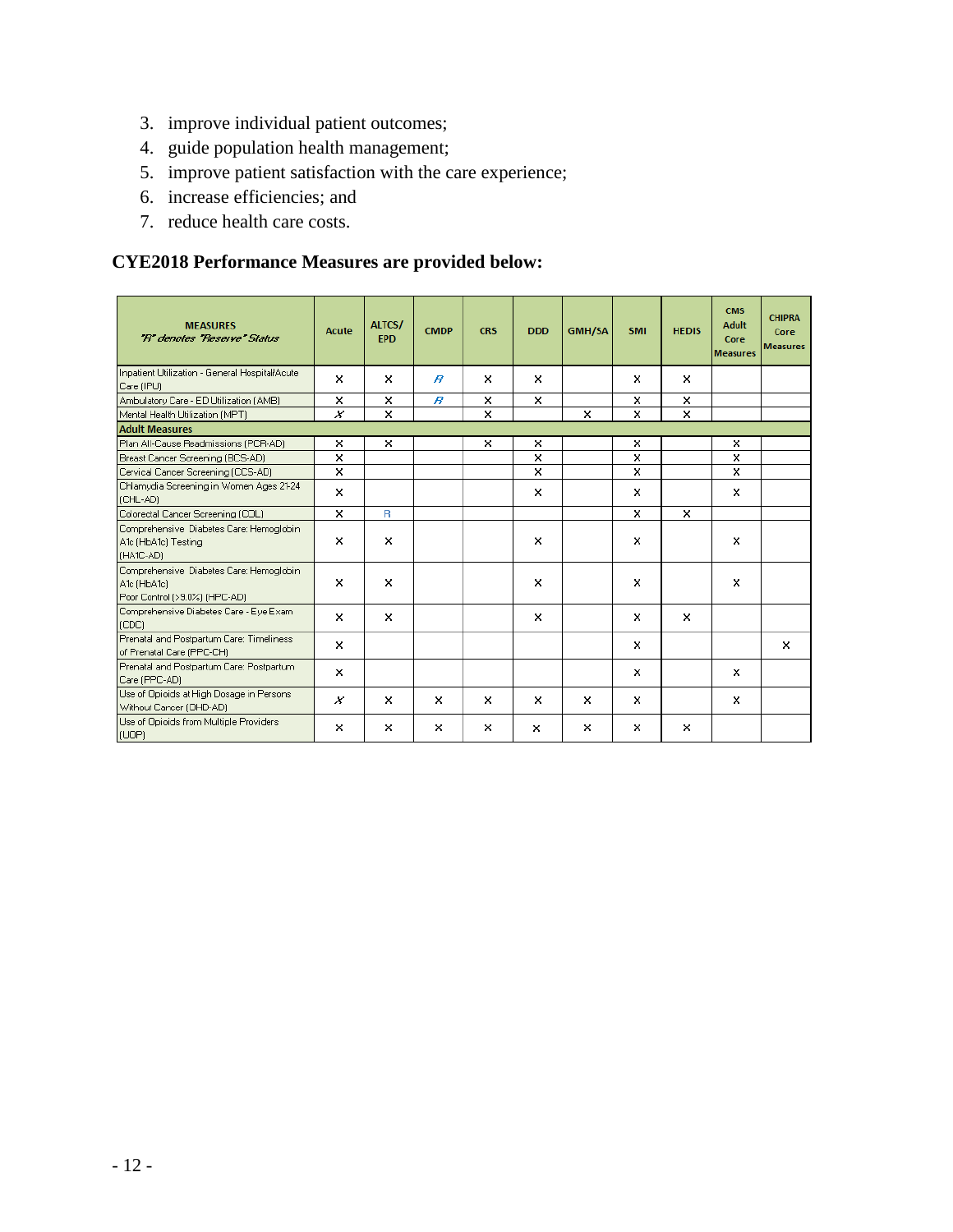| <b>MEASURES</b><br>'R' denotes 'Reserve' Status                                                                                     | <b>Acute</b>     | ALTCS/<br><b>EPD</b>                 | <b>CMDP</b> | <b>CRS</b> | <b>DDD</b>       | <b>GMH/SA</b>  | <b>SMI</b>       | <b>HEDIS</b> | <b>CMS</b><br>Adult<br>Core<br><b>Measures</b> | <b>CHIPRA</b><br>Core<br><b>Measures</b> |
|-------------------------------------------------------------------------------------------------------------------------------------|------------------|--------------------------------------|-------------|------------|------------------|----------------|------------------|--------------|------------------------------------------------|------------------------------------------|
| Adults' Access to Preventive/Ambulatory<br>Health Services (AAP)                                                                    | R                | $\overline{B}$                       |             |            | ×                |                | $\times$         | ×            |                                                |                                          |
| Flu Vaccinations for Adults Ages 18 to 64<br>(FVA-AD)                                                                               | $\overline{B}$   | $X - 18$ to<br>64.65<br>and<br>Older |             |            | ×                |                | B                |              | x                                              |                                          |
| PQI 01: Diabetes Short-Term Complications<br>Admission Rate (PQI01-AD)                                                              | $\boldsymbol{B}$ | $\boldsymbol{B}$                     |             |            | $\boldsymbol{B}$ |                | $\boldsymbol{B}$ |              | ×                                              |                                          |
| PQI 05:Chronic Obstructive Pulmonary<br>Disease (COPD) or Asthma in Older Adults<br>Admission Rate (PQI05-AD)                       | $\boldsymbol{B}$ | $\boldsymbol{B}$                     |             |            | $\boldsymbol{B}$ |                | $\boldsymbol{B}$ |              | ×                                              |                                          |
| PQI 08: Heart Failure Admission Rate<br>(PGI08-AD)                                                                                  | $\boldsymbol{B}$ | $\boldsymbol{B}$                     |             |            | $\boldsymbol{B}$ |                | $\boldsymbol{B}$ |              | ×                                              |                                          |
| PQI 15: Asthma in Younger Adults<br>Admission Rate (PQI15-AD)                                                                       | R                |                                      |             |            | $\boldsymbol{B}$ |                | $\boldsymbol{B}$ |              | ×                                              |                                          |
| Screening for Clinical Depression and<br>Follow-Up Plan (CDF-AD)                                                                    |                  | $\boldsymbol{B}$                     |             |            |                  |                |                  |              | ×                                              |                                          |
| Annual Monitoring for Patients on Persistent<br>Medications (MPM-AD)                                                                |                  | $\boldsymbol{B}$                     |             |            | $\boldsymbol{B}$ |                | $\boldsymbol{B}$ |              | $\times$                                       |                                          |
| Advance Directives                                                                                                                  |                  | ×                                    |             |            | ×                |                |                  |              | <b>AHCCCS</b>                                  |                                          |
| Diabetes Screening for People with<br>Schizophrenia or Bipolar Disorder Who are<br>Using Antipsychotic Medication (SSD-AD)          |                  |                                      |             |            |                  |                | R                |              | ×                                              |                                          |
| Follow-Up after Emergency Department Visit<br>for Mental IIIness or Alcohol and Other Drug<br>Dependence (FUA-AD) - 7 Days, 30 Days |                  |                                      |             |            |                  | $\overline{B}$ | $\boldsymbol{B}$ |              | ×                                              |                                          |

### **CYE2018 Performance Measures Continued:**

| <b>MEASURES</b><br>"R" denotes "Reserve" Status                                                   | Acute | ALTCS/<br><b>EPD</b> | <b>CMDP</b> | <b>CRS</b>                                   | <b>DDD</b> | <b>GMH/SA</b> | <b>SMI</b> | <b>HEDIS</b> | <b>CMS</b><br>Adult<br>Core<br><b>Measures</b> | <b>CHIPRA</b><br>Core<br><b>Measures</b> |
|---------------------------------------------------------------------------------------------------|-------|----------------------|-------------|----------------------------------------------|------------|---------------|------------|--------------|------------------------------------------------|------------------------------------------|
| Follow-Up After Hospitalization for Mental<br>Illness (FUH) - 7 Days, 30 Days<br>(Adult/Children) |       | x                    |             | <b>B</b> -<br><b>Children</b><br><b>Only</b> |            | ×             | ×          |              | ×                                              |                                          |

### Identifying, Collecting and Assessing Relevant Data

#### *Performance Measures*

AHCCCS has implemented several efforts over the past few years in preparation for the performance measure transition described above. First and foremost, the Agency undertook extensive internal planning efforts, including evaluation of new requirements, future goals and desired capabilities, as well as barrier identification and associated risk. One risk identified was the possibility that the reduction of information system and data analytic staff resources would not allow the level of review and validation of performance measure programming necessary to ensure the validity and accuracy of Performance Measurement activities. To address this concern, the Agency is utilizing its External Quality Review Organization to perform the measurement calculations. AHCCCS has finalized the contract with an external vendor to support future performance measurements.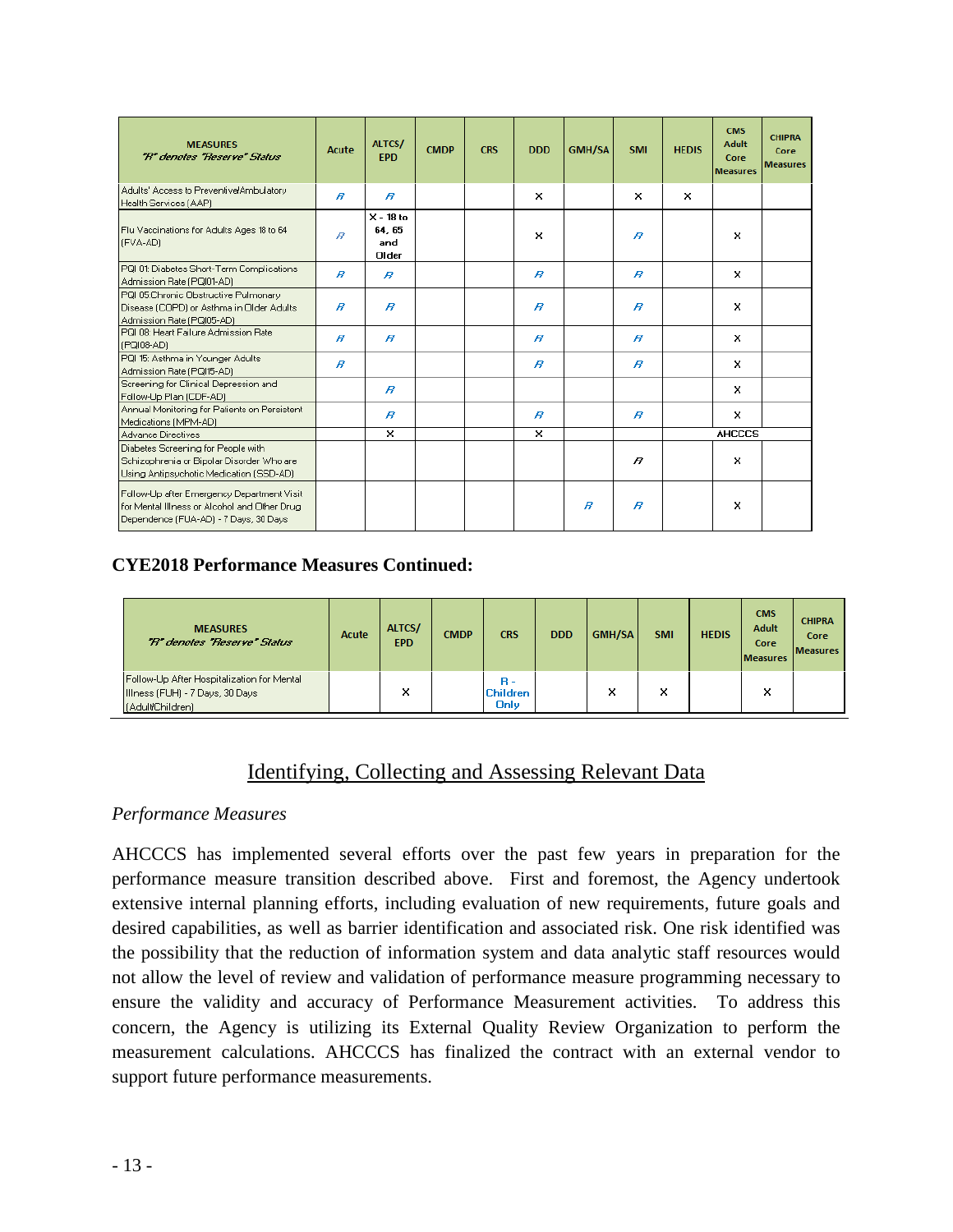Contractors have been provided the data to enhance their planning and implementation efforts related to the new performance measures, as well as sustaining and improving continuing measures. Some of these efforts will include new work groups, new reporting mechanisms, increased opportunities for technical assistance, and a more transparent reporting process with plans for proactive reporting prior to the end of the measurement period. Such efforts should facilitate the Contractors' ability to make necessary adjustments/final pushes and payment reform initiatives that align with performance measure thresholds.

### Performance Improvement Projects

### *Providing Incentives for Excellence and Imposing Sanctions for Poor Performance*

AHCCCS regularly monitors Contractors to ensure compliance with contractually-mandated performance measures. Contracts outline Minimum Performance Standards (MPS) that the Contractor must achieve. Those measures are evaluated for compliance and determination of the need for imposing regulatory actions. At a minimum, measures that fail to meet the MPS require a Corrective Action Plan. Additional actions could include mandatory technical assistance, Notices to Cure, and financial sanctions.

### *Re-evaluation/Re-development of Performance Measures*

AHCCCS has implemented a payment reform initiative (PRI) for the Acute Care, Children's Rehabilitative Services (CRS) and ALTCS populations that is designed to encourage Contractor activity in the area of quality improvement, particularly those initiatives that are conducive to improved health outcomes and cost savings, and those related to child and adolescent health. This PRI process will be performed annually on a contract year basis.

The contracts executed with health care providers, governed by shared savings arrangements will have increases according to the tables immediately below:

| <b>YEAR</b>       | <b>INTENDED</b><br><b>MINIMUM</b><br><b>VALUE</b><br><b>PERCENTAGE</b><br><b>AND</b><br><b>CONTRACTOR</b> |
|-------------------|-----------------------------------------------------------------------------------------------------------|
| <b>CYE 16</b>     | 20% - ACUTE                                                                                               |
| <b>CYE 17</b>     | 35% - ACUTE                                                                                               |
| CYE <sub>18</sub> | 50% - ACUTE                                                                                               |
| <b>CYE 19</b>     | 50% - ACC                                                                                                 |
| <b>CYE 20</b>     | 60% - ACC                                                                                                 |
| CYE 21            | 70% - ACC                                                                                                 |

#### **Acute: ALTCS/EPD & MA/DSNP:**

| <b>ALTCS</b>  |                         |  |  |  |  |  |  |  |
|---------------|-------------------------|--|--|--|--|--|--|--|
| <b>YEAR</b>   | <b>INTENDED MINIMUM</b> |  |  |  |  |  |  |  |
|               | <b>VALUE PERCENTAGE</b> |  |  |  |  |  |  |  |
|               | (ALTCS/EPD AND          |  |  |  |  |  |  |  |
|               | <b>MA-DSNP</b> )        |  |  |  |  |  |  |  |
| <b>CYE 16</b> | 15%                     |  |  |  |  |  |  |  |
| <b>CYE 17</b> | 25%                     |  |  |  |  |  |  |  |
| <b>CYE 18</b> | 35%                     |  |  |  |  |  |  |  |
| <b>CYE 19</b> | 50%                     |  |  |  |  |  |  |  |
| <b>CYE 20</b> | 60%                     |  |  |  |  |  |  |  |
| <b>CYE 21</b> | 70%                     |  |  |  |  |  |  |  |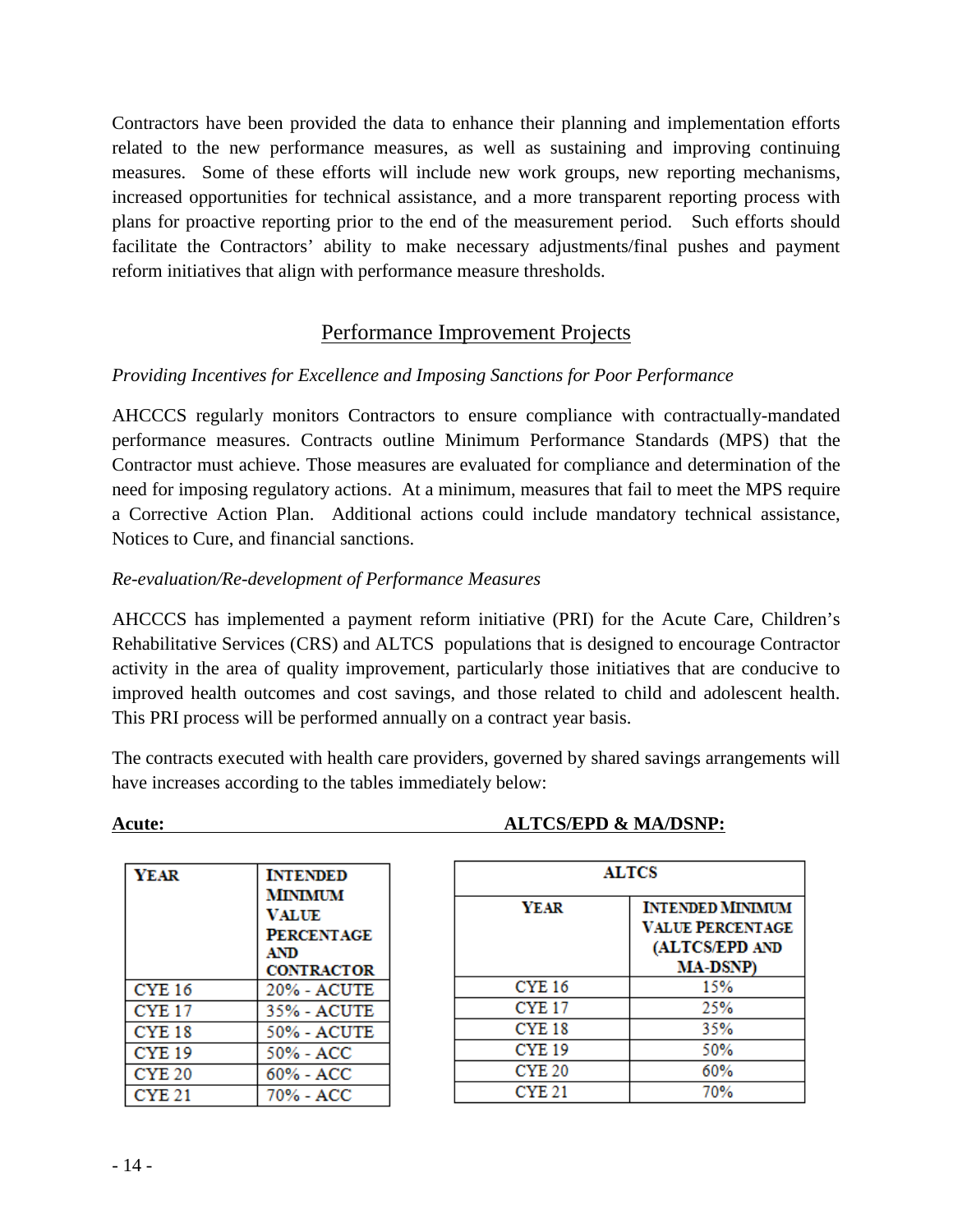| <b>YEAR</b>       | <b>INTENDED</b>   |
|-------------------|-------------------|
|                   | <b>MINIMUM</b>    |
|                   | <b>VALUE</b>      |
|                   | <b>PERCENTAGE</b> |
| CYE <sub>18</sub> | 50%               |
| <b>CYE 19</b>     | 60%               |
| <b>CYE 20</b>     | 70%               |
| CYE <sub>21</sub> |                   |

#### *Performance Improvement Projects (PIPs)*

AHCCCS currently has two Performance Improvement Projects (PIPs) under way. The PIP for E-prescribing is required for all Contractors including the Regional Behavioral Health Authorities (RBHAs). The Developmental Screening PIP is required for all Contractors (excluding RBHAs) for all lines of business. Both are designed to improve enrollee health outcomes and satisfaction.

- E-Prescribing The purpose of this PIP is to increase the number of prescribers electronically prescribing at least one prescription and increase the percentage of prescriptions which are submitted electronically, in order to improve patient safety. The baseline measurement period for this PIP was Contract Year Ending (CYE; federal fiscal year) 2014. Baseline data has been collected, validated and released to Contractors. Efforts are currently underway to collect and validate data for remeasurement year 1. Additionally, the three RBHA Contractors have divergent baseline years due to different contract start-up dates. The baseline measure for two RBHAs began in 2016, whereas one RBHA had a baseline year beginning in 2015. Efforts are underway to collect and validate data from each of the RBHAs.
- Developmental Screening The purpose of the Developmental Screening PIP is to increase the number of early life screenings for members at 9, 18, and 24 months of age to ensure that developmental delays are identified early and referred for appropriate follow-up and treatment. The PIP measure has focused on the number of children receiving a developmental screening at the appropriate age intervals versus the total number of children in each age group. Although not formally tied to the PIP measurement, AHCCCS evaluated whether or not follow-up appointments were scheduled and maintained for any concerns as a function of the developmental screening process. Additionally, AHCCCS also monitored the care coordination process and Contractor oversight of the screening and referral processes. The baseline measurement was reflective of Contract Year Ending (CYE) 2016. Through these focused monitoring activities, a need was identified to create specific process improvements for the referral and data tracking process.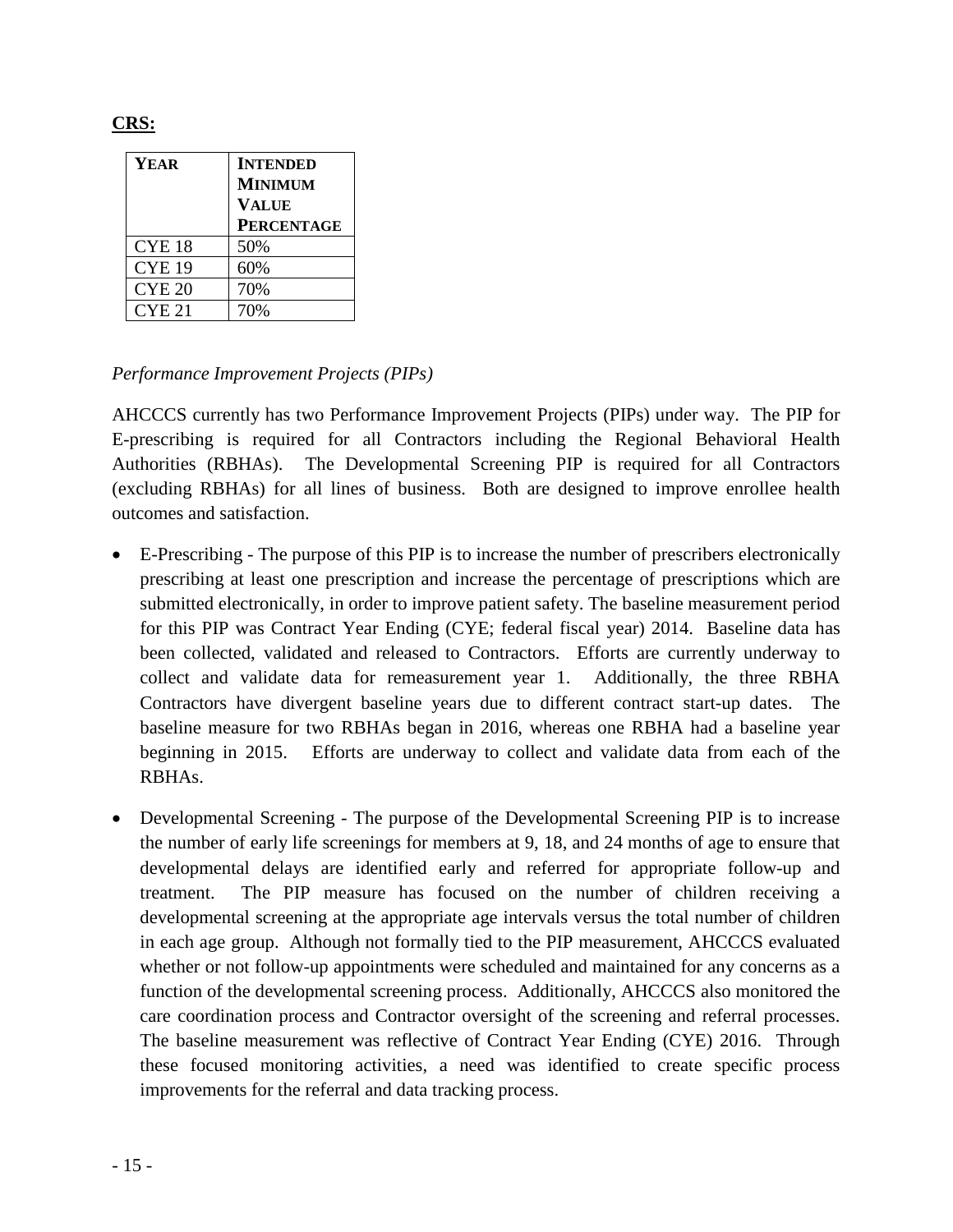### Including Medical Quality Assessment and Performance Improvement Requirements in AHCCCS Contracts

Contracts with MCOs are reviewed at least annually to ensure inclusion of all federally required elements prior to renewal. In addition, contracts are reviewed for clarity and for opportunities to strengthen expectations and/or promote new opportunities. AHCCCS has begun efforts to identify Performance Improvement Projects targeted to begin CYE 2018.

### Regular Monitoring and Evaluating of Contractor Compliance and Performance

AHCCCS monitors and evaluates access to care, organizational structure and operations, clinical and non-clinical quality measurement and performance improvement outcomes through the following methods.

- *On-site Operational Reviews -* Operational and Financial Reviews (ORs) are used by AHCCCS to evaluate Contractor compliance related to access/availability and quality of services, including implementation of policies and procedures and progress toward plans of correction to improve quality of care and service for members.
- *Review and analysis of periodic reports -* A number of contract deliverables are used to monitor and evaluate Contractor compliance and performance. AHCCCS reviews, provides feedback and approves these reports as appropriate.
	- o Quarterly EPSDT and Adult Monitoring Reports AHCCCS requires CRS, Acute, ALTCS and RBHA Contractors to submit quarterly EPSDT and Adult Monitoring Reports, demonstrating their efforts to sustain or improve annual performance rates for all contractually mandated performance measures as well as their efforts to inform families/caregivers and providers of EPSDT/Adult services. AHCCCS has developed a template for Contractors to report data on member and provider outreach, as well as Contractor rates for various EPSDT and adult services. The template prompts Contractors to evaluate the effectiveness of activities, including care coordination, follow up and new or revised interventions to improve quality and access to care. These reports are received and reviewed on a quarterly basis.
	- o Annual Plans QM/QI, EPSDT, MCH and Dental AHCCCS requires all lines of business to submit an annual plan which will address details of the Contractors' methods for achieving optimal outcomes for their members. A separate report is submitted for Quality Management and Quality Improvement (QM/QI).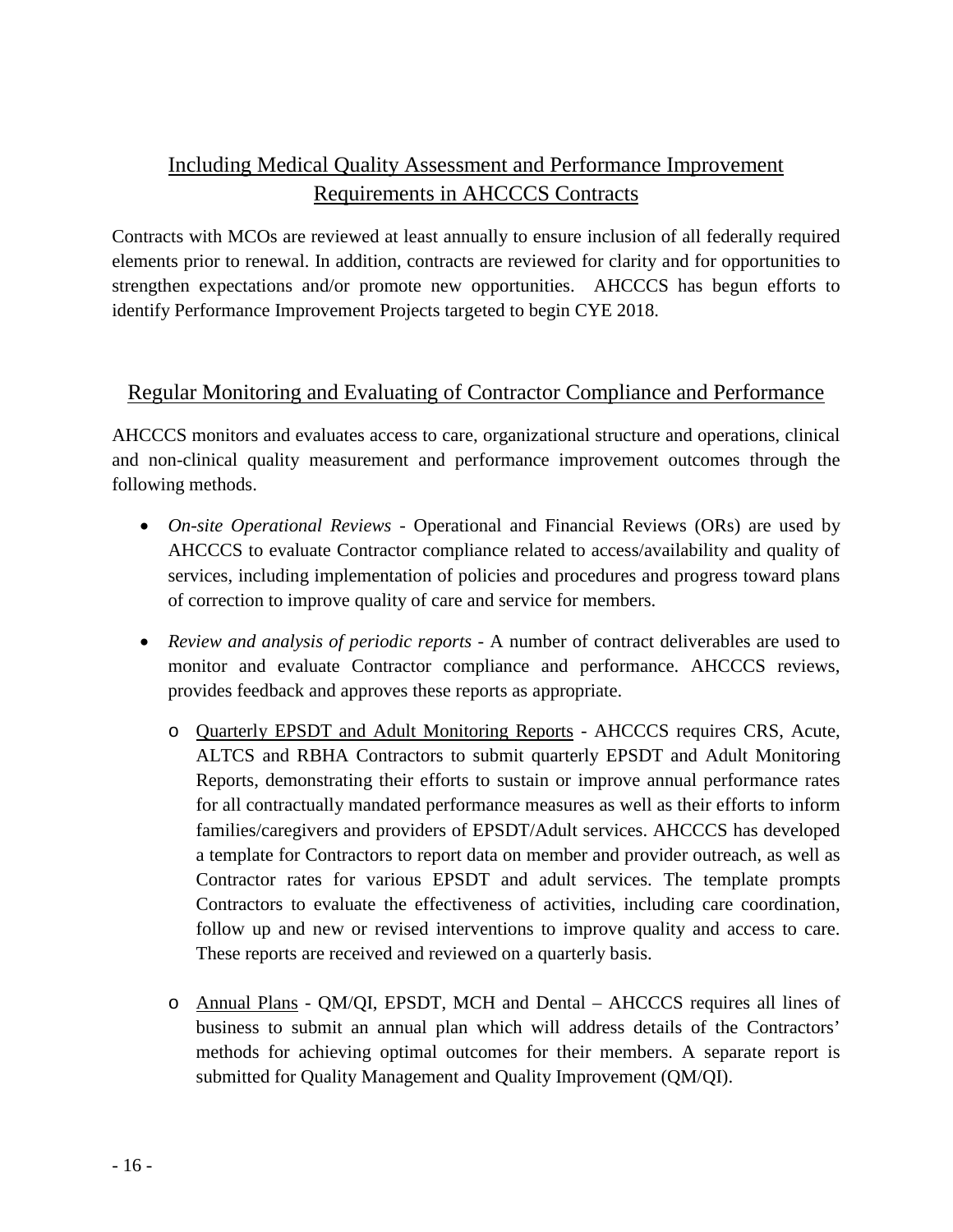- o Integrated Care Reports Previously, only those plans (e.g. Integrated RBHAs) that followed an integrated model, were required to submit distinct Integrated Care reports. However, as of October 1, 2017 all ALTCS/EPD Contractors were also required to submit integrated care reports. These reports focus on the quality and quantity of coordination and integration activities.
- *Review and analysis of program-specific Performance Measures and Performance Improvement Projects -* AHCCCS considers a Performance Improvement Project (PIP) as a planned process of data gathering, evaluation, and analysis to determine interventions or activities that are anticipated to have a positive outcome. PIPs are designed to improve the quality of care and service delivery and usually last at least four years. While Contractors may select and implement their own PIPs to address problems specific to their plans, AHCCCS mandates other program-wide PIPs in which Contractors must participate, and monitors performance until each Contractor meets requirements for demonstrable and sustained improvement.

Another method by which AHCCCS monitors the quality and appropriateness of care provided to members is through Performance Measures. Contractors submit encounter data to AHCCCS, which measures each Contractor's performance and evaluates its compliance in meeting contractual performance standards for specific health care services. Under their contracts with AHCCCS, Contractors are required to improve their rates for Performance Measures and achieve specific goals for each. AHCCCS requires corrective action plans from Contractors that do not meet the Minimum Performance Standard, or that show a statistically significant decline in their rates. Significant financial sanctions can be imposed by AHCCCS if Contractors do not improve performance to a level that meets or exceeds the minimum standard.

### Maintaining an Information System that Supports Initial and Ongoing Operations

AHCCCS maintains a robust information system—the Prepaid Medical Management Information System (PMMIS)—that documents all members, their claims and encounter data, plus many other data points. PMMIS data feeds into the AHCCCS Data Warehouse, which is the centralized system used for data analytics. There is a newly formed Data Integrity team that supports maintaining valid, accurate, and reliable data; this team is made up of data users and system experts from across the Agency and meets at least quarterly to discuss any issues or opportunities around the data and systems. AHCCCS has focused on building data expertise within every division of the Agency, promoting data analytics as the cornerstone of operations and monitoring/oversight activities.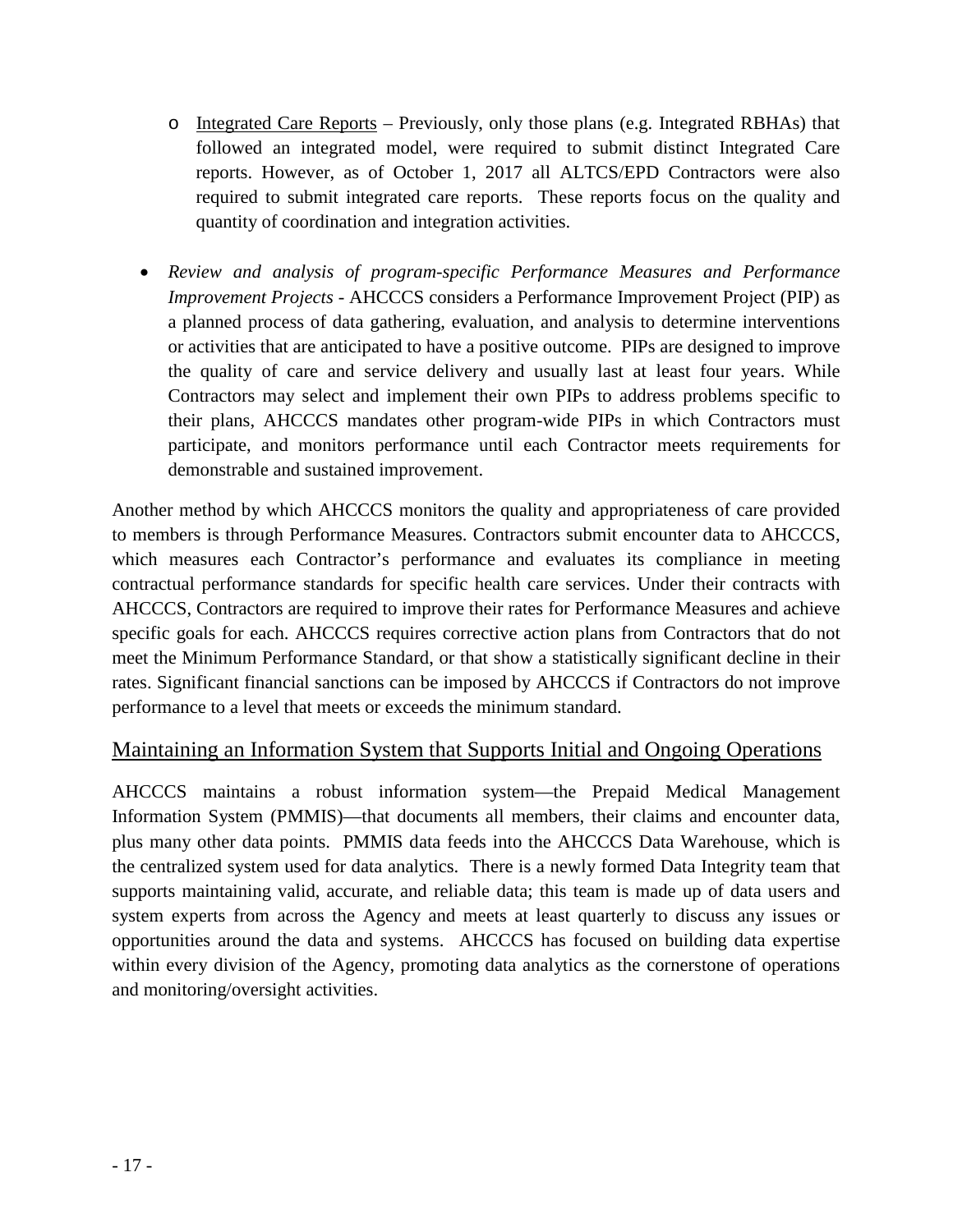### Reviewing and Revising the Quality Strategy

AHCCCS continues its efforts to implement the new Managed Care Rule through revisions of the Agency's Quality Strategy. The 2018 Quality Strategy, Assessment and Performance Report is a coordinated, comprehensive, and proactive approach to drive improved health outcomes by utilizing creative initiatives, ongoing assessment and monitoring, and result-based performance improvement. Members, the public, and stakeholders provide input and recommendations regarding the content and direction of the Quality Strategy through stakeholder presentations and public comments. The Quality Strategy incorporates all required elements outlined in 42 CFR 438.340.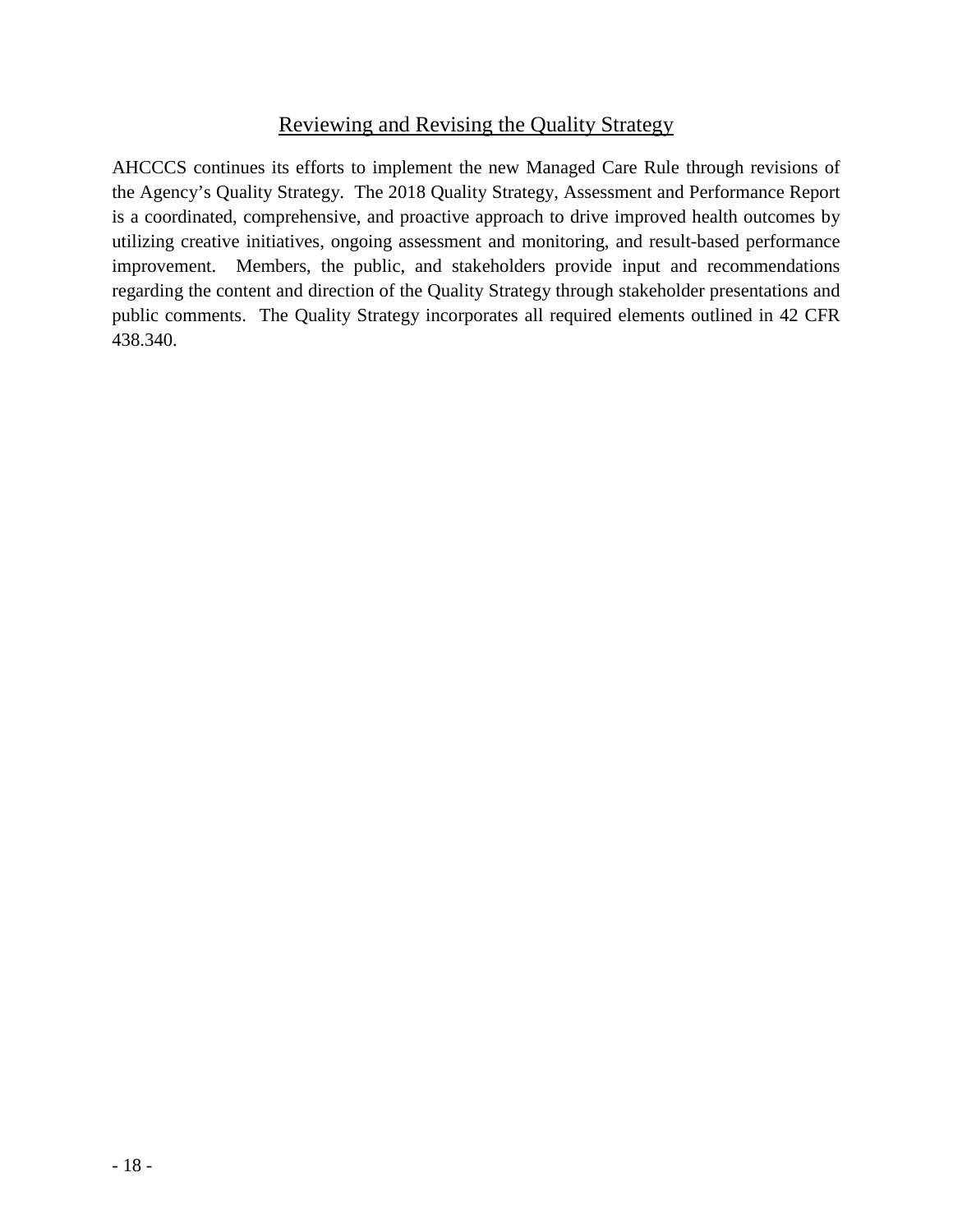#### **Attachment 3:** Arizona Health Care Cost Containment System (AHCCCS) Quarterly Random Moment Time Study Report April 2018 – June 2018

The April through June 2018 quarter for the Medicaid School Based Claiming (MSBC) program Random Moment Time Study (RMTS) was completed successfully with the administrative, direct service, and personal care time study cost pools.

#### *Active Participants*

The "*Medicaid Administrative Claiming Program Guide*" mandates that all school district employees identified by the district's RMTS coordinator as being qualified to provide direct services or administrative activities participate in a RMTS. Staff rosters are updated by RMTS coordinators on a quarterly basis to ensure accuracy of participants in the time study. The table below shows the number of participants in the administrative, direct service, and personal care time study staff pools at the beginning of the quarter.

| <b>Staff Pool</b> | April – June $2018$ |
|-------------------|---------------------|
| Administrative    | 3.117               |
| Direct Service    | 3.281               |
| Personal Care     | 5,443               |

The table below demonstrates the administrative, direct service, and personal care time study achieved the 85% return rate in the April to June 2018 quarter.

The return rate reflects number of responses received divided by the total number of moments generated per quarter.

#### *Return Rate*

| Cost Pool      | <b>Moments</b><br>Generated | Valid<br>Response | <b>Return Rate</b> |
|----------------|-----------------------------|-------------------|--------------------|
| Administrative | 3.200                       | 3.142             | 98.19%             |
| Direct Service | 3.400                       | 3,325             | 97.79%             |
| Personal Care  | 3,500                       | 3.284             | 93.83%             |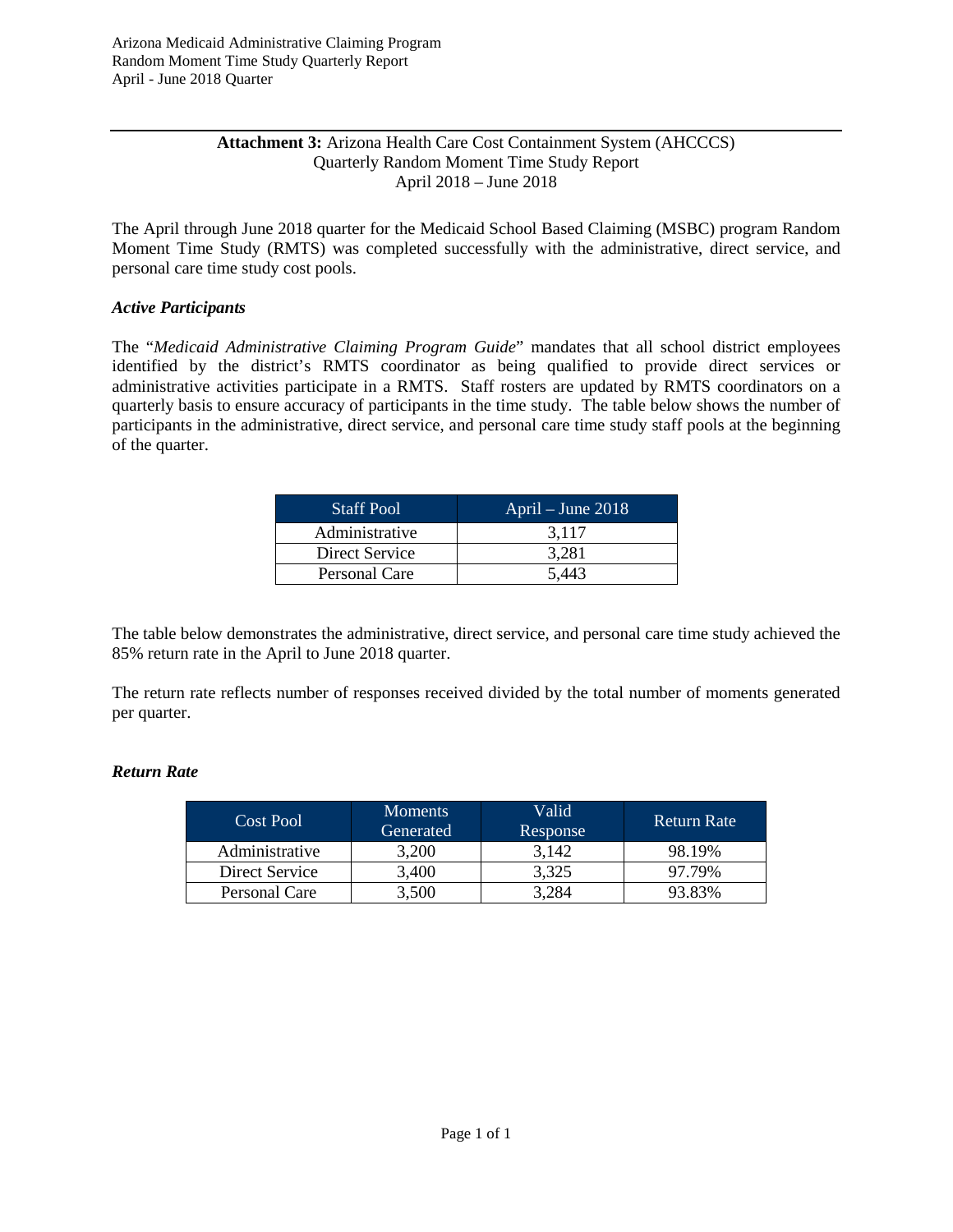#### **Attachment 4: Arizona Health Care Cost Containment System Budget Neutrality Tracking Report For the Period Ended June 30, 2018 Medicaid Section 1115 Demonstration Number 11-W00275/9**

I. CALCULATION OF BUDGET NEUTRALITY LIMIT BY DEMONSTRATION YEAR (WITHOUT WAIVER CEILING FEDERAL SHARE)

WAIVER PERIOD OCTOBER 1, 2011 THROUGH SEPTEMBER 2021:

|                                                                                               |                                        | DY1-5                                   |                                                           |                                                          | Federal                                                   |                                                               |                                                               | Member Months                                                       |                                                               |                                                                      |                | <b>Federal Share</b>                                                                                                                        |                                                                   |
|-----------------------------------------------------------------------------------------------|----------------------------------------|-----------------------------------------|-----------------------------------------------------------|----------------------------------------------------------|-----------------------------------------------------------|---------------------------------------------------------------|---------------------------------------------------------------|---------------------------------------------------------------------|---------------------------------------------------------------|----------------------------------------------------------------------|----------------|---------------------------------------------------------------------------------------------------------------------------------------------|-------------------------------------------------------------------|
|                                                                                               | FFY 2012<br>PM/PM                      | Trend<br>Rate                           | DY 01<br>PM/PM                                            | Effective<br><b>FMAP</b>                                 | Share<br>PM/PM                                            | QE 12/11                                                      | QE 3/12                                                       | QE 6/12                                                             | QE 9/12                                                       | Total                                                                |                | <b>Budget Neutrality</b><br>Limit                                                                                                           |                                                                   |
| AFDC/SOBRA<br>SSI<br>AC <sup>1</sup><br>ALTCS-DD<br>ALTCS-EPD<br>Family Plan Ext <sup>1</sup> | 556.34<br>835.29<br>4643.75<br>4503.21 | 1.052<br>1.06<br>1.06<br>1.052<br>1.058 | 585.28<br>885.41<br>562.08<br>4922.38<br>4737.37<br>17.04 | 69.84%<br>69.10%<br>69.74%<br>67.38%<br>67.50%<br>90.00% | 408.78<br>611.79<br>391.97<br>3316.47<br>3197.93<br>15.33 | 2,932,432<br>487,592<br>527,244<br>72,513<br>85,475<br>12,471 | 2,920,115<br>489,028<br>430,723<br>73,149<br>85,521<br>12,424 | 2,913,984<br>489,072<br>365,132<br>73,959<br>85,745<br>12,440       | 2,938,720<br>491,728<br>310,396<br>74,814<br>86,527<br>12,689 | 11,705,252<br>1,957,420<br>1,633,495<br>294,435<br>343,268<br>50,024 | s              | 4,784,886,732<br>1,197,524,398<br>640,281,225<br>976,484,130<br>1,097,746,188<br>767,009                                                    |                                                                   |
|                                                                                               |                                        |                                         |                                                           |                                                          |                                                           |                                                               |                                                               |                                                                     |                                                               |                                                                      | \$<br>S.       | 8,697,689,682<br>103,890,985<br>8,801,580,667                                                                                               | <b>MAP Subtotal</b><br>Add DSH Allotment<br><b>Total BN Limit</b> |
|                                                                                               |                                        |                                         | DY 02                                                     |                                                          |                                                           |                                                               |                                                               | Member Months                                                       |                                                               |                                                                      |                |                                                                                                                                             |                                                                   |
|                                                                                               |                                        |                                         | PM/PM                                                     |                                                          |                                                           | QE 12/12                                                      | QE 3/13                                                       | QE 6/13                                                             | QE 9/13                                                       | Total                                                                |                |                                                                                                                                             |                                                                   |
| AFDC/SOBRA<br>SSI<br>AC <sup>1</sup><br>ALTCS-DD<br>ALTCS-EPD<br>Family Plan Ext <sup>1</sup> |                                        |                                         | 615.71<br>938.53<br>600.79<br>5217.72<br>4983.71<br>18.42 | 68.85%<br>67.86%<br>68.73%<br>65.83%<br>66.01%<br>90.00% | 423.93<br>636.91<br>412.94<br>3434.66<br>3289.97<br>16.58 | 2,911,330<br>494,819<br>274,990<br>75,633<br>86,844<br>13,104 | 2,891,079<br>497,226<br>248,817<br>76,461<br>86,090<br>13,824 | 2.902.894<br>499,863<br>228,204<br>77,275<br>86,318<br>14,187       | 2,918,775<br>503,496<br>217,114<br>78,029<br>87,148<br>14,856 | 11,624,078<br>1,995,404<br>969,125<br>307,398<br>346,400<br>55,971   | \$<br>\$<br>S  | 4.927.822.254<br>1,270,888,740<br>400,188,004<br>1,055,807,942<br>1,139,645,711<br>927.946<br>8,795,280,597<br>106,384,369<br>8,901,664,966 | <b>MAP Subtotal</b><br>Add DSH Allotment<br><b>Total BN Limit</b> |
|                                                                                               |                                        |                                         |                                                           |                                                          |                                                           |                                                               |                                                               | Member Months                                                       |                                                               |                                                                      |                |                                                                                                                                             |                                                                   |
|                                                                                               |                                        |                                         | DY 03<br><b>PM/PM</b>                                     |                                                          |                                                           | QE 12/13                                                      | QE 3/14                                                       | QE 6/14                                                             | QE 9/14                                                       | Total                                                                |                |                                                                                                                                             |                                                                   |
| AFDC/SOBRA<br>SSI<br>AC <sup>1</sup><br>ALTCS-DD<br>ALTCS-EPD                                 |                                        |                                         | 647.73<br>994.84<br>600.51<br>5530.78<br>5242.86          | 70.55%<br>69.27%<br>69.84%<br>67.35%<br>67.53%           | 456.99<br>689.14<br>419.42<br>3725.09<br>3540.31          | 2,891,647<br>506,910<br>206,419<br>78,835<br>87,694           | 2,839,198<br>514,662<br>87<br>79,674<br>87,911                | 2,955,396<br>523,645<br>$\overline{\mathbf{c}}$<br>80,663<br>88,755 | 3,113,150<br>530,032<br>81,749<br>89,383                      | 11,799,391<br>2,075,249<br>206,508<br>320,921<br>353,743             | \$             | 5,392,187,719<br>1,430,145,621<br>86,613,704<br>1,195,456,845<br>1,252,360,038                                                              |                                                                   |
| Family Plan Ext <sup>1</sup><br>Expansion State Adults                                        |                                        |                                         | 12.99<br>623.94                                           | 90.00%<br>85.37%                                         | 11.69<br>532.64                                           | 14,885                                                        | 443,784                                                       | 623,994                                                             | 755,363                                                       | 14,885<br>1,823,141                                                  | s<br>s         | 174,071.00<br>971,068,942<br>10,328,006,940<br>108,086,519<br>10,436,093,459                                                                | <b>MAP Subtotal</b><br>Add DSH Allotment<br><b>Total BN Limit</b> |
|                                                                                               |                                        |                                         | DY 04                                                     |                                                          |                                                           |                                                               |                                                               | Member Months                                                       |                                                               |                                                                      |                |                                                                                                                                             |                                                                   |
| AFDC/SOBRA                                                                                    |                                        |                                         | PM/PM<br>681.41                                           | 71.43%                                                   | 486.73                                                    | QE 12/14<br>3.145.574                                         | QE 3/15<br>3,084,099                                          | QE 6/15<br>3,103,957                                                | QE 9/15<br>3,207,430                                          | Total<br>12,541,060                                                  | \$             | 6,104,160,086                                                                                                                               |                                                                   |
| SSI<br>AC<br>ALTCS-DD                                                                         |                                        |                                         | 1054.53<br>0.00<br>5862.63                                | 70.25%<br>68.43%<br>68.54%                               | 740.76<br>0.00<br>4018.16                                 | 537,706<br>82,715                                             | 544,551<br>83,810                                             | 545,631<br>84,812                                                   | 545,974<br>85,585                                             | 2,173,862<br>336,922                                                 |                | 1,610,305,909<br>1,353,808,018                                                                                                              |                                                                   |
| ALTCS-EPD<br>Family Plan Ext<br><b>Expansion State Adults</b>                                 |                                        |                                         | 5515.49<br>0.00<br>569.38                                 | 68.69%<br>90.00%<br>87.76%                               | 3788.32<br>0.00<br>499.66                                 | 90,034<br>816,959                                             | 89,906<br>834,821                                             | 89,957<br>844,338.00                                                | 90,048<br>864,422.00                                          | 359,945<br>3,360,540                                                 |                | 1,363,588,222<br>1,679,129,403                                                                                                              |                                                                   |
|                                                                                               |                                        |                                         |                                                           |                                                          |                                                           |                                                               |                                                               |                                                                     |                                                               |                                                                      | \$<br>-S       | 12,110,991,637<br>109,815,903<br>12,220,807,540                                                                                             | <b>MAP Subtotal</b><br>Add DSH Allotment<br><b>Total BN Limit</b> |
|                                                                                               |                                        |                                         | DY 05                                                     |                                                          |                                                           |                                                               |                                                               | Member Months                                                       |                                                               |                                                                      |                |                                                                                                                                             |                                                                   |
|                                                                                               |                                        |                                         | PM/PM                                                     |                                                          |                                                           | QE 12/15                                                      | QE 3/16                                                       | QE 6/16                                                             | QE 9/16                                                       | Total                                                                |                |                                                                                                                                             |                                                                   |
| AFDC/SOBRA<br>SSI<br>AC                                                                       |                                        |                                         | 716.85<br>1117.81<br>0.00                                 | 71.43%<br>70.50%<br>68.66%                               | 512.06<br>788.08<br>0.00                                  | 3,259,355<br>551,097                                          | 3,256,239<br>553,782                                          | 3,245,943<br>550,833                                                | 3,330,290<br>553,667                                          | 13,091,827<br>2,209,379                                              | S              | 6,703,768,636<br>1,741,173,696                                                                                                              |                                                                   |
| ALTCS-DD<br>ALTCS-EPD<br>Family Plan Ext                                                      |                                        |                                         | 6214.39<br>5802.30<br>0.00                                | 68.96%<br>69.10%<br>90.00%                               | 4285.72<br>4009.42<br>0.00                                | 86,352<br>89,914                                              | 87,120<br>89,509                                              | 88,232<br>89,669                                                    | 89,197<br>89,951                                              | 350,901<br>359,043                                                   |                | 1,503,862,414<br>1,439,554,761                                                                                                              |                                                                   |
| <b>Expansion State Adults</b>                                                                 |                                        | DY6-10                                  | 574.85                                                    | 90.69%                                                   | 521.31                                                    | 913,975                                                       | 928,289                                                       | 930,199<br><b>Member Months</b>                                     | 936,028                                                       | 3,708,491                                                            | \$             | 1,933,283,586<br>13,321,643,094<br>110,145,351<br>13,431,788,445                                                                            | <b>MAP Subtotal</b><br>Add DSH Allotment<br><b>Total BN Limit</b> |
|                                                                                               |                                        | Trend<br>Rate                           | DY 06<br>PM/PM                                            |                                                          |                                                           | QE 12/16                                                      | QE 3/17                                                       | QE 6/17                                                             | QE 9/17                                                       | Total                                                                |                |                                                                                                                                             |                                                                   |
| AFDC/SOBRA<br>SSI<br>AC                                                                       |                                        | 1.045<br>1.04                           | 749.11<br>1162.52<br>0.00                                 | 72.07%<br>70.94%<br>69.20%                               | 539.90<br>824.71<br>0.00                                  | 3,382,122<br>555,056                                          | 3,385,811<br>556,788                                          | 3,368,530<br>556,472                                                | 3.355.097<br>557,759                                          | 13.491.560<br>2,226,075                                              |                | 7,284,097,883<br>1,835,872,405                                                                                                              |                                                                   |
| ALTCS-DD<br>ALTCS-EPD<br>Family Plan Ext                                                      |                                        | 1.04<br>1.037                           | 6462.96<br>6016.98<br>0.00                                | 69.29%<br>69.45%<br>90.00%                               | 4478.25<br>4178.75<br>0.00                                | 90,173<br>90,308                                              | 91,262<br>90,010                                              | 92,439<br>90,401                                                    | 93,398<br>91,176                                              | 367,272<br>361,895                                                   |                | 1,644,735,614<br>1,512,270,136                                                                                                              |                                                                   |
| <b>Expansion State Adults</b>                                                                 |                                        |                                         | 602.16                                                    | 90.84%                                                   | 546.97                                                    | 953,107                                                       | 958,710                                                       | 959,250                                                             | 958,272                                                       | 3,829,339                                                            | \$             | 2,094,537,660<br>14,371,513,699<br>111,136,659<br>14,482,650,358                                                                            | <b>MAP Subtotal</b><br>Add DSH Allotment<br><b>Total BN Limit</b> |
|                                                                                               |                                        |                                         | DY 07                                                     |                                                          |                                                           |                                                               |                                                               | <b>Member Months</b>                                                |                                                               |                                                                      |                |                                                                                                                                             |                                                                   |
| AFDC/SOBRA                                                                                    |                                        |                                         | PM/PM<br>782.81                                           | 72.52%                                                   | 567.69                                                    | QE 12/17<br>3.322.250                                         | QE 3/18<br>3,228,813                                          | QE 6/18<br>3,180,059                                                | QE 9/18                                                       | Total<br>9,731,122                                                   | \$             | 5,524,242,187                                                                                                                               |                                                                   |
| SSI<br>AC<br>ALTCS-DD                                                                         |                                        |                                         | 1209.02<br>0.00<br>6721.48                                | 71.45%<br>93.61%<br>69.93%                               | 863.87<br>0.00<br>4700.50                                 | 560,666<br>94,348                                             | 561,280<br>95,514                                             | 558,185<br>96,640                                                   |                                                               | 1,680,131<br>286,502                                                 | \$<br>\$<br>\$ | 1,451,417,009<br>1,346,701,773                                                                                                              |                                                                   |
| ALTCS-EPD<br>Family Plan Ext                                                                  |                                        |                                         | 6239.61<br>0.00                                           | 70.05%<br>90.00%                                         | 4371.01<br>0.00                                           | 91,775                                                        | 91,249                                                        | 90,458                                                              |                                                               | 273,482                                                              | \$<br>S        | 1,195,392,905                                                                                                                               |                                                                   |
| <b>Expansion State Adults</b>                                                                 |                                        |                                         | 670.9021                                                  | 91.65%                                                   | 614.86                                                    | 956,266                                                       | 937,581                                                       | 927,462                                                             |                                                               | 2,821,309                                                            | \$<br>\$<br>S. | 1,734,711,714<br>11,252,465,588<br>113,803,939<br>11,366,269,527                                                                            | <b>MAP Subtotal</b><br>Add DSH Allotment<br><b>Total BN Limit</b> |

' Pursuant to the CMS 1115 Waiver, Special Term and Condition 61(a)(iii), the Without Waiver PMPM a adjusted to equal the With Waiver PMPM for the AC, the Expansion State Adults and the Family<br>Planning Extension Program

Based on CMS-64 certification date of 6/30/2018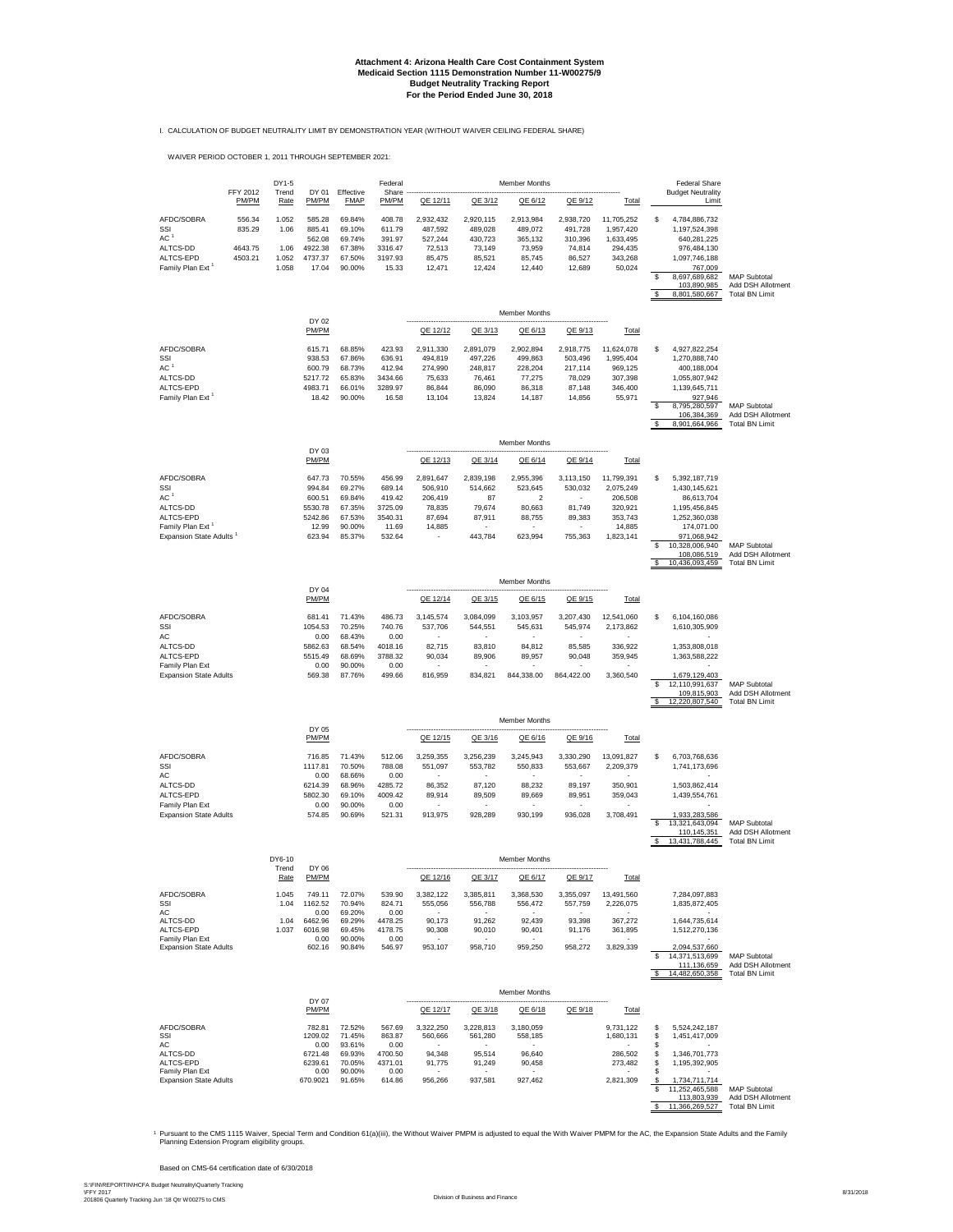#### **Arizona Health Care Cost Containment System Medicaid Section 1115 Demonstration Number 11-W00275/9 Budget Neutrality Tracking Report For the Period Ended June 30, 2018**

II. WAIVER COSTS AND VARIANCE FROM BUDGET NEUTRALITY LIMIT - BY QUARTER, BY DATE OF PAYMENT

|                    | Budget Neutrality Limit - Federal Share               |                          |                 | Expenditures from CMS-64 - Federal Share |                    |               |               |               |                   |                          |                |            |                          |                                                                                                                                                                                                                      |               |           |                                             |                 |
|--------------------|-------------------------------------------------------|--------------------------|-----------------|------------------------------------------|--------------------|---------------|---------------|---------------|-------------------|--------------------------|----------------|------------|--------------------------|----------------------------------------------------------------------------------------------------------------------------------------------------------------------------------------------------------------------|---------------|-----------|---------------------------------------------|-----------------|
|                    |                                                       |                          |                 |                                          |                    |               |               |               |                   |                          |                |            |                          |                                                                                                                                                                                                                      |               |           |                                             |                 |
|                    | WAIVER PERIOD OCTOBER 1, 2011 THROUGH SEPTEMBER 2021: |                          |                 |                                          |                    |               |               |               |                   |                          |                |            |                          |                                                                                                                                                                                                                      |               |           |                                             |                 |
|                    | MAP                                                   | <b>DSH</b>               | Total           | AFDC/SOBRA                               | <b>SSI</b>         | AC            | ALTCS-DD      | ALTCS-EPD     | Family Plan       | DSH/CAHP                 | SNCP/DSHP      | UNC CARE   | MED                      | Exp St Adults                                                                                                                                                                                                        | TIP           | TIP-DSHP  | Total                                       | VARIANCE        |
|                    | QE 12/11 \$ 2.217.710.549<br>- \$                     | 103,890,985              | \$2.321.601.534 | 502.890.921                              | 191.249.757<br>-86 | 175,610,617   | \$151,638,753 | \$164,685,415 | 167.197 \$<br>- S | $\sim$                   | - \$<br>$\sim$ | S          | \$458,635 \$             |                                                                                                                                                                                                                      |               |           | \$1,186,701,295                             | \$1.134.900.239 |
| QE 3/12            | 2.177.976.427                                         |                          | 2.177.976.427   | 577.297.998                              | 217.984.093        | 165.596.401   | 156.526.315   | 176.620.644   | 179.167           | 572.050                  |                |            | (4,080)                  |                                                                                                                                                                                                                      |               |           | 1,294,772,588                               | 883.203.839     |
| QE 6/12            | 2,153,190,505                                         |                          | 2,153,190,505   | 581,722,121                              | 227,516,987        | 145,886,387   | 115.946.434   | 179,020,266   | 185,175           | 79,564,550               | 100,950,000    | 4,480,769  | (889)                    |                                                                                                                                                                                                                      |               |           | 1,435,271,800                               | 717,918,705     |
| QE 9/12            | 2,148,812,201                                         | $\sim$                   | 2,148,812,201   | 579,782,505                              | 222,428,252        | 118,032,081   | 205,664,61    | 175,615,524   | 201,702           | 6,248,670                | 14,312,682     | 18,367,266 | 294                      |                                                                                                                                                                                                                      |               |           | 1,340,653,587                               | 808,158,614     |
| QE 12/12           | 2,208,619,850                                         | 106,384,369              | 2,315,004,219   | 617,247,020                              | 242,322,491        | 118,103,369   | 159,452,070   | 179,452,256   | 230,267           | 11,346,623               | 95,263,307     | 14,871,980 |                          |                                                                                                                                                                                                                      |               |           | 1,438,289,383                               | 876,714,836     |
| QE 3/13            | 2,191,135,221                                         |                          | 2,191,135,221   | 589,464,629                              | 239,092,492        | 96,180,297    | 163,937,798   | 192,970,394   | 257,756           | 867,795                  | 32,840,000     | 28,744,095 |                          |                                                                                                                                                                                                                      |               |           | 1,344,355,256                               | 846,779,965     |
| QE 6/13            | 2.192.863.573                                         | $\overline{\phantom{a}}$ | 2,192,863,573   | 588,378,705                              | 241,298,377        | 88,125,077    | 102,142,130   | 187,310,029   | 227,668           | 78,756,901               | 111,555,510    | 17,514,148 |                          |                                                                                                                                                                                                                      |               |           | 1,415,308,545                               | 777,555,028     |
| QE 9/13            | 2,202,661,954                                         | $\overline{\phantom{a}}$ | 2,202,661,954   | 596,611,333                              | 237,327,560        | 84,327,037    | 230,955,206   | 190,188,088   | 228,524           | 558,280                  | 144,169,561    | 35,937,456 |                          |                                                                                                                                                                                                                      |               |           | 1,520,303,045                               | 682,358,909     |
| QE 12/13           | 2.361.665.709                                         | 108.086.519              | 2.469.752.228   | 623,051,060                              | 253,112,363        | 84.773.209    | 180.587.089   | 208,608,187   | 221,957           | 6.098.257                | 128.610.551    | 20,561,018 |                          |                                                                                                                                                                                                                      |               |           | 1,505,623,69                                | 964.128.537     |
| QE 3/14            | 2,496,591,894                                         | $\sim$                   | 2,496,591,894   | 609,066,404                              | 242,247,737        | 19,448,214    | 172,865,678   | 191,271,321   | (15, 809)         | 3,076,720                | $\sim$         | 14,814,313 | $\sim$                   | 231,876,797                                                                                                                                                                                                          |               |           | 1,484,651,375                               | 1,011,940,519   |
| QE 6/14            | 2,658,508,162                                         |                          | 2,658,508,162   | 584,523,581                              | 274,963,993        | (3,697,277)   | 132,811,366   | 206,922,285   | (9,314)           | 4,725,871                | 46,518,282     | 17,460,925 | $\overline{\phantom{a}}$ | 343,805,363                                                                                                                                                                                                          |               |           | 1,608,025,075                               | 1,050,483,087   |
| QE 9/14            | 2,811,241,175                                         | $\overline{\phantom{a}}$ | 2,811,241,175   | 642,058,425                              | 286,491,486        | 1,044,222     | 234,971,144   | 202,325,318   | 735               | 83,398,590               | 14,595,643     | 716,900    |                          | 398,971,566                                                                                                                                                                                                          |               |           | 1,864,574,029                               | 946,667,146     |
| QE 12/14           | 3.011.010.477                                         | 109,815,903              | 3,120,826,380   | 768.767.395                              | 322.908.117        | 24.114.620    | 197.157.685   | 209.877.907   | 254               | 9.813.379                | 78,963,846     | 3.397.109  |                          | 411.351.488                                                                                                                                                                                                          |               |           | 2,026,351,800                               | 1.094.474.580   |
| QE 3/15            | 2.998.998.917                                         |                          | 2.998.998.917   | 643.924.687                              | 297.141.870        | 3.771.216     | 198.833.968   | 208.709.812   | (475)             | 1.474.26                 | $\sim$         | 2,362,678  |                          | 397.361.264                                                                                                                                                                                                          |               |           | 1.753.579.28                                | 1.245.419.636   |
| QE 6/15            | 3,018,439,179                                         |                          | 3,018,439,179   | 676,953,007                              | 301,501,985        | 1,376,095     | 136,222,624   | 210,766,873   | (1,609)           | 111,644,096              | 32,871,414     | 4,867,076  |                          | 434,840,685                                                                                                                                                                                                          |               |           | 1,911,042,246                               | 1,107,396,933   |
| QE 9/15            | 3,082,543,065                                         |                          | 3,082,543,065   | 660,928,120                              | 297,720,765        | (1, 214, 417) | 269,436,928   | 218,219,020   | (26)              | 1,465,978                | (14,698,940)   | 2,512,551  |                          | 449.692.969                                                                                                                                                                                                          |               |           | 1,884,062,948                               | 1,198,480,117   |
| QE 12/15           | 3.310.337.371                                         | 110.145.351              | 3.420.482.722   | 745.437.161                              | 343.103.540        | 21.576.137    | 214.617.413   | 214.987.023   |                   | 9.941.072                | $\sim$         |            |                          | 473.302.437                                                                                                                                                                                                          |               |           | 2.022.964.783                               | 1.397.517.939   |
| QE 3/16            | 3,319,987,733                                         |                          | 3.319.987.733   | 648.184.948                              | 312.291.893        | (1,729,262)   | 213.667.327   | 224.085.947   | (1)               | 20,729,076               | 43,581,049     | 3,093,001  |                          | 482.776.013                                                                                                                                                                                                          |               |           | 1,946,679,991                               | 1,373,307,742   |
| QE 6/16            | 3.318.794.322                                         |                          | 3.318.794.322   | 634.709.981                              | 301.905.309        | (1, 180, 414) | 215.370.099   | 223.597.734   | (3)               | 106,020,956              | 48,305,720     | 2,494,969  |                          | 439.313.652                                                                                                                                                                                                          |               |           | 1,970,538,003                               | 1.348.256.319   |
| QE 9/16            | 3,372,523,669                                         |                          | 3,372,523,669   | 669,689,230                              | 311,948,359        | (750, 198)    | 221,278,330   | 214,057,429   | (685)             | 504,237                  |                | 2,161,386  |                          | 491,624,231                                                                                                                                                                                                          |               |           | 1,910,512,319                               | 1,462,011,350   |
| QE 12/16           | 3.586.284.368                                         | 111,136,659              | 3,697,421,027   | 693,694,761                              | 331.020.951        | 2,802,954     | 225.745.743   | 223,415,036   | (5,466)           | 3.195.395                | 39,578,110     | 2,726,671  |                          | 524.641.615                                                                                                                                                                                                          |               |           | 2,046,815,770                               | 1.650.605.257   |
| QE 3/17            | 3.596.401.314                                         | $\sim$                   | 3.596.401.314   | 698.367.817                              | 340.649.746        | (91, 276)     | 231.791.677   | 232.289.659   | (72)              | 4.775.270                |                |            |                          | 533.802.478                                                                                                                                                                                                          |               |           | 2.041.585.299                               | 1.554.816.015   |
| QE 6/17            | 3,594,010,398                                         |                          | 3,594,010,398   | 753,982,845                              | 381,866,177        | 26,531,976    | 251,886,540   | 247,601,051   | (70)              | 112,797,468              | 27,231,927     | 269,020    |                          | 506,442,446                                                                                                                                                                                                          |               |           | 2,308,609,380                               | 1,285,401,018   |
| QE 9/17            | 3,594,817,618                                         | $\overline{\phantom{a}}$ | 3,594,817,618   | 678,845,907                              | 344,221,688        | (194, 349)    | 242,239,652   | 246,326,890   | (58)              | $\overline{\phantom{a}}$ | $\sim$         | 646,701    |                          | 499,804,367                                                                                                                                                                                                          |               |           | 2,011,890,798                               | 1,582,926,820   |
| QE 12/17           | 3.802.947.492                                         | 113.803.939              | 3.916.751.431   | 701.480.418                              | 358.012.550        | 8.567.838     | 257.308.208   | 250.593.667   | (20)              | 4.267.595                | 37,995,104     |            |                          | 545.879.873                                                                                                                                                                                                          | 14.754.469    | 9.115.704 | 2.187.975.406                               | 1.728.776.025   |
| QE 3/18            | 3.707.390.432                                         |                          | 3,707,390,432   | 770,555,544                              | 381,249,547        | 27,912,368    | 279,790,181   | 258,280,283   | (2)               | 2,830,054                |                |            |                          | 544,000,310                                                                                                                                                                                                          | (73, 171)     |           | 2,264,545,114                               | 1,442,845,318   |
| QE 6/18<br>QE 9/18 | 3,742,127,664                                         |                          | 3,742,127,664   | 680,124,377                              | 363,076,644        | (8,697)       | 194,372,813   | 250,851,768   | (1)               | 99,454,987               |                |            |                          | 552,217,066                                                                                                                                                                                                          | ٠             |           | 2,140,088,957                               | 1,602,038,707   |
|                    |                                                       |                          |                 |                                          |                    |               |               |               |                   |                          |                |            |                          | \$78,877,591,238 \$ 763,263,725 \$79,640,854,963 \$17,517,740,900 \$7,864,654,729 \$1,204,914,225 \$5,357,217,782 \$5,688,649,826 \$1,866,791 \$764,128,131 \$982,643,766 \$198,000,032 \$453,960 \$8,261,704,620 \$ | 14.681.298 \$ |           | 9.115.704 \$47.865.771.764 \$31.775.083.199 |                 |
|                    |                                                       |                          |                 |                                          |                    |               |               |               |                   |                          |                |            |                          |                                                                                                                                                                                                                      |               |           |                                             |                 |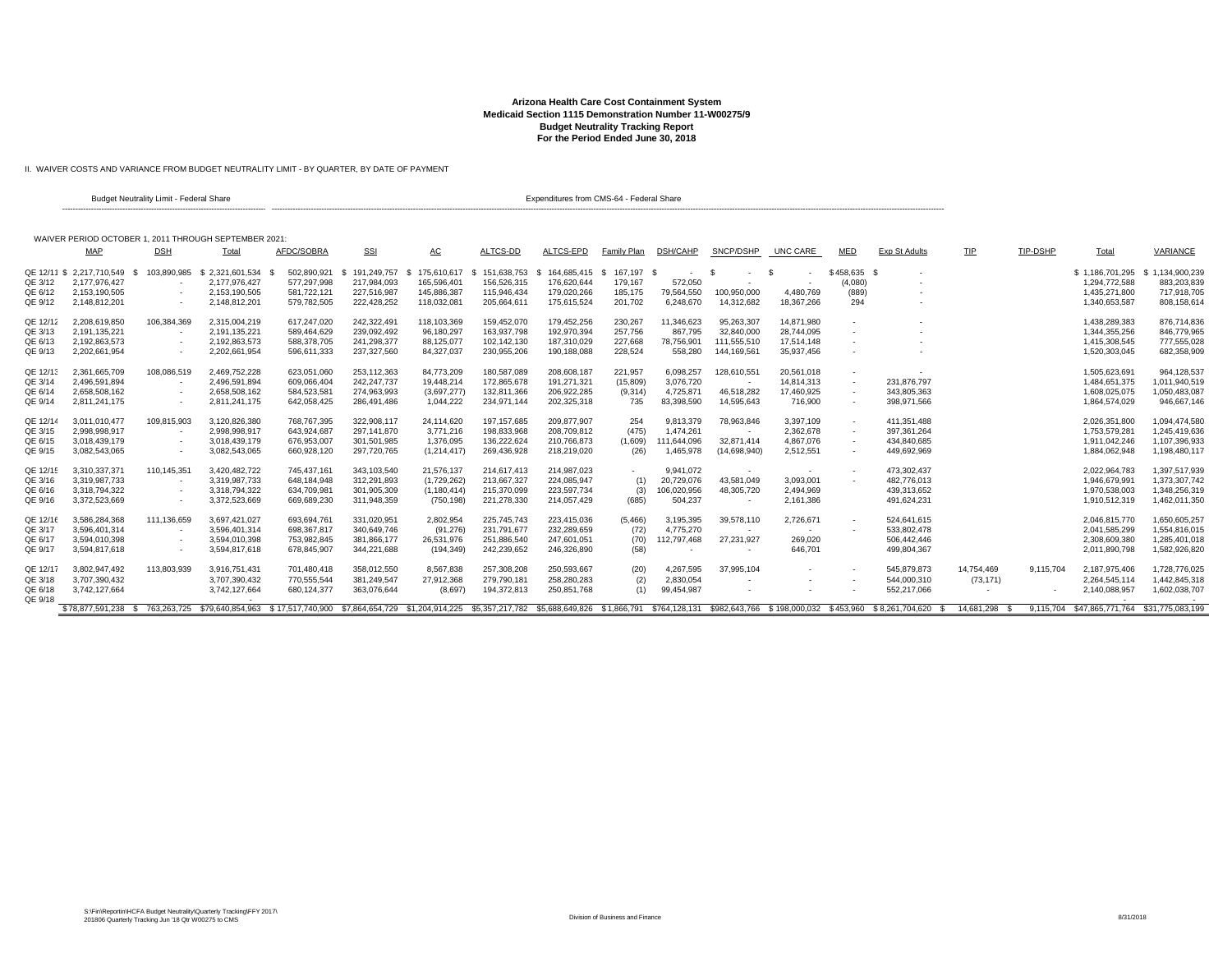#### **Arizona Health Care Cost Containment System Budget Neutrality Tracking Report For the Period Ended June 30, 2018 Medicaid Section 1115 Demonstration Number 11-W00275/9**

#### III. SUMMARY BY DEMONSTRATION YEAR

|       | Federal Share of<br><b>Budget Neutrality</b><br>Limit | Federal Share of<br>Waiver Costs on<br>CMS-64 | Annual<br>Variance  | As % of Annual<br>Budget<br><b>Neutrality Limit</b> | Cumulative Federal<br>Share of Budget<br><b>Neutrality Limit</b> | Cumulative Federal<br>Share of Waiver<br>Costs on CMS-64 | Cumulative Federal<br>Share Variance | As % of<br>Cumulative<br><b>Budget</b><br><b>Neutrality Limit</b> |
|-------|-------------------------------------------------------|-----------------------------------------------|---------------------|-----------------------------------------------------|------------------------------------------------------------------|----------------------------------------------------------|--------------------------------------|-------------------------------------------------------------------|
|       | WAIVER PERIOD OCTOBER 1, 2011 THROUGH SEPTEMBER 2021: |                                               |                     |                                                     |                                                                  |                                                          |                                      |                                                                   |
| DY 01 | 8.801.580.667<br>\$.                                  | 5.636.212.211                                 | \$<br>3,165,368,456 | 35.96%                                              |                                                                  |                                                          |                                      |                                                                   |
| DY 02 | 8,901,664,966                                         | 5.839.108.221                                 | 3,062,556,745       | 34.40%                                              |                                                                  |                                                          |                                      |                                                                   |
| DY 03 | 10.436.093.459                                        | 6,476,507,960                                 | 3,959,585,499       | 37.94%                                              |                                                                  |                                                          |                                      |                                                                   |
| DY 04 | 12.220.807.540                                        | 7.374.711.274                                 | 4.846.096.266       | 39.65%                                              |                                                                  |                                                          |                                      |                                                                   |
| DY 05 | 13.431.788.445                                        | 8.075.820.163                                 | 5,355,968,282       | 39.88%                                              |                                                                  |                                                          |                                      |                                                                   |
| DY 06 | 14,482,650,358                                        | 8,398,510,524                                 | 6,084,139,834       | 42.01%                                              |                                                                  |                                                          |                                      |                                                                   |
| DY 07 | 11.366.269.527                                        | 6,064,901,411                                 | 5,301,368,116       | 46.64%                                              | \$79.640.854.963                                                 | \$47,865,771,764                                         | \$ 31,775,083,199                    | 39.90%                                                            |
|       | 79.640.854.963                                        | 47,865,771,764                                | 31,775,083,199      |                                                     |                                                                  |                                                          |                                      |                                                                   |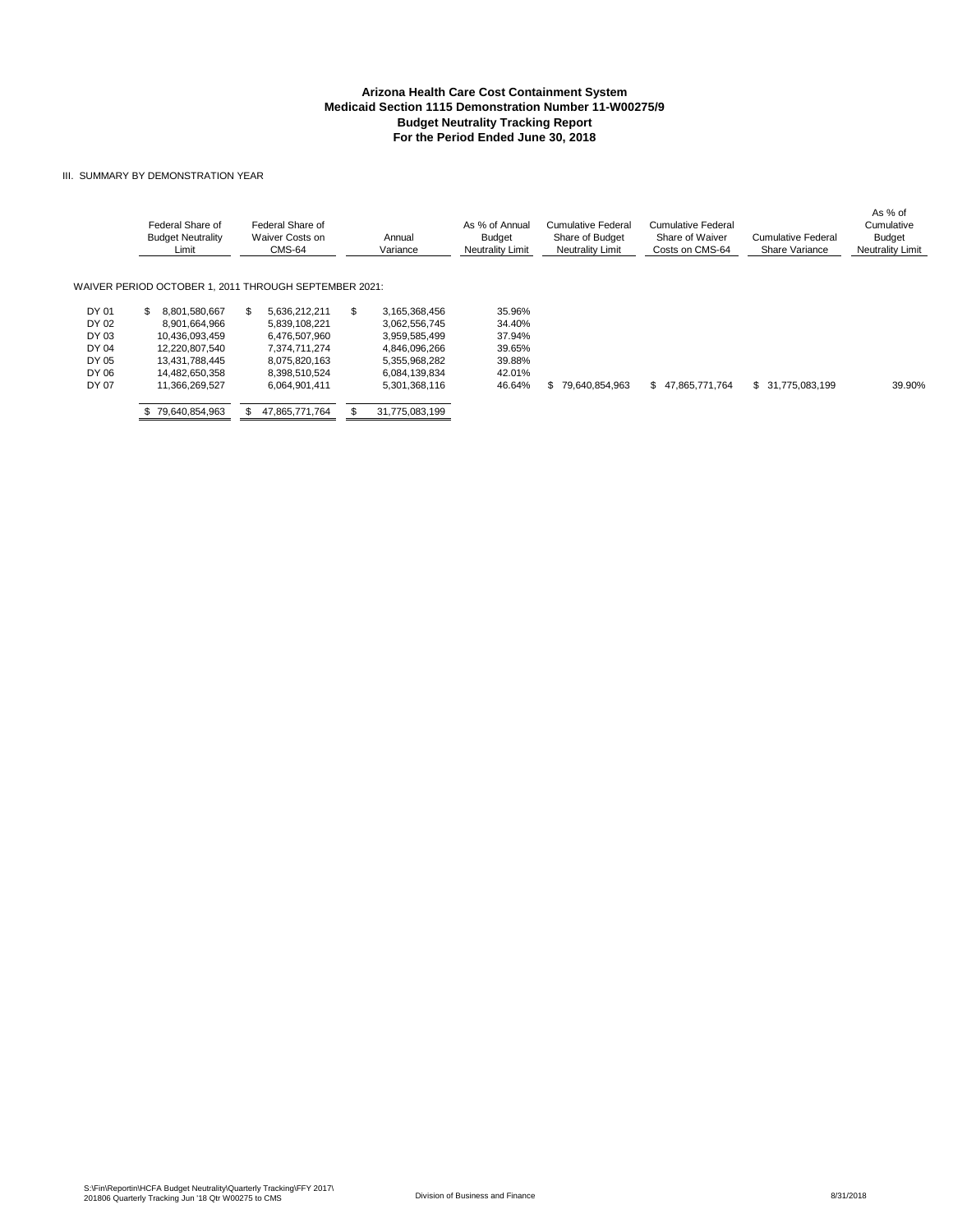#### **Arizona Health Care Cost Containment System Budget Neutrality Tracking Report For the Period Ended June 30, 2018 Medicaid Section 1115 Demonstration Number 11-W00275/9**

IV. Schedule C as Adjusted for Manual Entries and Waiver PMPM Groupings

#### **Schedule C Waiver 11-W00275/9**

| <b>Total Computable</b>       |               |               |               |                |                |                |               |                |  |  |  |  |
|-------------------------------|---------------|---------------|---------------|----------------|----------------|----------------|---------------|----------------|--|--|--|--|
| <b>Waiver Name</b>            | 01            | 02            | 03            | 04             | 05             | 06             | 07            | Total          |  |  |  |  |
| AC                            | 917.848.960   | 582.030.474   | 123,922,054   | 36.049.882     | 48,139,177     | 29,671,597     | (14, 624)     | 1,737,647,520  |  |  |  |  |
| AFDC/SOBRA                    | 3.415.725.214 | 3.582.418.956 | 3.539.940.351 | 3.600.927.855  | 4,005,809,332  | 3,877,821,998  | 2.673.716.560 | 24.696.360.266 |  |  |  |  |
| ALTCS-EPD                     | 1.061.751.273 | 1.166.817.092 | 1,195,445,106 | 1.243.804.565  | 1.264.426.002  | 1.380.746.437  | 1.009.897.781 | 8.322.888.256  |  |  |  |  |
| ALTCS-DD                      | 939.086.691   | 1.005.552.529 | 1.067.544.797 | 1.170.346.154  | 1.252.966.811  | 1.380.668.031  | 1.030.492.949 | 7.846.657.962  |  |  |  |  |
| <b>DSH/CAHP</b>               | 155,762,651   | 163,280,200   | 162,283,023   | 170,517,535    | 170,272,775    | 164, 105, 295  | 136.270.924   | 1,122,492,403  |  |  |  |  |
| <b>Expansion State Adults</b> |               |               | 1.137.300.107 | 1,910,372,442  | 2,128,601,422  | 2.302.510.634  | 1.734.711.714 | 9,213,496,319  |  |  |  |  |
| Family Planning Extension     | 830.631       | 1.008.110     | 190.026       | (1, 337)       | (763)          | (342)          | (24)          | 2.026.301      |  |  |  |  |
| <b>MED</b>                    | 673.818       |               |               |                |                |                |               | 673.818        |  |  |  |  |
| SNCP/DSHP                     | 296.636.120   | 558.334.298   | 240.250.917   | 135.561.857    | 116.750.000    | 95,000,000     | 22,500,000    | 1.465.033.192  |  |  |  |  |
| SSI                           | 1.349.507.849 | 1.426.862.397 | 1.545.500.769 | 1.738.573.398  | 1,853,599,989  | 1.929.368.833  | 1.394.327.222 | 11.237.740.457 |  |  |  |  |
| TIP                           |               |               |               |                |                | 19.438.831     |               | 19.438.831     |  |  |  |  |
| TIP - DSHP                    |               |               |               |                |                | 13.165.373     |               | 13.165.373     |  |  |  |  |
| Uncomp Care IHS/638           | 22.866.717    | 97.192.513    | 53.888.765    | 13,437,080     | 7.647.155      | 3.208.226      |               | 198,240,456    |  |  |  |  |
| Subtotal                      | 8.160.689.924 | 8.583.496.569 | 9,066,265,915 | 10.019.589.431 | 10.848.211.900 | 11.195.704.913 | 8.001.902.502 | 65,875,861,154 |  |  |  |  |
| New Adult Group               |               |               | 108.357.716   | 308.836.102    | 484.421.616    | 504.145.358    | 330.567.116   | 1.736.327.908  |  |  |  |  |
| Total                         | 8.160.689.924 | 8.583.496.569 | 9.174.623.631 | 10.328.425.533 | 11.332.633.516 | 11.699.850.271 | 8.332.469.618 | 67.612.189.062 |  |  |  |  |

#### **Federal Share**

| <b>Waiver Name</b>            | 01            | 02            | 03            | 04            | 05            | 06            | 07            | Total          |
|-------------------------------|---------------|---------------|---------------|---------------|---------------|---------------|---------------|----------------|
|                               |               |               |               |               |               |               |               |                |
| AC                            | 640.070.191   | 400.049.580   | 86.554.713    | 24.670.313    | 33,050,385    | 20,532,732    | (13,689)      | 1,204,914,225  |
| AFDC/SOBRA                    | 2.385.695.914 | 2.466.606.069 | 2.497.538.169 | 2.572.295.023 | 2.861.550.109 | 2.794.986.823 | 1.939.068.793 | 17.517.740.900 |
| ALTCS-EPD                     | 716.728.023   | 770.268.249   | 807.239.644   | 854,309,036   | 873,725,804   | 958.919.136   | 707.459.934   | 5,688,649,826  |
| ALTCS-DD                      | 632.712.981   | 661.923.939   | 719.011.976   | 802.139.221   | 864.101.799   | 956,678,577   | 720.649.289   | 5.357.217.782  |
| <b>DSH/CAHP</b>               | 104.828.265   | 107.242.435   | 109.102.877   | 116.736.303   | 117.351.997   | 113.626.506   | 95.239.748    | 764.128.131    |
| <b>Expansion State Adults</b> |               |               | 970.918.859   | 1,677,045,656 | 1,931,072,386 | 2,092,219,683 | 1.590.448.036 | 8,261,704,620  |
| Family Planning Extension     | 767.009       | 927.946       | 174.071       | (1, 212)      | (689)         | (311)         | (23)          | 1.866.791      |
| <b>MED</b>                    | 453.960       |               |               |               |               |               |               | 453.960        |
| SNCP/DSHP                     | 199.636.108   | 366,713,968   | 161.520.692   | 92.805.648    | 80.464.100    | 65.778.000    | 15.725.250    | 982.643.766    |
| SSI                           | 932.471.725   | 968.308.356   | 1.070.601.129 | 1.221.304.297 | 1.306.873.992 | 1.368.771.157 | 996.324.073   | 7,864,654,729  |
| TIP                           |               |               |               |               |               | 14.681.298    |               | 14.681.298     |
| TIP - DSHP                    |               |               |               |               |               | 9.115.704     |               | 9,115,704      |
| Uncomp Care IHS/638           | 22.848.035    | 97.067.679    | 53.845.830    | 13,406,989    | 7.630.280     | 3.201.219     |               | 198,000,032    |
| Subtotal                      | 5.636.212.211 | 5,839,108,221 | 6,476,507,960 | 7.374.711.274 | 8,075,820,163 | 8,398,510,524 | 6,064,901,411 | 47,865,771,764 |
| New Adult Group               |               |               | 108,357,716   | 308.827.353   | 483.960.384   | 485.105.606   | 312.482.177   | 1.698.733.236  |
| Total                         | 5.636.212.211 | 5.839.108.221 | 6.584.865.676 | 7.683.538.627 | 8.559.780.547 | 8.883.616.130 | 6.377.383.588 | 49.564.505.000 |

#### **Adjustments to Schedule C Waiver 11-W00275/9**

**Total Computable**

|                                      |               |               |               | rotar oompatasit     |                |                |                |                |
|--------------------------------------|---------------|---------------|---------------|----------------------|----------------|----------------|----------------|----------------|
| Waiver Name                          | 01            | 02            | 03            | 04                   | 05             | 06             | 07             | Total          |
| AC                                   | 313,572       | 210.756       | 87,745        | (7)                  | 326            | 119            | 2              | 612,513        |
| AFDC/SOBRA                           | 1,014,881     | 1,090,143     | 990,293       | 5,056,392            | 4,912,060      | 4,769,809      | 4,594,962      | 22,428,540     |
| SSI                                  | 365,158       | 399,101       | 398,723       | 2,391,771            | 2,371,156      | 2,374,229      | 2,957,653      | 11,257,791     |
| <b>Expansion State Adults</b>        |               |               | 223,239       | 3,043,744            | 3,208,358      | 3,347,743      | 2,939,284      | 12,762,368     |
| ALTCS-DD (Cost Sharing) <sup>1</sup> |               |               |               |                      |                |                |                |                |
| CAHP <sup>2</sup>                    | (1,693,611)   | (1,700,000)   | (1,700,000)   | (10, 491, 900)       | (10, 491, 900) | (10, 491, 900) | (10, 491, 900) | (47,061,211)   |
| Total                                |               |               |               |                      |                |                |                |                |
|                                      |               |               |               | <b>Federal Share</b> |                |                |                |                |
| Waiver Name                          | 01            | 02            | 03            | 04                   | 05             | 06             | 07             | Total          |
| AC                                   | 211,034       | 138,424       | 58,991        | (5)                  | 225            | 83             |                | 408,752        |
| AFDC/SOBRA                           | 683,014       | 716,006       | 665,774       | 3,461,607            | 3,385,392      | 3,302,616      | 3,211,419      | 15,425,827     |
| SSI                                  | 245,752       | 262,130       | 268,062       | 1,637,406            | 1,634,201      | 1,643,916      | 2,067,104      | 7,758,570      |
| <b>Expansion State Adults</b>        |               |               | 150,083       | 2,083,747            | 2,211,200      | 2,317,977      | 2,054,265      | 8,817,273      |
| ALTCS-DD (Cost Sharing) <sup>1</sup> |               |               |               |                      |                |                |                |                |
| CAHP <sup>2</sup>                    | (1, 139, 800) | (1, 116, 560) | (1, 142, 910) | (7, 182, 755)        | (7,231,017)    | (7,264,592)    | (7, 332, 789)  | (32, 410, 423) |
| Total                                |               |               |               |                      |                | $\Omega$       |                |                |

<sup>2</sup> The Critical Access Hospital Payment (CAHP) waiver expenditures are included in the AFDC\SOBRA, AC, SSI, and Expansion State Adults rate development while the expenditures are required<br>to be reported on separate Forms categories for budget neutrality comparison purposes. The CAHP expenditures are allocated to the waiver categories in the same proportion as the capitation payments made for the CAHP service period. <sup>1</sup> The CMS 1115 Waiver, Special Term and Condition 42,d requires that premiums collected by the State shall be reported on Form CMS-64 Summary Sheet line 9,D. The State should include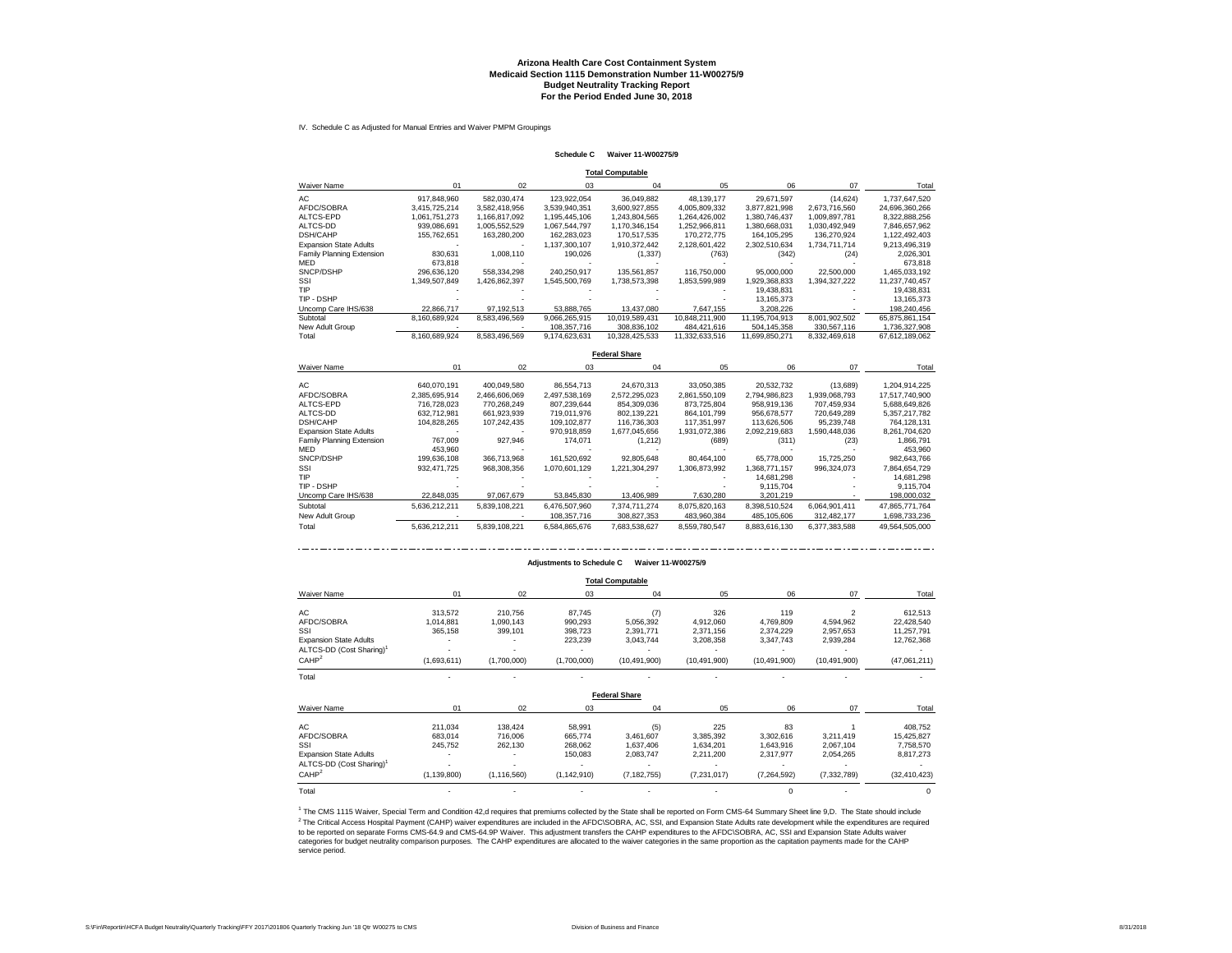#### **Arizona Health Care Cost Containment System Budget Neutrality Tracking Report Medicaid Section 1115 Demonstration Number 11-W00275/9 For the Period Ended June 30, 2018**

IV. Schedule C as Adjusted for Manual Entries and Waiver PMPM Groupings

#### **Revised Schedule C Waiver 11-W00275/9**

| <b>Total Computable</b>               |                              |                              |                              |                              |                              |                              |                                           |                                 |  |  |  |
|---------------------------------------|------------------------------|------------------------------|------------------------------|------------------------------|------------------------------|------------------------------|-------------------------------------------|---------------------------------|--|--|--|
| Waiver Name                           | 01                           | 02                           | 03                           | 04                           | 05                           | 06                           | 07                                        | Total                           |  |  |  |
| AC                                    | 918, 162, 532                | 582,241,230                  | 124,009,799                  | 36,049,875                   | 48,139,503                   | 29,671,716.21                | (14, 622.21)                              | 1,738,260,033                   |  |  |  |
| AFDC/SOBRA                            | 3,416,740,095                | 3,583,509,099                | 3,540,930,644                | 3,605,984,247                | 4,010,721,392                | 3,882,591,807                | 2,678,311,522                             | 24,718,788,806                  |  |  |  |
| ALTCS-EPD                             | 1,061,751,273                | 1,166,817,092                | 1,195,445,106                | 1,243,804,565                | 1,264,426,002                | 1,380,746,437                | 1,009,897,781                             | 8,322,888,256                   |  |  |  |
| ALTCS-DD                              | 939,086,691                  | 1,005,552,529                | 1,067,544,797                | 1,170,346,154                | 1,252,966,811                | 1,380,668,031                | 1,030,492,949                             | 7,846,657,962                   |  |  |  |
| <b>DSH/CAHP</b>                       | 154,069,040                  | 161,580,200                  | 160,583,023                  | 160,025,635                  | 159,780,875                  | 153,613,395                  | 125,779,024                               | 1,075,431,192                   |  |  |  |
| <b>Expansion State Adults</b>         |                              |                              | 1,137,523,346                | 1,913,416,186                | 2,131,809,780                | 2,305,858,377                | 1,737,650,998                             | 9,226,258,687                   |  |  |  |
| Family Planning Extension             | 830,631                      | 1,008,110                    | 190,026                      | (1, 337)                     | (763)                        | (342)                        | (24)                                      | 2,026,301                       |  |  |  |
| MED                                   | 673,818                      |                              |                              |                              |                              |                              |                                           | 673,818                         |  |  |  |
| SNCP/DSHP<br>SSI                      | 296,636,120<br>1,349,873,007 | 558,334,298                  | 240,250,917                  | 135,561,857                  | 116,750,000                  | 95,000,000                   | 22,500,000                                | 1,465,033,192<br>11,248,998,248 |  |  |  |
| TIP                                   | $\tilde{\phantom{a}}$        | 1,427,261,498                | 1,545,899,492                | 1,740,965,169<br>$\sim$      | 1,855,971,145                | 1,931,743,062<br>19,438,831  | 1,397,284,875<br>$\overline{\phantom{a}}$ | 19,438,831                      |  |  |  |
| TIP - DSHP                            |                              |                              |                              |                              |                              | 13,165,373                   | ÷,                                        | 13, 165, 373                    |  |  |  |
| Uncomp Care IHS/638                   | 22,866,717                   | 97,192,513                   | 53,888,765                   | 13,437,080                   | 7,647,155                    | 3,208,226                    |                                           | 198,240,456                     |  |  |  |
| Subtotal                              | 8,160,689,924                | 8,583,496,569                | 9,066,265,915                | 10,019,589,431               | 10,848,211,900               | 11,195,704,913               | 8,001,902,502                             | 65,875,861,154                  |  |  |  |
| New Adult Group                       |                              |                              | 108,357,716                  | 308,836,102                  | 484,421,616                  | 504,145,358                  | 330,567,116                               | 1,736,327,908                   |  |  |  |
| Total                                 | 8,160,689,924                | 8,583,496,569                | 9,174,623,631                | 10,328,425,533               | 11,332,633,516               | 11,699,850,271               | 8,332,469,618                             | 67,612,189,062                  |  |  |  |
|                                       |                              |                              |                              | <b>Federal Share</b>         |                              |                              |                                           |                                 |  |  |  |
| Waiver Name                           | 01                           | 02                           | 03                           | 04                           | 05                           | 06                           | 07                                        | Total                           |  |  |  |
|                                       |                              |                              |                              |                              |                              |                              |                                           |                                 |  |  |  |
| AC                                    | 640,281,225                  | 400,188,004                  | 86,613,704                   | 24,670,308                   | 33,050,610                   | 20,532,815                   | (13, 688)                                 | 1,205,322,977                   |  |  |  |
| AFDC/SOBRA                            | 2,386,378,928                | 2,467,322,075                | 2.498.203.943                | 2,575,756,630                | 2,864,935,501                | 2,798,289,439                | 1,942,280,212                             | 17,533,166,727                  |  |  |  |
| ALTCS-EPD                             | 716,728,023                  | 770,268,249                  | 807,239,644                  | 854,309,036                  | 873,725,804                  | 958,919,136                  | 707,459,934                               | 5,688,649,826                   |  |  |  |
| ALTCS-DD                              | 632,712,981                  | 661,923,939                  | 719,011,976                  | 802,139,221                  | 864, 101, 799                | 956,678,577                  | 720,649,289                               | 5,357,217,782                   |  |  |  |
| DSH/CAHP                              | 103,688,465                  | 106, 125, 875                | 107,959,967                  | 109,553,548                  | 110,120,980                  | 106,361,914                  | 87,906,959                                | 731,717,708                     |  |  |  |
| <b>Expansion State Adults</b>         |                              |                              | 971,068,942                  | 1,679,129,403                | 1,933,283,586                | 2,094,537,660                | 1,592,502,301                             | 8,270,521,893                   |  |  |  |
| Family Planning Extension             | 767,009                      | 927,946                      | 174,071                      | (1, 212)                     | (689)                        | (311)                        | (23)                                      | 1,866,791                       |  |  |  |
| <b>MED</b>                            | 453,960                      |                              |                              |                              |                              |                              |                                           | 453,960                         |  |  |  |
| SNCP/DSHP<br>SSI                      | 199,636,108<br>932,717,477   | 366,713,968<br>968,570,486   | 161,520,692<br>1,070,869,191 | 92,805,648<br>1,222,941,703  | 80,464,100<br>1,308,508,193  | 65,778,000<br>1,370,415,073  | 15,725,250<br>998,391,177                 | 982,643,766<br>7,872,413,299    |  |  |  |
| TIP                                   |                              |                              |                              |                              |                              | 14,681,298                   |                                           | 14,681,298                      |  |  |  |
| TIP - DSHP                            |                              |                              |                              |                              |                              | 9,115,704                    |                                           | 9,115,704                       |  |  |  |
| Uncomp Care IHS/638                   | 22,848,035                   | 97,067,679                   | 53,845,830                   | 13,406,989                   | 7,630,280                    | 3,201,219                    |                                           | 198,000,032                     |  |  |  |
| Subtotal                              | 5,636,212,211                | 5,839,108,221                | 6,476,507,960                | 7,374,711,274                | 8,075,820,163                | 8,398,510,524                | 6,064,901,411                             | 47,865,771,764                  |  |  |  |
| New Adult Group                       |                              |                              | 108,357,716                  | 308,827,353                  | 483,960,384                  | 485,105,606                  | 312,482,177                               | 1,698,733,236                   |  |  |  |
| Total                                 | 5,636,212,211                | 5,839,108,221                | 6,584,865,676                | 7,683,538,627                | 8,559,780,547                | 8,883,616,130                | 6,377,383,588                             | 49,564,505,000                  |  |  |  |
| <b>Calculation of Effective FMAP:</b> |                              |                              |                              |                              |                              |                              |                                           |                                 |  |  |  |
|                                       |                              |                              |                              |                              |                              |                              |                                           |                                 |  |  |  |
| AFDC/SOBRA                            |                              |                              |                              |                              |                              |                              |                                           |                                 |  |  |  |
| Federal<br>Total                      | 2,386,378,928                | 2,467,322,075                | 2,498,203,943                | 2,575,756,630                | 2,864,935,501                | 2,798,289,439                | 1,942,280,212                             |                                 |  |  |  |
| <b>Effective FMAP</b>                 | 3,416,740,095<br>0.698437359 | 3,583,509,099<br>0.688521225 | 3,540,930,644<br>0.705521851 | 3,605,984,247<br>0.714300577 | 4,010,721,392<br>0.714319251 | 3,882,591,807<br>0.720727179 | 2,678,311,522<br>0.725188312              |                                 |  |  |  |
|                                       |                              |                              |                              |                              |                              |                              |                                           |                                 |  |  |  |
| SSI                                   |                              |                              |                              |                              |                              |                              |                                           |                                 |  |  |  |
| Federal                               | 932,717,477                  | 968,570,486                  | 1,070,869,191                | 1,222,941,703                | 1,308,508,193                | 1,370,415,073                | 998,391,177                               |                                 |  |  |  |
| Total                                 | 1,349,873,007                | 1,427,261,498                | 1,545,899,492                | 1,740,965,169                | 1,855,971,145                | 1,931,743,062                | 1,397,284,875                             |                                 |  |  |  |
| <b>Effective FMAP</b>                 | 0.690966833                  | 0.678621603                  | 0.692715921                  | 0.702450414                  | 0.705026151                  | 0.709418918                  | 0.714522281                               |                                 |  |  |  |
|                                       |                              |                              |                              |                              |                              |                              |                                           |                                 |  |  |  |
| ALTCS-EPD                             |                              |                              |                              |                              |                              |                              |                                           |                                 |  |  |  |
| Federal                               | 716,728,023                  | 770,268,249                  | 807,239,644                  | 854,309,036                  | 873,725,804                  | 958,919,136                  | 707,459,934                               |                                 |  |  |  |
| Total                                 | 1,061,751,273                | 1,166,817,092                | 1,195,445,106                | 1,243,804,565                | 1,264,426,002                | 1,380,746,437                | 1,009,897,781                             |                                 |  |  |  |
| <b>Effective FMAP</b>                 | 0.675043243                  | 0.660144811                  | 0.675262829                  | 0.686851504                  | 0.691005881                  | 0.69449329                   | 0.700526278                               |                                 |  |  |  |
| ALTCS-DD                              |                              |                              |                              |                              |                              |                              |                                           |                                 |  |  |  |
| Federal                               | 632,712,981                  | 661,923,939                  | 719,011,976                  | 802,139,221                  | 864,101,799                  | 956,678,577                  | 720,649,289                               |                                 |  |  |  |
| Total                                 | 939,086,691                  | 1,005,552,529                | 1,067,544,797                | 1,170,346,154                | 1,252,966,811                | 1,380,668,031                | 1.030.492.949                             |                                 |  |  |  |
| <b>Effective FMAP</b>                 | 0.673753538                  | 0.658268882                  | 0.673519255                  | 0.685386301                  | 0.689644603                  | 0.692909922                  | 0.699324813                               |                                 |  |  |  |
|                                       |                              |                              |                              |                              |                              |                              |                                           |                                 |  |  |  |
| <b>AC</b>                             |                              |                              |                              |                              |                              |                              |                                           |                                 |  |  |  |
| Federal                               | 640,281,225                  | 400,188,004                  | 86,613,704                   | 24,670,308                   | 33,050,610                   | 20,532,815                   | (13,688)                                  |                                 |  |  |  |
| Total                                 | 918, 162, 532                | 582,241,230                  | 124,009,799                  | 36,049,875                   | 48,139,503                   | 29,671,716                   | (14, 622)                                 |                                 |  |  |  |
| <b>Effective FMAP</b>                 | 0.697350635                  | 0.687323369                  | 0.698442419                  | 0.68433824                   | 0.686559013                  | 0.69199956                   | 0.936093108                               |                                 |  |  |  |
| <b>Expansion State Adults</b>         |                              |                              |                              |                              |                              |                              |                                           |                                 |  |  |  |
| Federal                               |                              |                              | 971,068,942                  | 1,679,129,403                | 1,933,283,586                | 2,094,537,660                | 1,592,502,301                             |                                 |  |  |  |
| Total                                 |                              |                              | 1,137,523,346                | 1,913,416,186                | 2,131,809,780                | 2,305,858,377                | 1,737,650,998                             |                                 |  |  |  |
| <b>Effective FMAP</b>                 |                              |                              | 0.853669461                  | 0.877555764                  | 0.90687434                   | 0.908354859                  | 0.916468441                               |                                 |  |  |  |
|                                       |                              |                              |                              |                              |                              |                              |                                           |                                 |  |  |  |
| New Adult Group                       |                              |                              |                              |                              |                              |                              |                                           |                                 |  |  |  |
| Federal                               |                              |                              | 108,357,716                  | 308,827,353                  | 483,960,384                  | 485,105,606                  | 312,482,177                               |                                 |  |  |  |
| Total                                 |                              |                              | 108,357,716                  | 308.836.102                  | 484.421.616                  | 504,145,358                  | 330.567.116                               |                                 |  |  |  |
| <b>Effective FMAP</b>                 |                              |                              | 1                            | 0.999971671                  | 0.999047871                  | 0.962233606                  | 0.945291173                               |                                 |  |  |  |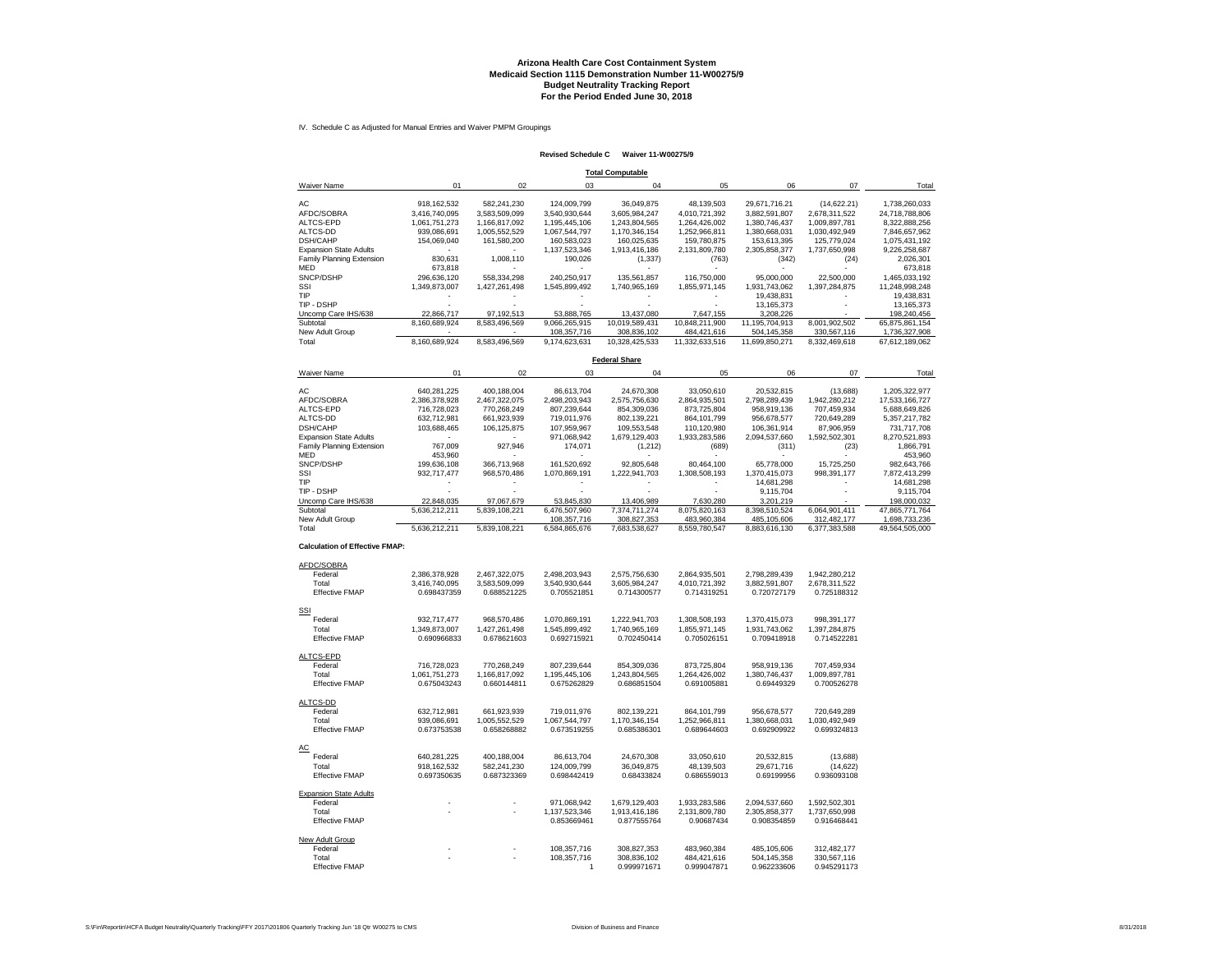#### **Arizona Health Care Cost Containment System Medicaid Section 1115 Demonstration Number 11-W00275/9 Budget Neutrality Tracking Report For the Period Ended June 30, 2018**

V. Budget Neutrality Member Months and Cost Sharing Premium Collections

| <b>Budget Neutrality Member Months:</b> | <b>AFDC/SOBRA</b> | SSI     | <b>ALTCS-DD</b> | <b>ALTCS-EPD</b> | AC                       | <b>MED</b>               | Family<br><b>Plan Ext</b> | <b>Expan St</b><br><b>Adults</b> | <b>New Adult</b><br>Group |
|-----------------------------------------|-------------------|---------|-----------------|------------------|--------------------------|--------------------------|---------------------------|----------------------------------|---------------------------|
|                                         |                   |         |                 |                  |                          |                          |                           |                                  |                           |
| Quarter Ended December 31, 2011         | 2,932,432         | 487,592 | 72,513          | 85,475           | 527,244                  | 467                      | 12,471                    |                                  |                           |
| Quarter Ended March 31, 2012            | 2,920,115         | 489,028 | 73,149          | 85,521           | 430,723                  |                          | 12,424                    |                                  |                           |
| Quarter Ended June 30, 2012             | 2.913.984         | 489.072 | 73,959          | 85.745           | 365.132                  |                          | 12.440                    |                                  |                           |
| Quarter Ended September 30, 2012        | 2,938,720         | 491,728 | 74,814          | 86,527           | 310,396                  |                          | 12,689                    |                                  |                           |
| Quarter Ended December 31, 2012         | 2,911,330         | 494,819 | 75,633          | 86,844           | 274,990                  | $\blacksquare$           | 13,104                    |                                  |                           |
| Quarter Ended March 31, 2013            | 2.891.079         | 497.226 | 76,461          | 86.090           | 248.817                  |                          | 13.824                    |                                  |                           |
| Quarter Ended June 30, 2013             | 2,902,894         | 499,863 | 77,275          | 86,318           | 228,204                  |                          | 14,187                    |                                  |                           |
| Quarter Ended September 30, 2013        | 2,918,775         | 503,496 | 78,029          | 87,148           | 217,114                  |                          | 14,856                    |                                  |                           |
| Quarter Ended December 31, 2013         | 2,891,647         | 506,910 | 78,835          | 87,694           | 206,419                  | $\overline{\phantom{0}}$ | 14,885                    |                                  |                           |
| Quarter Ended March 31, 2014            | 2,839,198         | 514,662 | 79,674          | 87,911           | 87                       |                          |                           | 443.784                          | 38,987                    |
| Quarter Ended June 30, 2014             | 2,955,396         | 523,645 | 80,663          | 88,755           | 2                        |                          | $\blacksquare$            | 623,994                          | 86,520                    |
| Quarter Ended September 30, 2014        | 3,113,150         | 530,032 | 81,749          | 89,383           | $\blacksquare$           |                          |                           | 755,363                          | 122,870                   |
| Quarter Ended December 31, 2014         | 3.145.574         | 537.706 | 82,715          | 90.034           |                          |                          | $\overline{\phantom{a}}$  | 816.959                          | 149,742                   |
| Quarter Ended March 31, 2015            | 3,084,099         | 544,551 | 83,810          | 89,906           |                          |                          |                           | 834,821                          | 191,038                   |
| Quarter Ended June 30, 2015             | 3,103,957         | 545,631 | 84,812          | 89,957           |                          |                          | $\overline{\phantom{a}}$  | 844,338                          | 245,131                   |
| Quarter Ended September 30, 2015        | 3,207,430         | 545,974 | 85,585          | 90,048           |                          |                          | $\overline{\phantom{a}}$  | 864,422                          | 284,708                   |
| Quarter Ended December 31, 2015         | 3,259,355         | 551,097 | 86,352          | 89,914           |                          |                          | $\overline{\phantom{a}}$  | 913,975                          | 312,279                   |
| Quarter Ended March 31, 2016            | 3,256,239         | 553,782 | 87,120          | 89,509           |                          |                          | $\blacksquare$            | 928,289                          | 331,579                   |
| Quarter Ended June 30, 2016             | 3,245,943         | 550,833 | 88,232          | 89,669           |                          |                          |                           | 930,199                          | 334,071                   |
| Quarter Ended September 30, 2016        | 3,330,290         | 553,667 | 89,197          | 89,951           | $\overline{\phantom{a}}$ |                          | $\overline{\phantom{a}}$  | 936,028                          | 325,237                   |
| Quarter Ended December 31, 2016         | 3,382,122         | 555,056 | 90,173          | 90,308           |                          |                          |                           | 953,107                          | 331,524                   |
| Quarter Ended March 31, 2017            | 3,385,811         | 556,788 | 91,262          | 90,010           |                          |                          | $\blacksquare$            | 958,710                          | 335,487                   |
| Quarter Ended June 30, 2017             | 3,368,530         | 556,472 | 92,439          | 90,401           |                          |                          |                           | 959,250                          | 338,344                   |
| Quarter Ended September 30, 2017        | 3,355,097         | 557,759 | 93,398          | 91,176           |                          |                          | $\overline{\phantom{a}}$  | 958,272                          | 338,909                   |
| Quarter Ended December 31, 2017         | 3,322,250         | 560,666 | 94,348          | 91,775           |                          |                          | $\overline{\phantom{a}}$  | 956,266                          | 339,048                   |
| Quarter Ended March 31, 2018            | 3,228,813         | 561,280 | 95,514          | 91,249           |                          |                          |                           | 937,581                          | 328,005                   |
| Quarter Ended June 30, 2018             | 3,180,059         | 558,185 | 96,640          | 90,458           |                          |                          |                           | 927,462                          | 316,789                   |

|                                          | <b>Disabled</b> |         |
|------------------------------------------|-----------------|---------|
|                                          | Total           | Federal |
| <b>Cost Sharing Premium Collections:</b> | Computable      | Share   |
| Quarter Ended December 31, 2011          |                 |         |
| Quarter Ended March 31, 2012             |                 |         |
| Quarter Ended June 30, 2012              |                 |         |
| Quarter Ended September 30, 2012         |                 |         |
| Quarter Ended December 31, 2012          |                 |         |
| Quarter Ended March 31, 2013             |                 |         |
| Quarter Ended June 30, 2013              |                 |         |
| Quarter Ended September 30, 2013         |                 |         |
| Quarter Ended December 31, 2013          |                 |         |
| Quarter Ended March 31, 2014             |                 |         |
| Quarter Ended June 30, 2014              |                 |         |
| Quarter Ended September 30, 2014         |                 |         |
| Quarter Ended December 31, 2014          |                 |         |
| Quarter Ended March 31, 2015             |                 |         |
| Quarter Ended June 30, 2015              |                 |         |
| Quarter Ended September 30, 2015         |                 |         |
| Quarter Ended December 31, 2015          |                 |         |
| Quarter Ended March 31, 2016             |                 |         |
| Quarter Ended June 30, 2016              |                 |         |
| Quarter Ended September 30, 2016         |                 |         |
| Quarter Ended December 31, 2016          |                 |         |
| Quarter Ended March 31, 2017             |                 |         |
| Quarter Ended June 30, 2017              |                 |         |
| Quarter Ended September 30, 2017         |                 |         |
| Quarter Ended December 31, 2017          |                 |         |
| Quarter Ended March 31, 2018             |                 |         |
| Quarter Ended June 30, 2018              |                 |         |

**ALTCS Developmentally**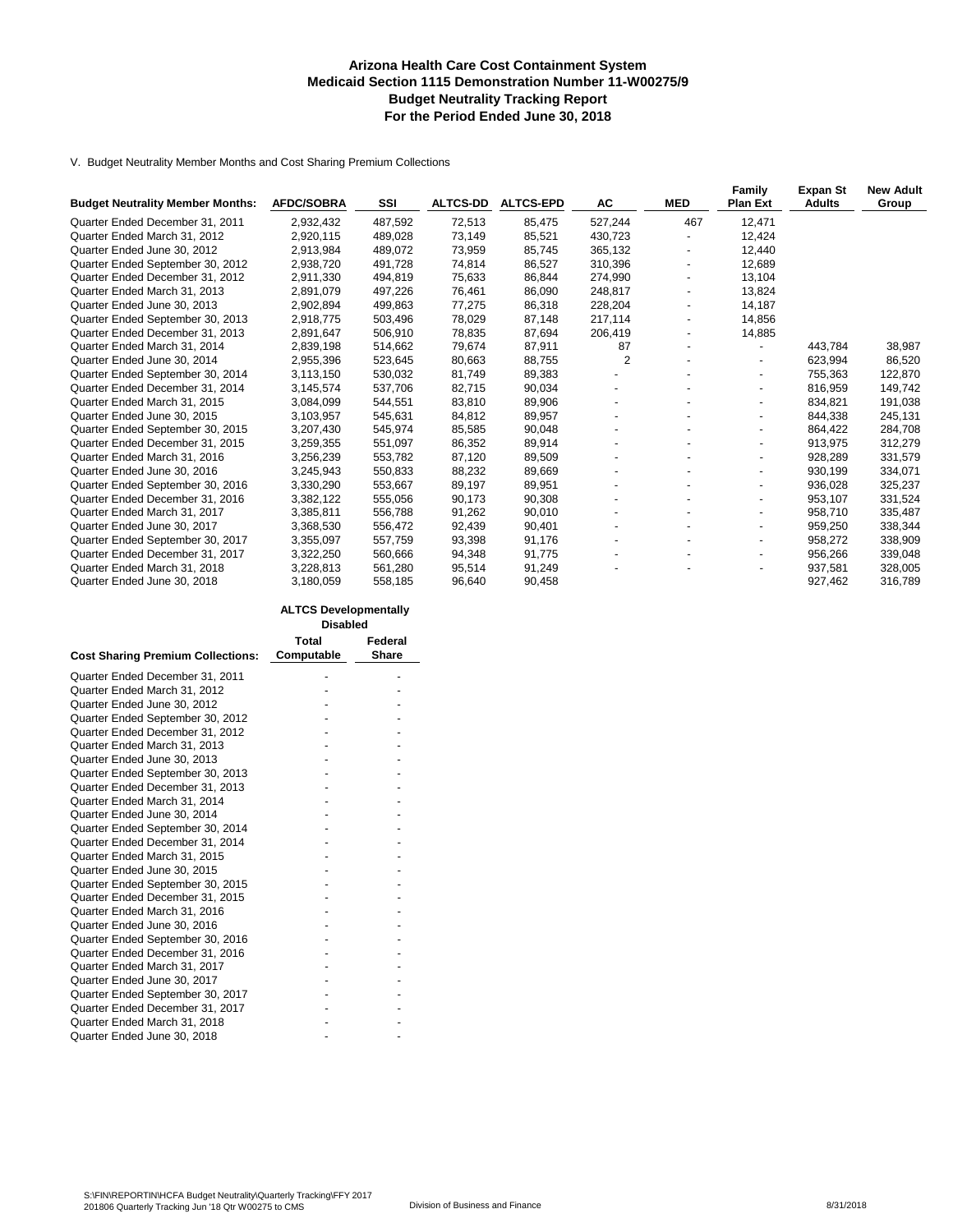#### **Arizona Health Care Cost Containment System Budget Neutrality Tracking Report For the Period Ended June 30, 2018 Medicaid Section 1115 Demonstration Number 11-W00275/9**

#### VI. Allocation of Disproportionate Share Hospital Payments

#### **Federal Share**

|                               | <b>FFY 2012</b> | <b>FFY 2013</b> | <b>FFY 2014</b> | <b>FFY 2015</b> | FFY 2016    | <b>FFY 2017</b> | <b>FFY 2018</b> |             |
|-------------------------------|-----------------|-----------------|-----------------|-----------------|-------------|-----------------|-----------------|-------------|
| <b>Total Allotment</b>        | 103,890,985     | 106,384,369     | 108,086,519     | 109,815,903     | 110,145,351 | 111,136,659     | 113,803,939     | 763,263,725 |
| Reported in<br>QE             |                 |                 |                 |                 |             |                 |                 |             |
| Dec-11                        |                 |                 |                 |                 |             |                 |                 |             |
| Mar-12                        |                 |                 |                 |                 |             |                 |                 |             |
| $Jun-12$                      | 78,996,800      |                 |                 |                 |             |                 |                 | 78,996,800  |
| Sep-12                        | 6,248,670       |                 |                 |                 |             |                 |                 | 6,248,670   |
| Dec-12                        | 11,346,623      |                 |                 |                 |             |                 |                 | 11,346,623  |
| Mar-13                        | 309,515         |                 |                 |                 |             |                 |                 | 309,515     |
| $Jun-13$                      | 1,022,914       | 77,733,987      |                 |                 |             |                 |                 | 78,756,901  |
| Sep-13                        | $\overline{a}$  |                 |                 |                 |             |                 |                 |             |
| Dec-13                        | $\sim$          | 6,098,257       |                 |                 |             |                 |                 | 6,098,257   |
| Mar-14                        | 2,505,265       | $\sim$          |                 |                 |             |                 |                 | 2,505,265   |
| $Jun-14$                      | $\blacksquare$  | 4,725,871       |                 |                 |             |                 |                 | 4,725,871   |
| Sep-14                        | 3,258,682       |                 | 79,568,453      |                 |             |                 |                 | 82,827,135  |
| Dec-14                        |                 |                 | 6,222,002       |                 |             |                 |                 | 6,222,002   |
| Mar-15                        |                 | 1,474,261       |                 |                 |             |                 |                 | 1,474,261   |
| Jun-15                        |                 | 16,248,501      | (219, 987)      | 92,024,206      |             |                 |                 | 108,052,719 |
| Sep-15                        |                 |                 | 1,465,978       |                 |             |                 |                 | 1,465,978   |
| Dec-15                        | (4)             |                 |                 | 6,325,567       |             |                 |                 | 6,325,563   |
| Mar-16                        |                 |                 | 20,729,076      |                 |             |                 |                 | 20,729,076  |
| Jun-16                        |                 | (14, 886)       | 180,953         | 4,170,769       | 98,068,611  |                 |                 | 102,405,447 |
| Sep-16                        |                 |                 |                 | 504,238         |             |                 |                 | 504,238     |
| Dec-16                        |                 | (1, 292, 221)   |                 | 270,327         | 584,993     |                 |                 | (436,900)   |
| Mar-17                        |                 |                 |                 | 4,775,270       |             |                 |                 | 4,775,270   |
| <b>Jun-17</b>                 |                 | 1,152,106       |                 | 1,483,173       | 8,005,943   | 98,523,950      |                 | 109,165,172 |
| Sep-17                        |                 |                 |                 |                 |             |                 |                 |             |
| Dec-17                        |                 |                 | 13,492          |                 |             | 587,709         |                 | 601,201     |
| Mar-18                        |                 |                 |                 |                 | 2,830,054   |                 |                 | 2,830,054   |
| <b>Jun-18</b>                 |                 |                 |                 |                 | 631,379     | 7,250,255       | 87,906,960      | 95,788,594  |
| <b>Total Reported to Date</b> | 103,688,465     | 106,125,875     | 107,959,966     | 109,553,550     | 110,120,979 | 106,361,914     | 87,906,960      | 731,717,710 |
| <b>Unused Allotment</b>       | 202,520         | 258,494         | 126,553         | 262,353         | 24,372      | 4,774,745       | 25,896,979      | 31,546,015  |